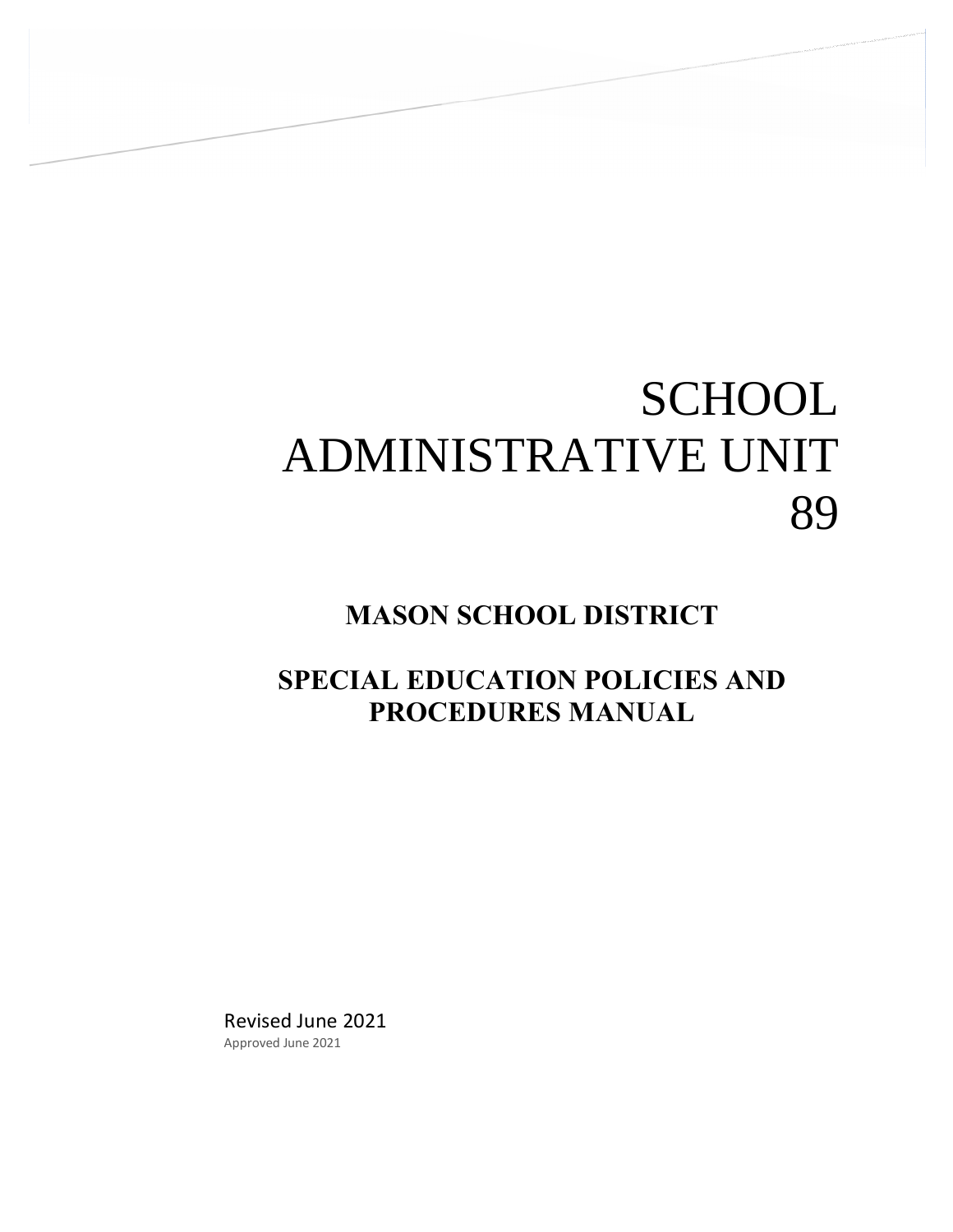# **School Administrative Unit 89**

# **Administration**

| DISTRICT ADMINISTRATOR/PRINCIPALKristen Kivela |  |
|------------------------------------------------|--|
| ADMINISTRATIVE ASSISTANTHeidi DeLorme          |  |
| DIRECTOR OF STUDENT SERVICESPatricia O'Mara    |  |
| BUSINESS ADMINISTRATORMichael O'Neill          |  |
|                                                |  |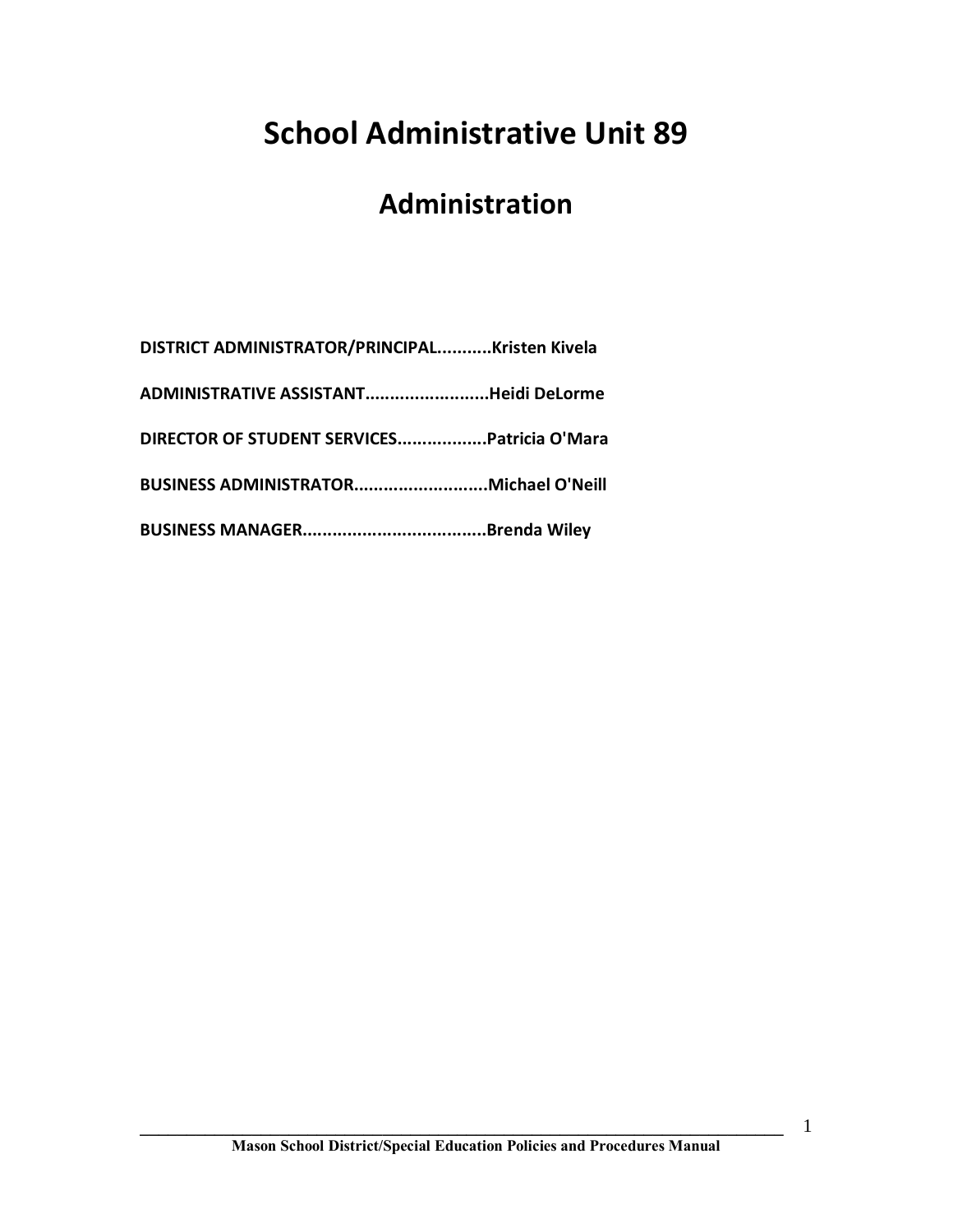# **TABLE OF CONTENTS**

| Introduction                                    |            | Page 3      |
|-------------------------------------------------|------------|-------------|
| <b>Special Education Procedures Plan</b>        |            | Page 4      |
| Child Find / Participation with Other Agencies  | Section 1  | Pages 5-7   |
| Confidentiality                                 | Section 2  | Pages 8-11  |
| Facilities, Personnel & Services                | Section 3  | Pages 12-16 |
| Personnel Development                           | Section 4  | Pages 17    |
| Parent Involvement                              | Section 5  | Pages 18-21 |
| <b>Public Participation</b>                     | Section 6  | Pages 22    |
| Procedural Safeguards                           | Section 7  | Pages 23-28 |
| Pupil Evaluation to Placement                   | Section 8  | Pages 29-42 |
| Program Evaluation                              | Section 9  | Pages 43-45 |
| <b>Other Agencies</b>                           | Section 10 | Page 46     |
| Parentally Placed Children with Disabilities    | Section 11 | Pages 47-48 |
| Instructional Materials in Accessible Format    | Section 12 | Page 49     |
| Appendices                                      | Appendices | Page 50     |
| <b>Discipline Procedures</b>                    | Appendix A | Pages 51-54 |
| <b>Dispute Resolution</b>                       | Appendix B | Pages 55-57 |
| Brief Overview of the Special Education Process | Appendix C | Pages 58-65 |
| Interagency Agreement (pages 1-19)              | Appendix D | Page 66     |
| NH Procedural Safeguards (pages 1-34)           | Appendix E | Page 67     |
| <b>Special Education Forms</b>                  | Appendix F | Page 68     |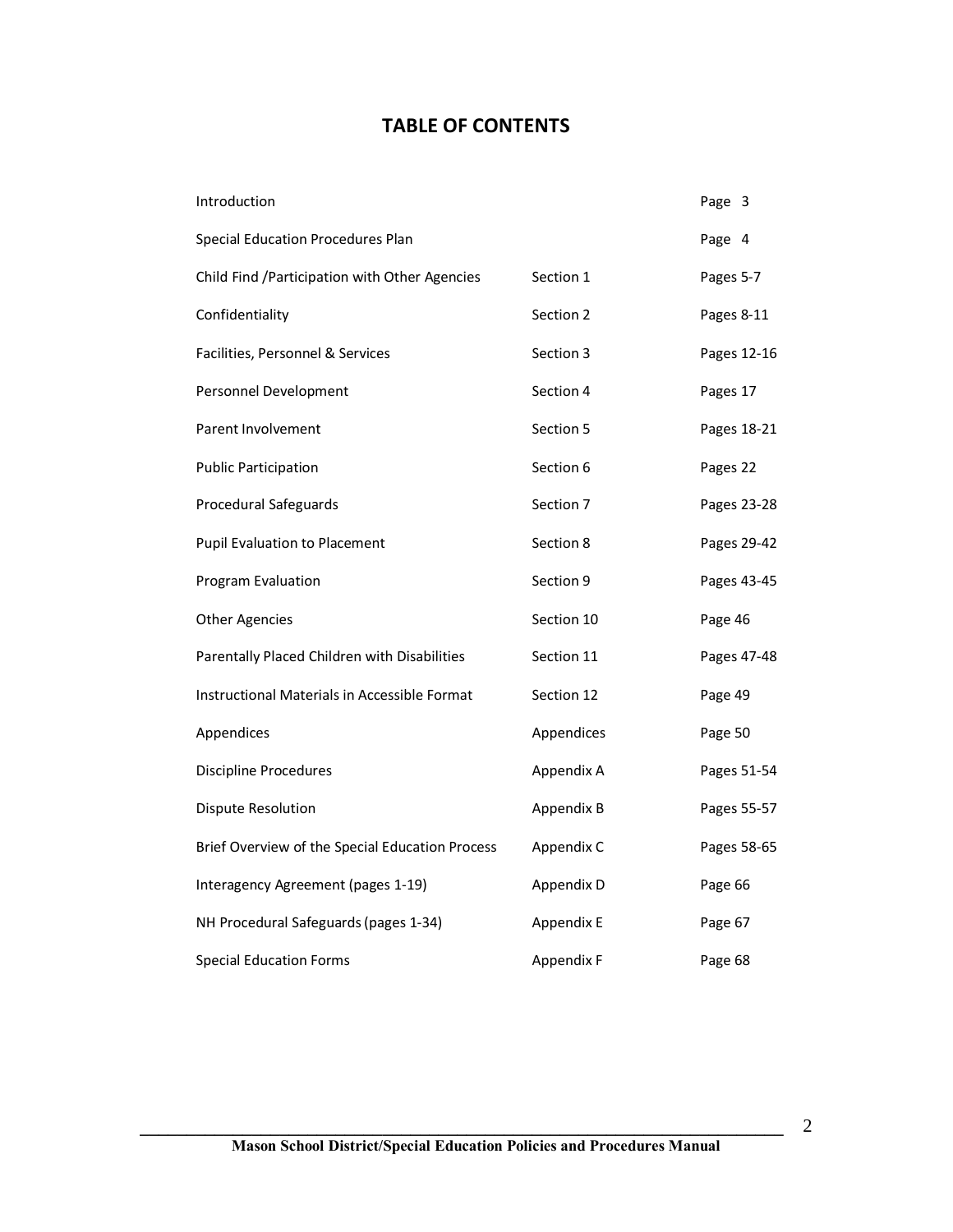# **INTRODUCTION**

IDEA 2004 requires the Mason School District has in effect policies, procedures, and programs that are consistent with the State's policies and procedures and are established in accordance with IDEA 2004 and other relevant federal statutes.

The Mason School District has developed this Special Education Plan and it serves as a tool for the District's implementation of IDEA 2004 requirements in providing programs for children with disabilities. In addition, it provides the required assistance necessary for application for federal special Education funds.

Throughout this manual, there are references to state and federal special Education laws and regulations. To ensure a more readable document, the following abbreviations are used:

**Kritical Children with Disabilities -2008.** Amended effective March 24, 2017, amended **NH Standards** - Refers to New Hampshire Standards for the Education of June 14, 2018, amended August 9, 2018.

**IDEA Regulations** - Refers to sections in 34 CFR Part 300 of the Assistance to States for the Education of Children with Disabilities and Preschool Grants for Children with Disabilities - Final Rules - 8/14/06.

**District/LEA** - Refers to the Mason School District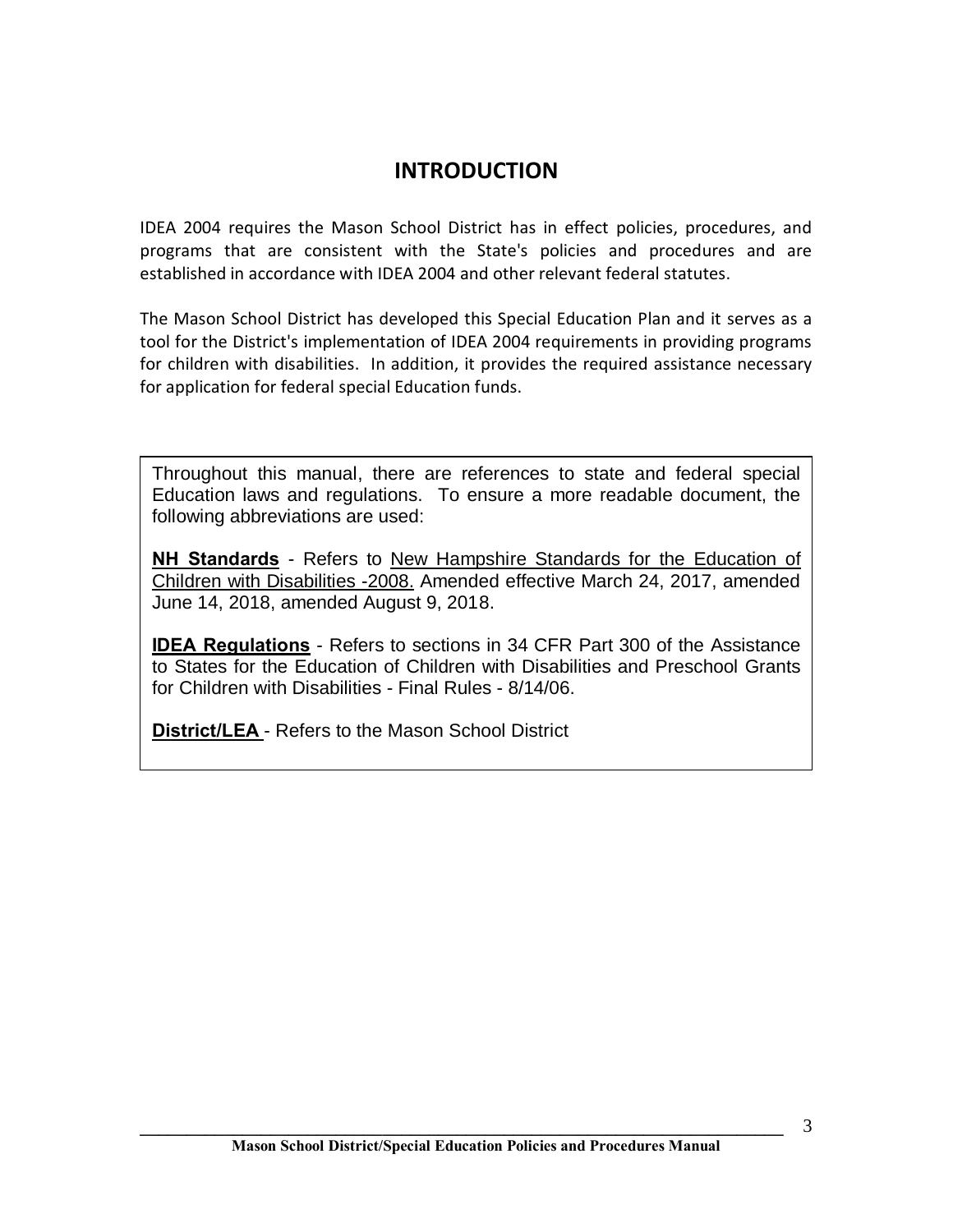# **SPECIAL EDUCATION PROCEDURES PLAN**

This Special Education Procedures Plan describes the Mason School District's (referred to as District or LEA) procedures regarding the provision of a free and appropriate public Education (FAPE) to all children with disabilities. The LEA will annually review this Special Education Procedural Plan so that the procedures reflect current federal and state regulations.

This plan has been developed to assure the State Education Agency (SEA), the New Hampshire Department of Education, that the LEA has procedures to meet the eligibility requirement of Part B of the IDEA for purposes of receiving federal funds.

This plan is aligned with 34 CFR Part 300 of the Assistance to States for the Education of Children with Disabilities and Preschool Grants for Children with Disabilities - Final Rules – August 14, 2006 (IDEA 2004) and The New Hampshire Standards for the Education of Children with Disabilities effective March 24, 2017, amended June 14, 2018, amended August 9, 2018 (NH Standards)

SAU 89 provides a free and appropriate public education to students with educational disabilities by offering a range of special Education supports and related services to students ages 3 - 21 that have been determined to be educationally disabled and require specialized instruction.

The special education process is designed to enable parents of students with educational disabilities and the School District to work together to ensure that each child is provided an appropriate education. We believe that parents are an important part of this process and encourage them to take an active role. The Special Education Team is the foundation of the special education process and is comprised of educational professionals and parents. The Special Education Team reviews referrals, plans diagnostic evaluations, determines if students are eligible for special education, writes IEPs and makes placement recommendations. No one person may make a decision regarding a child's special education evaluation, identification, program, or placement.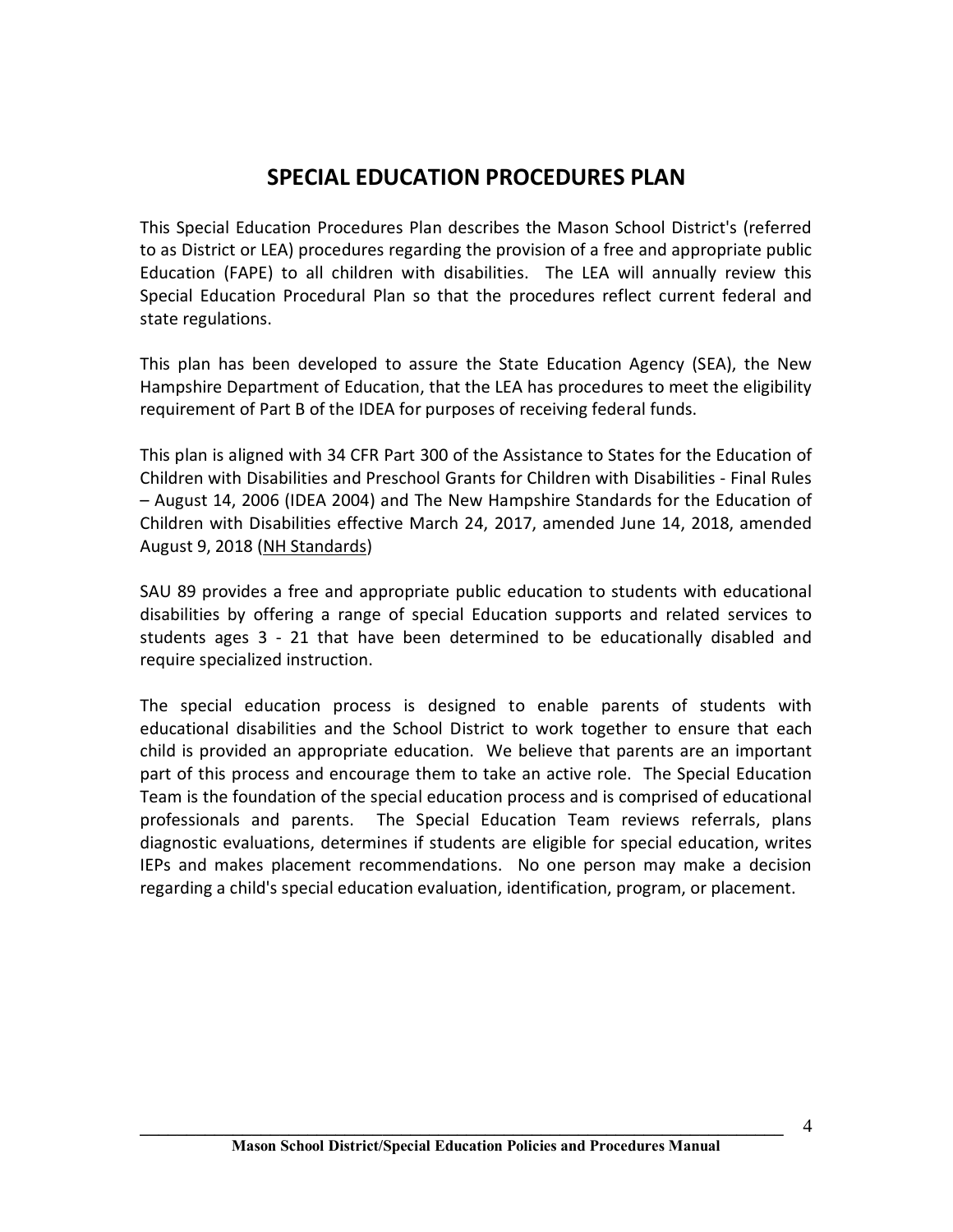# **1. CHILD FIND 34 CFR 300.111 Ed 1126.01 (b) (1); Ed 1105 Participation with Other Agencies Ed 1126.01 (b) (10)**

The Mason School District ensures that all children who have disabilities, from age 2.5 to age 21, who reside in the District, and who are in need of special education and related services are identified, located, and evaluated. This applies to all children with disabilities, including highly mobile children (such as migrant and homeless children), children placed in homes for children, health care facilities, or state institutions, and children who are suspected of being eligible under IDEA, even though they are advancing from grade to grade. In addition, this applies to those children attending approved, non-public schools within the geographic boundaries of the District. This responsibility is known as Child Find, and is defined in the NH Standards under section Ed 1105.

For those students who are transitioning from Early Supports and Services to preschool, the District will participate in a transition planning meeting for the purposes of affecting a smooth and timely transition and implementing an Individual Education Program or Individual Family Support Plan by the child's third birthday.

All data and information collected and used under this section are subject to confidentiality requirements as described in Section 2 - Confidentiality.

The District Child Find program includes, at a minimum, the following:

- 1. The District has established referral procedures, which ensure that all students who are suspected or known to be a child with a disability are referred to the Special Education Evaluation Team for further evaluation. These procedures are found in Section 8 - Pupil Evaluation to Placement.
- 2. Any person may refer a child to the IEP Team for reasons including but not limited to the following (list is not exhaustive):
	- a. Failing to pass a hearing or vision screening;
	- b. Unsatisfactory performance on group achievement tests or accountability measures;
	- c. Receiving multiple academic and/or behavioral warnings or suspensions/expulsions from a child care or after school program; and
	- d. Repeatedly failing one or more subjects.
	- e. Inability to progress or participate in developmentally appropriate preschool activities; and
	- f. Receiving services from family centered early supports and services.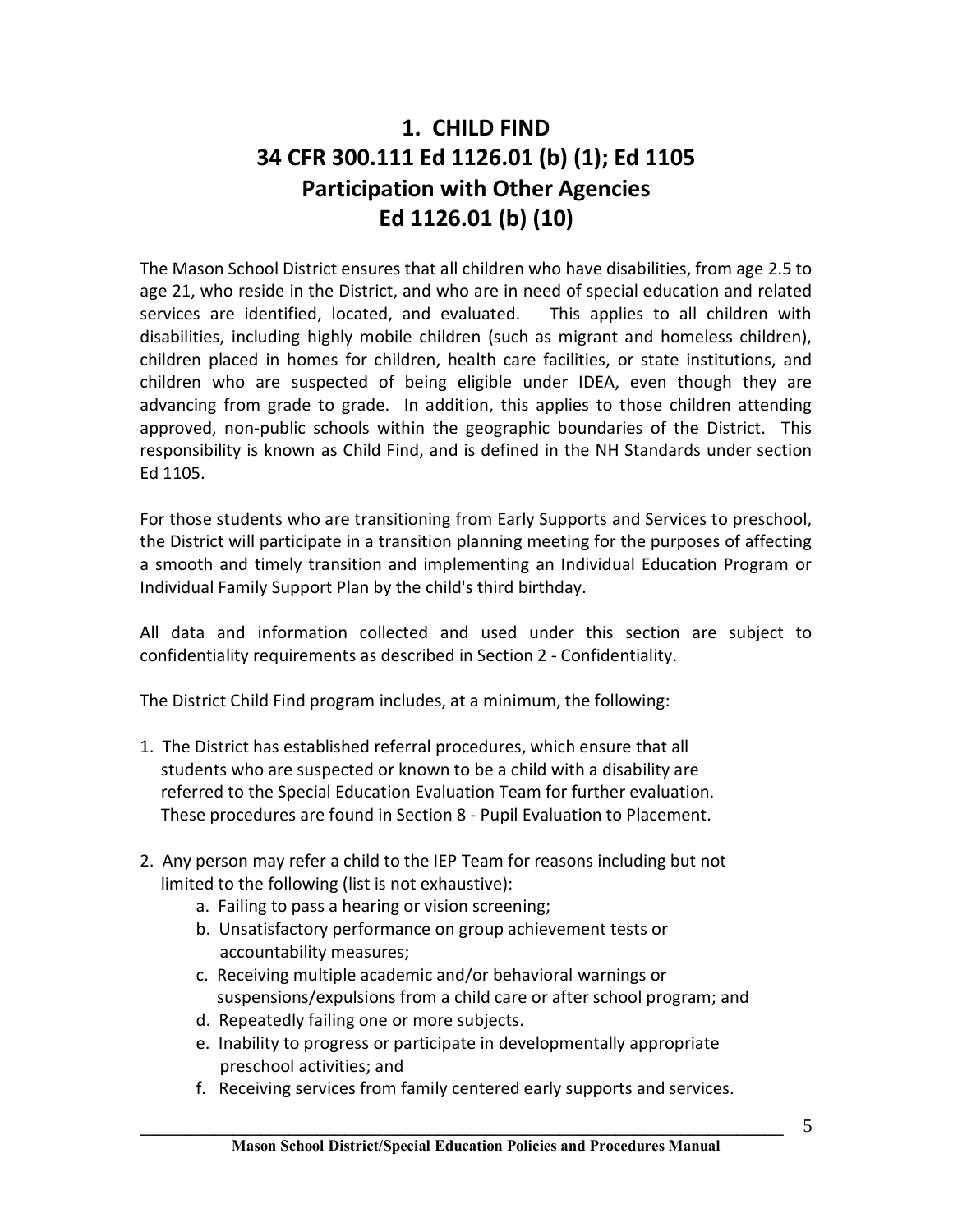- 3. On an annual basis, the District contacts all approved nonpublic private schools (including religious elementary and secondary schools) within its geographic boundaries regardless of where the child resides. The District shall conduct a consultation meeting and advise school officials of the District's responsibilities to identify and evaluate all students who are suspected of or known to be a child with a disability enrolled in such schools. The District shall conduct Child Find activities that ensure equitable participation of private school students with disabilities and provide an accurate count of those students. All Child Find activities conducted for children enrolled in private schools by their parents shall be similar to those activities conducted for children who attend public schools in the District. Referrals from approved nonpublic schools shall be forwarded to an appropriate Special Education Team for further consideration.
- 4. On an annual basis, the District contacts all community agencies and programs within its geographic boundaries that provide medical, mental health, welfare, and other human services, to advise them of the District's responsibility to identify and evaluate all students who may be a child with a disability. This includes homes for children, health care facilities, or state institutions within the boundaries of the District that may have knowledge of children with disabilities who are involved with the state court and for whom a Special Education program may be appropriate. Referrals from these agencies shall be forwarded to the Special Education Evaluation Team for further consideration.
- 5. On an annual basis, the District publicizes and disseminates information on it's website and through flyers distributed to the town library and church, which describes its Child Find program. This includes a description of the District's Special Education program, supports and services, including a contact person, his/her functions, and the manner by which he/she might be contacted for further information or referral.
- 6. The District shall annually provide all parents of children with disabilities information regarding their rights and responsibilities under federal and state Special Education law.
- 7. The District ensures that all referrals from parents and others who suspect or know a child with a disability are forwarded to the Special Education Evaluation Team. The District shall provide the parents with a written notice of any referral other than one initiated by the parent.
- 8. The District ensures there are continuing efforts related to cultural competency in relationship to public awareness and child find activities, such as the ability to communicate with and relate to parents and families in ways which are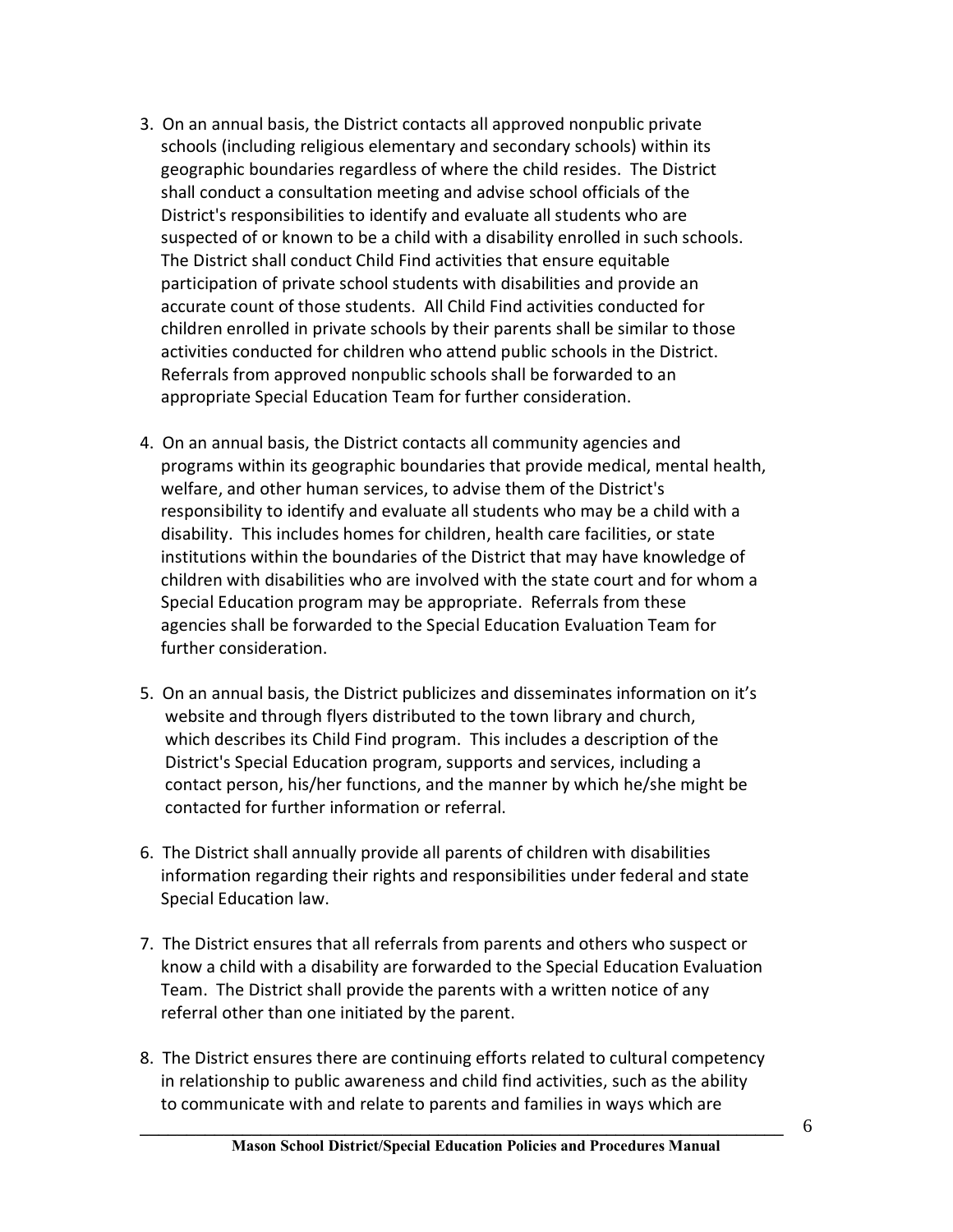appropriate to their individual racial, ethnic, and/or cultural backgrounds.

- 9. The District shall coordinate with area agencies and family centered supports and services to establish a process of District notification of children served by these programs consistent with the interagency agreement between the District and the area agencies providing family centered supports and services.
	- a. Ed 1105.04(a): The District shall develop a written early transition process for children exiting family centered early supports and services which assures that any child who is potentially a child with a disability is evaluated and eligibility for special education is determined prior to the child's third birthday. If a child is determined to be a child with a disability eligible for special education and related services, the District shall ensure that an IEP is developed and implemented on or before the child's third birthday.
	- b. Ed 1105.04(b): The transition process in Ed 1105.04(a) shall include a written interagency agreement between the District and the local area agencies, as defined by RSA 171-A:21-b, responsible for the provision of family centered supports and services in that community.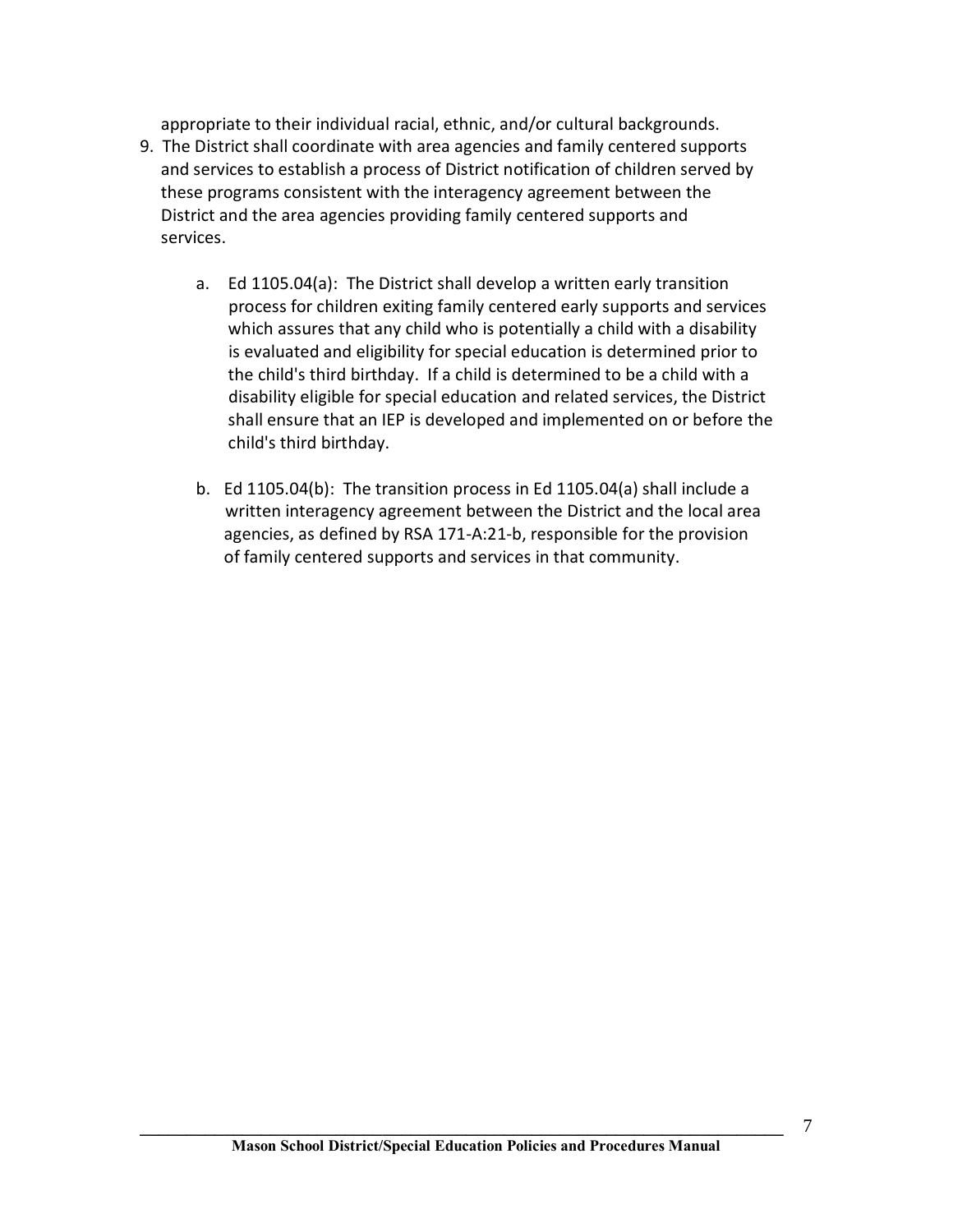# **2. CONFIDENTIALITY OF INFORMATION Ed 1126.01(b)(2); Ed 1119**

The Mason School District adheres to the Confidentiality of Information regulations set forth in the NH Standards, the Federal Family Educational Rights and Privacy Act of 1974 20 U.S.C. 1232G, (FERPA) and the Individuals with Disabilities Education Act (IDEA 2004; 34 CFR 300.610-627), with implementing federal regulations (34 CFR Part 99).

The District provides written notice to fully inform parents about the requirements of this section including:

- 1. a description of the extent that the notice is given in the native languages of the various population groups residing in the District;
- 2. a description of the children for whom personally identifiable information is maintained, the types of information sought, the methods the District intends to use in gathering the information (including the sources from whom information is gathered), and how the information will be used;
- 3. a summary of the policies and procedures that participating agencies must follow regarding storage, disclosure to third parties, retention, and destruction of personally identifiable information; and
- 4. a description of all of the rights of parents and children regarding this information, including the rights under the Family Educational Rights and Privacy Act of 1974 and IDEA and its regulations.

# **ACCESS RIGHTS**

The District permits parents to inspect and review any education records relating to their child that is collected, maintained, or used by the District under 34 CFR Part 300. The District will comply with a request without unnecessary delay and before any meeting regarding an IEP, or any hearing pursuant to IDEA and its regulations and in no case more than 14 days after the request has been made.

The right to inspect and review education records under this section includes:

- 1. the right to a response from the District to reasonable requests for explanations and interpretations of the records;
- 2. the right to request that the District provide copies of the records containing the information if failure to provide those copies would effectively prevent the parent from exercising the right to inspect and review the records; and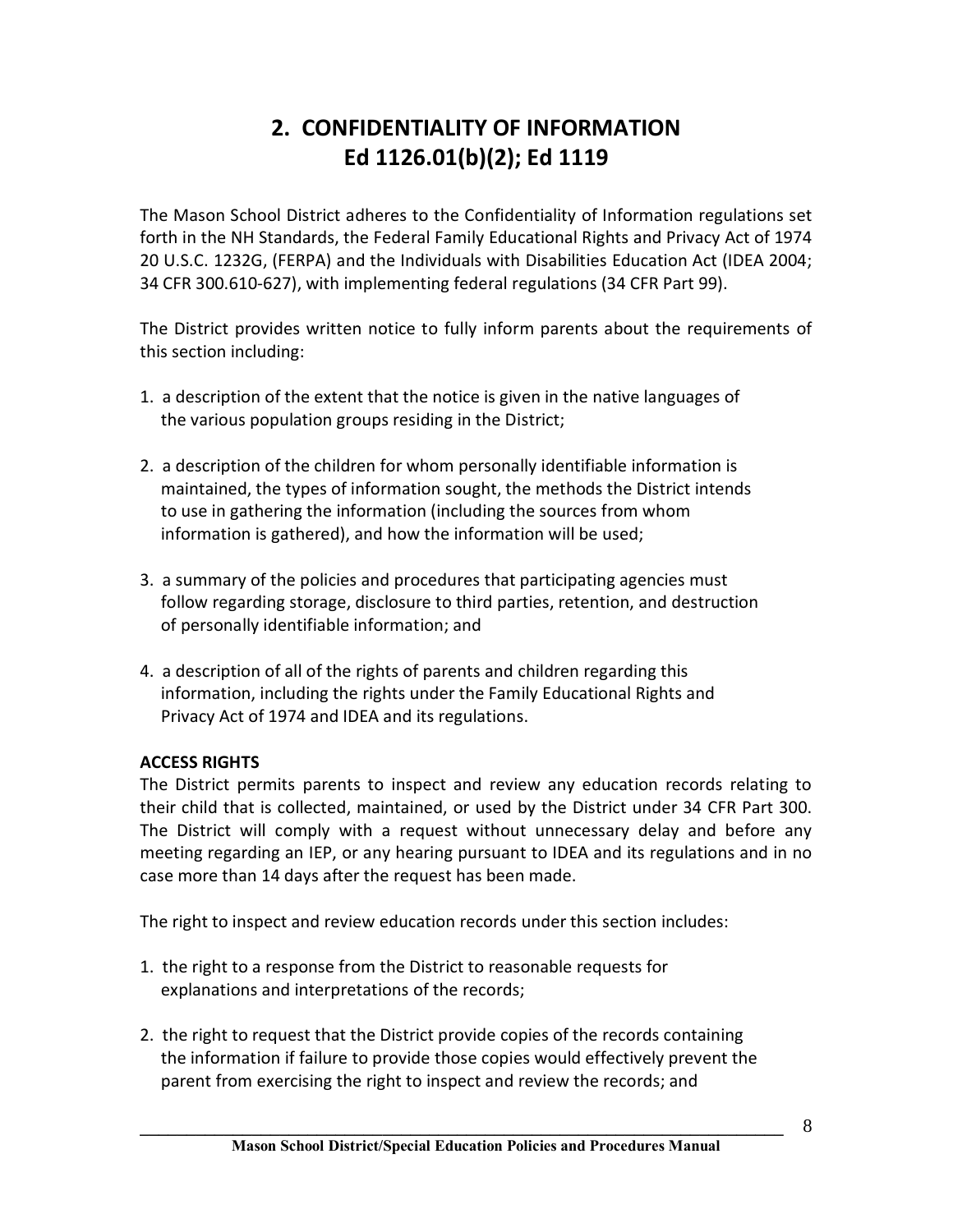3. the right to have a representative of the parent inspect and review the records.

The District may presume that the parent has authority to inspect and review records relating to his or her child unless the District has been advised that the parent does not have the authority under applicable State law governing such matters as guardianship, separation, and divorce Ed 1119.02 (a).

# **RECORD OF ACCESS**

The District keeps a record of parties obtaining access to education records collected, maintained, or used under Part B of IDEA (except access by parents and authorized employees of the participating agency), including the name of the party, the date access was given, and the purpose for which the party is authorized to use the records Ed 1119.02 (a).

# **RECORD ON MORE THAN ONE CHILD**

If any education record includes information on more than one child, the parents of those children have the right to inspect and review only the information relating to their child or to be informed of that specific information.

# **LIST OF TYPES AND LOCATION OF RECORDS**

The District provides parents on request a list of the types and locations of education records collected, maintained, or used by the District.

# **FEES**

The District may charge a fee for copies of records that are made for parents under this part if the fee does not effectively prevent the parents from exercising their right to inspect and review those records. The District does not charge a fee to search for or to retrieve information.

# **AMENDMENT OF RECORDS AT PARENT REQUEST**

A parent who believes that information in the education records collected, maintained, or used under this part is inaccurate or misleading or violates the privacy or other rights of their child, may request this information be amended. The District will determine whether to amend the information in accordance with the request within a reasonable period of time of receipt of the request. If the District decides to not amend the information in accordance with the request, it will inform the parent of the refusal and advise the parent of the right to a hearing.

# **OPPORTUNITY FOR HEARING**

The District, on request from the parent, will provide an opportunity for a hearing to challenge information in education records to ensure that it is not inaccurate, misleading, or otherwise in violation of the privacy or other rights of the child.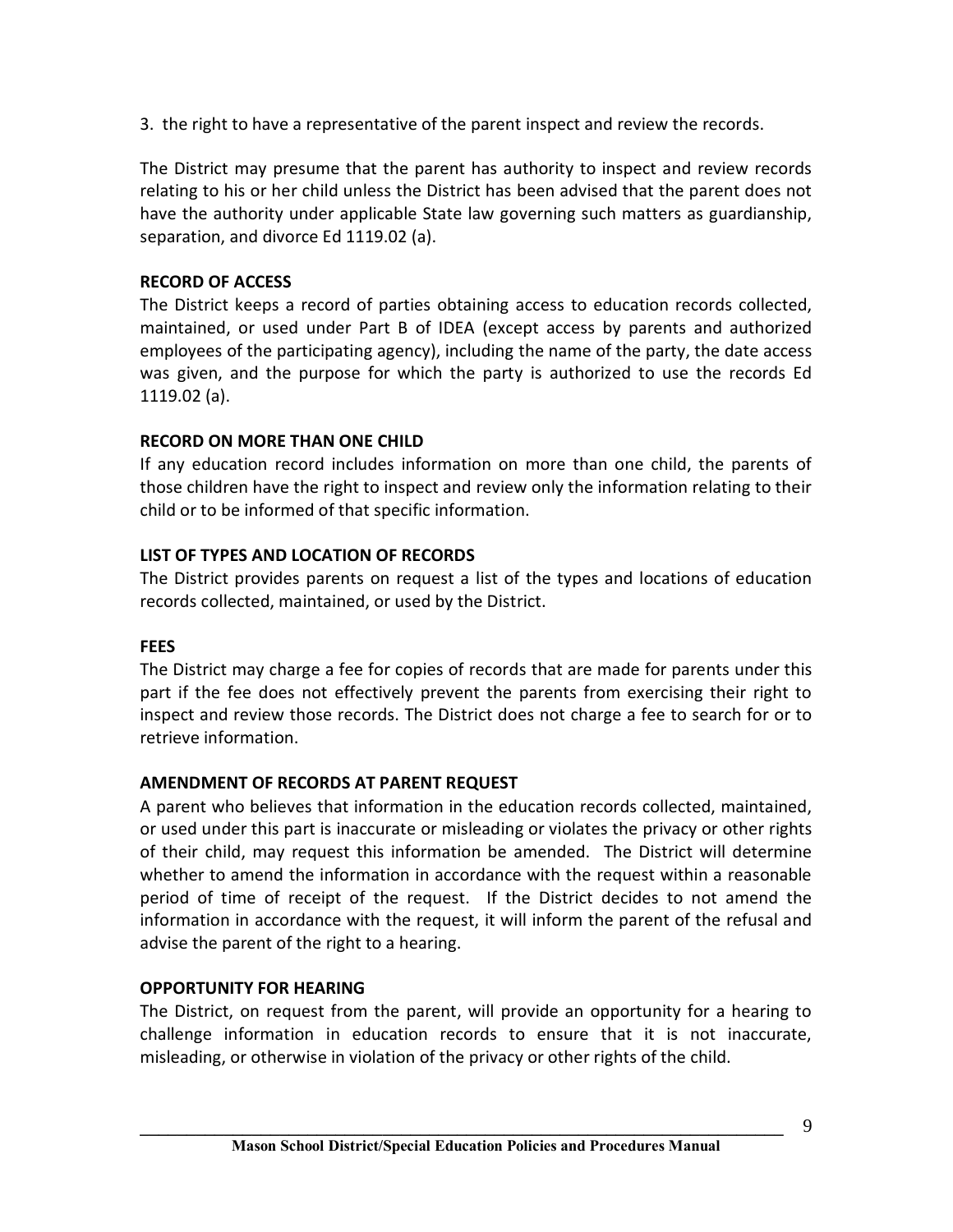## **RESULT OF HEARING**

If, as a result of the hearing, the District decides that the information is inaccurate, misleading, or otherwise in violation of the privacy or other rights of the child, the District will amend the information accordingly and so inform the parent in writing. If, as a result of the hearing, the District decides that the information is not accurate, misleading, or otherwise in violation of the privacy or other rights of the child, it will inform the parent of the right to place in the records it maintains on the child a statement commenting on the information or setting forth any reasons for disagreeing with the decision of the District. Any explanation placed in the records of the child under this section:

- 1. is maintained by the District as part of the records of the child as long as the record or contested portion is maintained by the District; and
- 2. if the records of the child or the contested portion are disclosed by the District to any party, the explanation is also disclosed to the party.

# **HEARING PROCEDURES**

A hearing held under this section is conducted according to the procedures under 34 CFR 99.22.

# **CONSENT**

Except as to disclosures addressed in 34 CFR Part 300.535(b) for which parental consent is not required by 34 CFR Part 99, parental consent is obtained before personally identifiable information is (1) disclosed to anyone other than officials of participating agencies collecting or using the information under 34 CFR Part 300, subject to this section or (2) used for any purpose other than meeting a requirement of 34 CFR Part 300. The District will not release information from education records to participating agencies without parental consent unless authorized to do so under Part 99.

The District protects the confidentiality of personally identifiable information at collection, storage, disclosure, and destruction stages. All persons collecting or using personally identifiable information will receive training or instruction regarding IDEA-B policies and procedures under 34 CFR § 300.123 and 34 CFR Part 99. The District maintains, for public inspection, a current listing of the names and positions of those employees within the District who may have access to personally identifiable information.

# **SAFEGUARDS (34 CFR 300.623)**

Each District must protect the confidentiality of personally identifiable information at collection, storage, disclosure, and destruction stages. One official at each District must assume responsibility for ensuring the confidentiality of any personally identifiable information. All persons collecting or using personally identifiable information must receive training or instruction regarding the state's policy and procedures under 34 CFR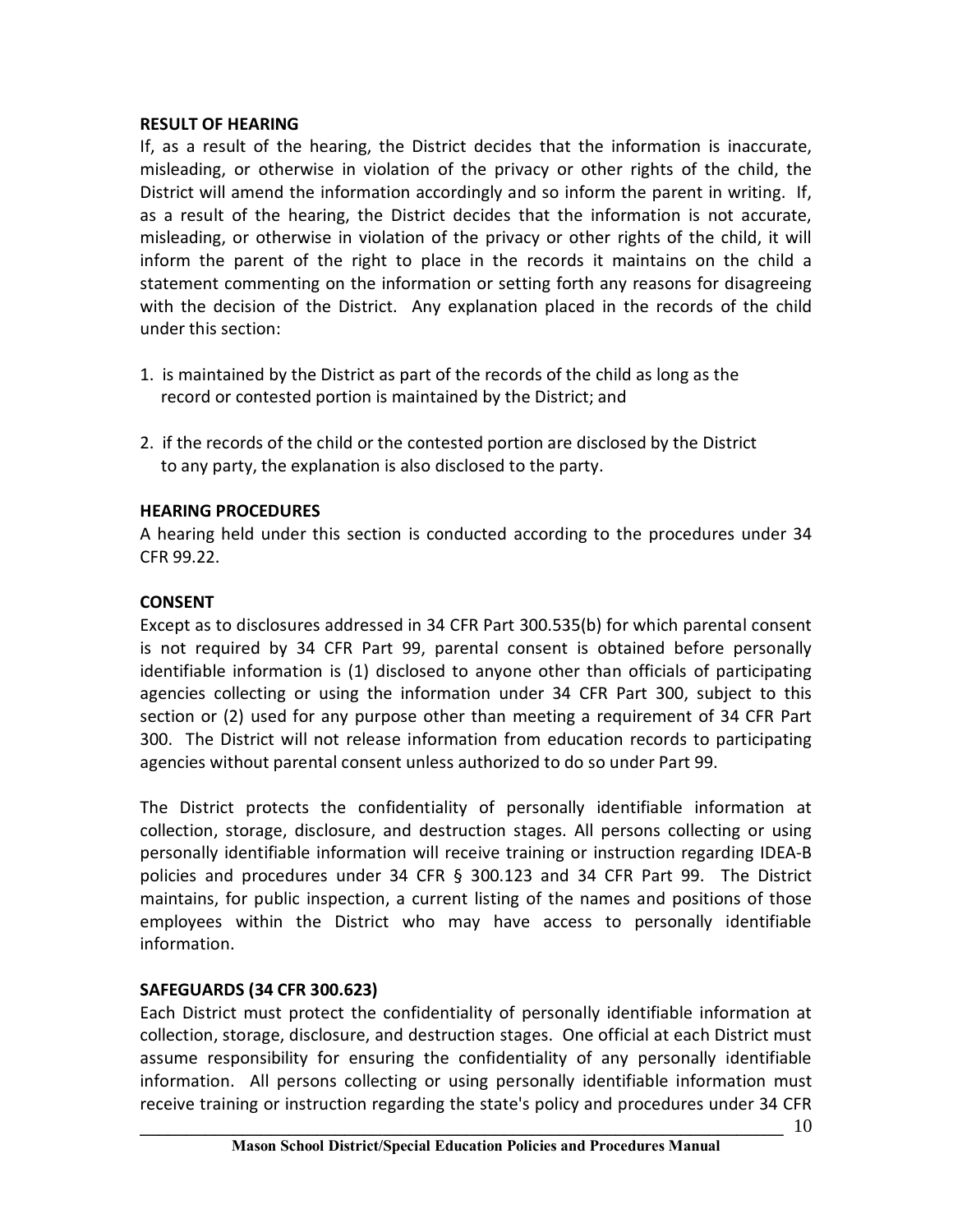300.123 and CFR part 99. Each District must maintain, for public inspection, a current list of the names and positions of those employees who may have access to personally identifiable information.

# **DESTRUCTION OF INFORMATION**

The District informs parents when personally identifiable information collected, maintained, or used under this part is no longer needed to provide educational services to the child. The information is destroyed at the written request of the parents or adult student whose rights have been transferred. However, a permanent record of a student's name, address, and phone number, his or her grades, attendance record, classes attended, grade level completed, and year completed shall be maintained without time limitation.

# **CHILDREN'S RIGHTS (Ed 1119.03)**

The District ensures the rights of privacy afforded to children are consistent with those afforded to parents, taking into consideration the age of the child and type or severity of the disability. The age of majority in New Hampshire is eighteen (18) years, thus parental rights regarding educational records in IDEA and FERPA transfer to students at age 18.

# **DISIPLINARY INFORMATION (Ed 1119.04)**

The District includes in the records of a child with a disability a statement of any current or previous disciplinary action that has been taken against the child. Such statements shall be included in and transferred with the disabled child's record to the same extent that the disciplinary information is included in and transmitted with the student records of children without disabilities. The statement may include a description of any behavior engaged in by the child that required disciplinary action, a description of the disciplinary action taken, and any other information that is relevant to the safety of the child and other individuals involved with the child. If the child transfers from one school to another, the transmission of any of the child's records includes both the child's current Individualized Education Program and any statement of current or previous disciplinary action that has been taken against the child.

**The school district employee who is responsible for ensuring the confidentiality of any personally identifiable information is: Kristen Kivela, Superintendent/Principal, SAU 89.**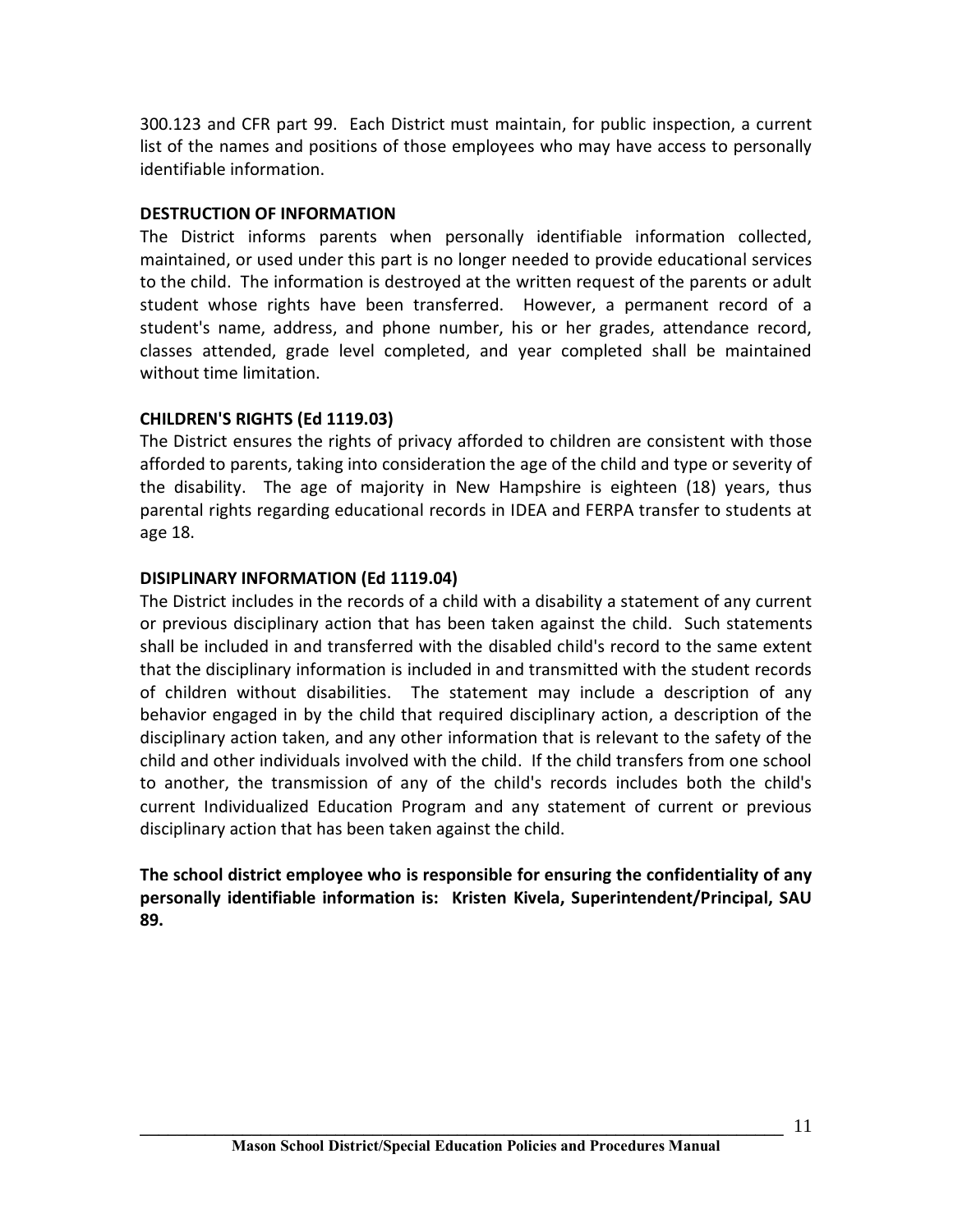# **3. FACILITIES, PERSONNEL & SERVICES Ed 1126.01 (b)(3)**

The Mason School District shall take steps to ensure that children with disabilities have equal access to the variety of educational programs and services available to nondisabled children. The District ensures that, to the maximum extent appropriate, children with disabilities, including children in public or private institutions or other care facilities, are educated with students who do not have disabilities. Special classes, separate classes, separate schooling, or other removal of students with disabilities from the regular education environment occurs only when the nature or severity of the disability is such that education in a regular class with the uses of supplementary aids and services cannot be achieved satisfactorily. Placement decisions for children with disabilities shall be made on an individual basis by the IEP Team and in accordance with the procedures in Section 8 - Pupil Evaluation to Placement.

The District shall provide a full range of opportunities, programs and services to meet the unique needs of children with disabilities in the least restrictive educational setting. The District shall ensure that every child with a disability shall have full access to the general curriculum with accommodations and modifications as delineated in the IEP. This includes the provision of non-academic and extra-curricular services. These opportunities shall be provided through public school programs within and outside of the boundaries of the District.

The District shall provide access to vocational training and transition services as appropriate. Vocational and transition services are provided primarily within the District and at the high school level. Other student specific circumstances may be addressed as determined by the IEP Team.

#### **Equipment, Materials and Assistive Technology**

• The District shall provide appropriate instructional equipment and materials, including assistive technology devices and assistive technology services appropriate to implement each student's IEP.

# **Personnel Standards**

- **•** Teachers of students with disabilities, prior to employment, shall have valid New Hampshire certification with an endorsement appropriate for the disabilities of the students they serve.
- Additionally, Special Education teachers within the District must meet highly qualified teacher requirements for respective teaching assignments as required under 34 CFR 300.18 and 34 CFR 300.156, except as provided in Ed 1113.12 (b) and (c) for paraprofessional personnel.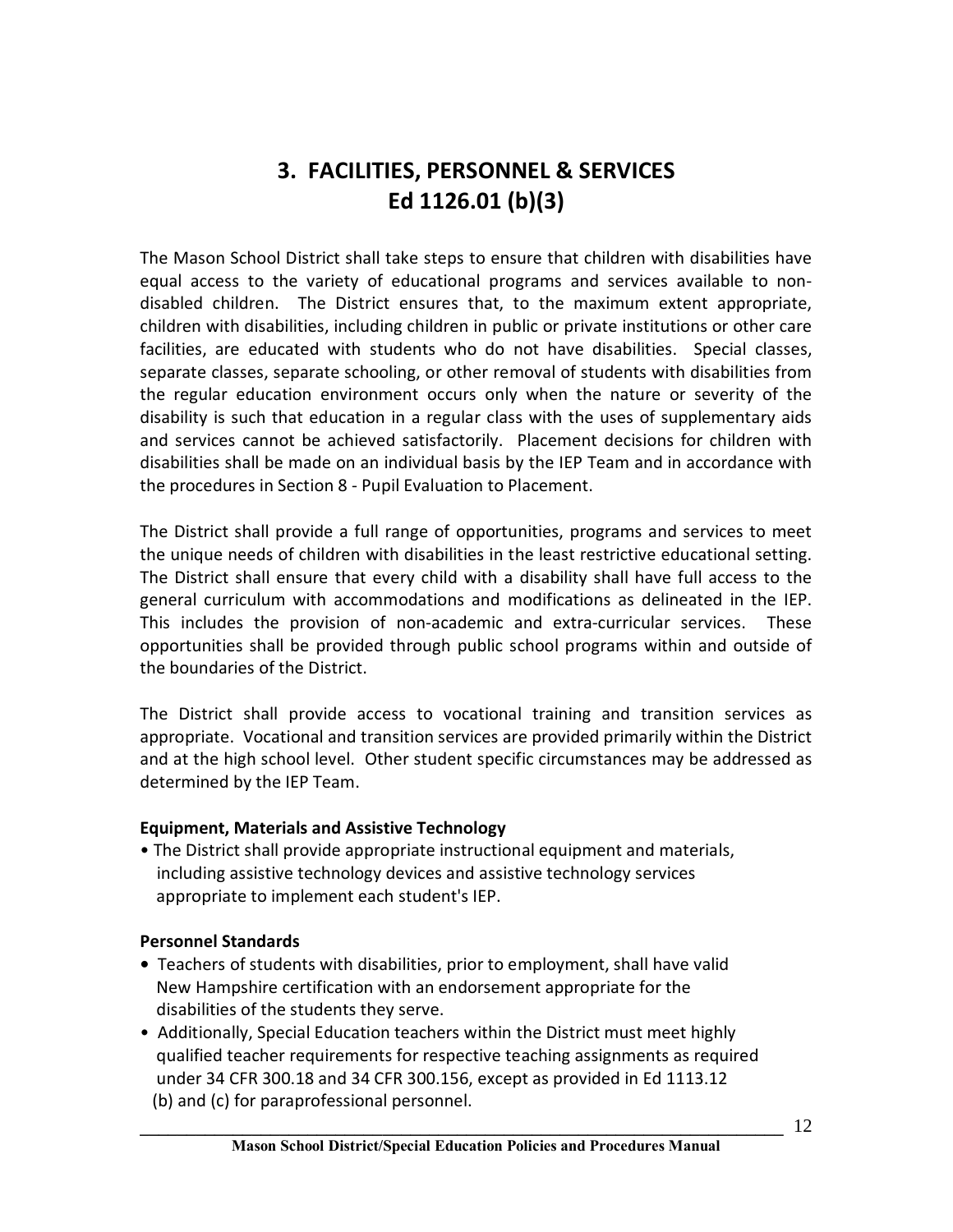# **Programs and Services (Table 1100.3: Continuum of Alternative Learning Environments)**

The District provides Educational services to students ages 6-21 with disabilities along a continuum of environments including the following:

# **Regular Education Setting**

·A child with a disability attends the regular class with supports and services as required in the IEP.

# **Resource Room**

- ·A child with a disability attends the regular class and receives assistance in the Resource Room Program.
- · When the regular education setting, with accommodations, modifications, supplementary aides and services is inadequate to meet the needs of the student with a disability, the student may receive assistance (by Team agreement) in a Resource Room setting within the public-school system for a portion of the school day.
- · The student can spend no more than 60% of the school day in this setting.
- · Instruction provided in the resource setting will ensure each student continued access to the general curriculum.
- · The total number of students with disabilities being served in the Resource Room at any given time shall not exceed 12 students without the assistance of support personnel. The maximum number of children in a Resource Room shall not exceed 20 (Ed 1113.10 (f) (4)). The District shall ensure that the resource settings are staffed with personnel who meet state certification requirements and federal "Highly Qualified Teacher" requirements as applicable.

# **Self-Contained Special Education Class (Mason students attending SAU 40, Milford, NH)**

- · A child with a disability attends a Special Education class for more than 60% of their day.
- The class is organized either by the needs of the students or by the degree of severity of the disability.
- · Self-contained Special Education classes serve students according to chronological age with a range of not more than four years.
- · The number of students in a self-contained classroom cannot exceed 12.
- · A minimum teacher-student ratio of 1:8 or 2:12 shall be provided unless the severity of disabilities warrants the assignment of additional staff. Maintaining this ratio can be accomplished through the assignment of two teachers or a teacher and a paraprofessional.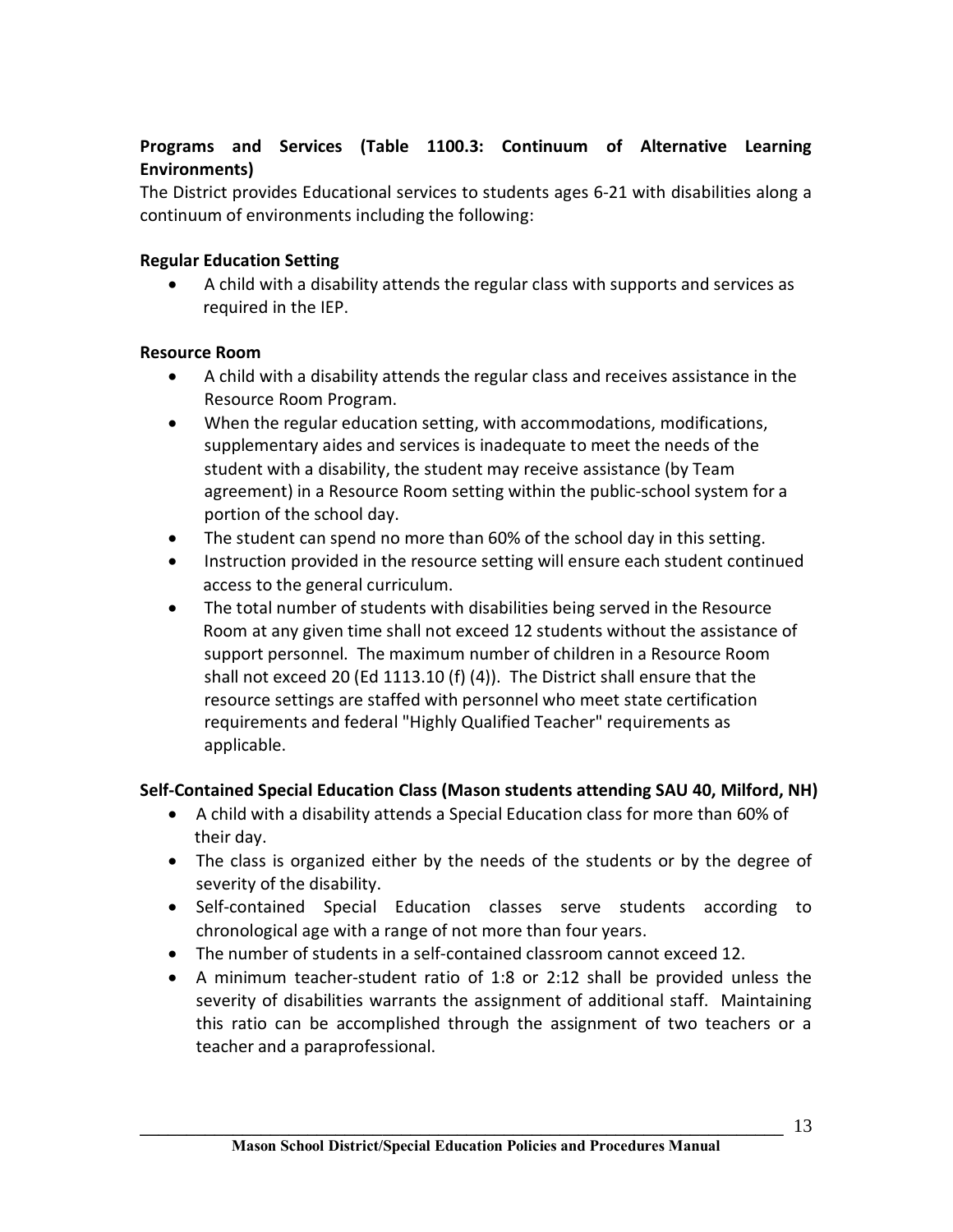# **Separate Approved Special Education Program/School**

· A child with a disability attends a public or privately-operated special day program full-time or part-time.

# **Residential Placement**

· The child attends a privately or publicly approved residential program on a fulltime basis.

# **Home Instruction**

· A child with a disability receives all or a portion of her/his Special Education program at home in accordance with Ed 1111.04.

# **Hospital or Institution**

· A child with a disability receives Special Education while in a hospital or institution.

# **Preschool Programs (Table 1100.2: Continuum of Alternative Learning Environments Pre-school)**

Children in preschool programs shall be grouped by age levels with a range of not more than three years. Children with disabilities shall be provided with appropriate Special Education and related services through the District's preschool programs and services.

The maximum number of preschool children in an early childhood Special Education program shall be **12**, regardless of the number of staff members assigned to the program (Ed 1113.10 (d) (3).

- · **Early Childhood Programs:** a preschool child with a disability attends an early childhood program that includes at least 50% nondisabled children.
- · **Home:** a preschool child with a disability receives some or all of his/her supports and services in the child's home
- · **Early Childhood Special Education Program:** a preschool child with a disability attends an early childhood special education program which can include any of the classrooms described in Ed 1113.10.
- · **Service Provider Location:** a preschool child with a disability receives supports and services from a service provider
- · **Separate School:** a preschool child with a disability attends a publicly or privately-operated separate day school facility designed specifically for children with disabilities
- · **Residential Facility:** a preschool child with a disability attends a publicly or privately operated residential school or residential medical facility on an inpatient basis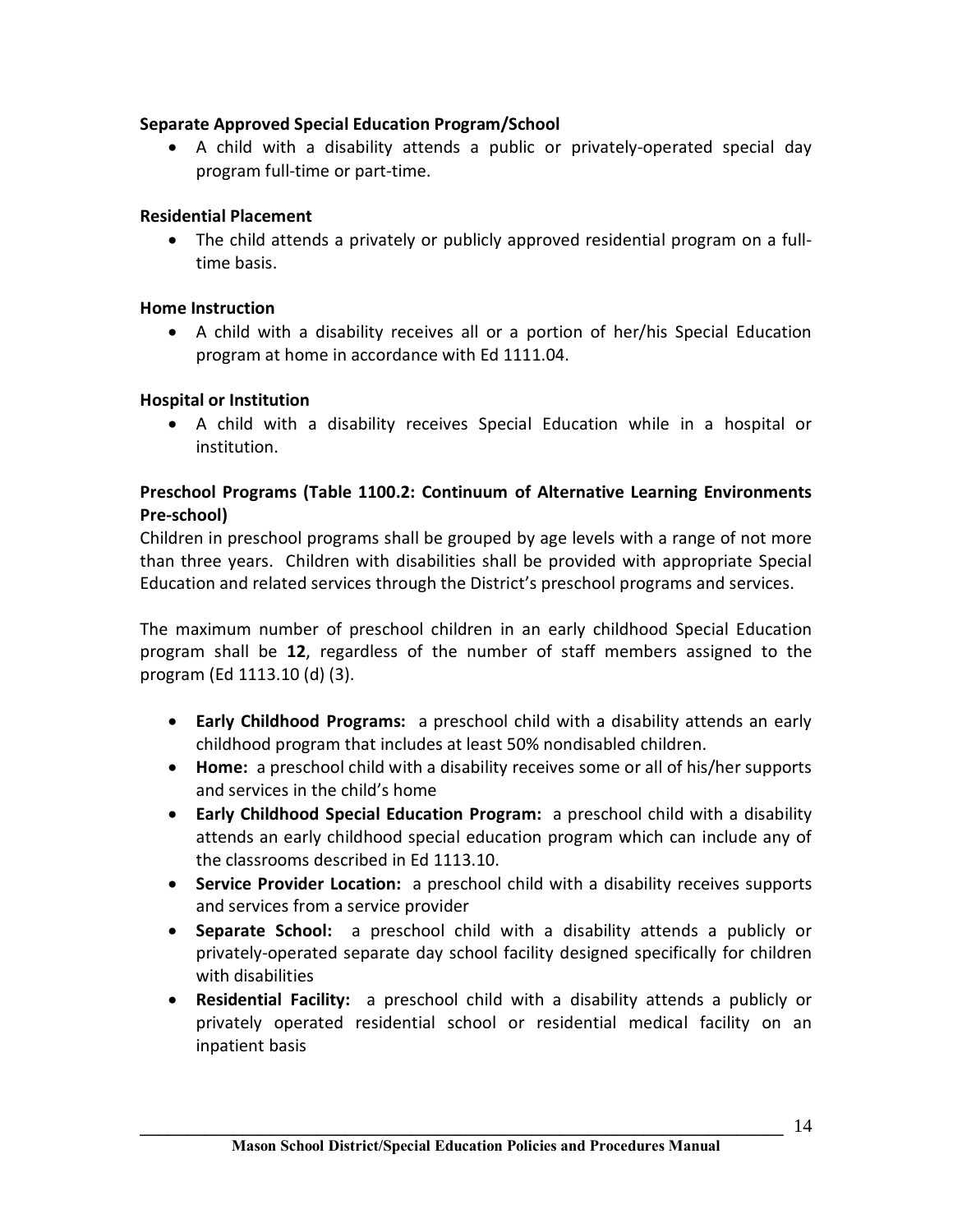# **Home Instruction for School Aged Children (Ed 1111.04)**

- · A child with a disability receives all or a portion of his/her Special Education program at home in accordance with Ed 1111.04.
- · Home instruction for children at least six years of age but less than 21 years of age shall include no fewer than ten hours per week of specially designed instruction as specified in the child's IEP so that the child will progress in the general curriculum and meet IEP goals.
- · Home instruction will include related services in addition to the ten hours of specially designed instruction and will be delivered in accordance with the NH Standards.
- · Home instruction shall NOT include parent designed home education programs as authorized in Ed 315.
- · Home instruction shall be implemented by personnel qualified in accordance with 34 CFR 300.156 and Section 2122 in the ESEA.

# **Facilities and Location**

- · Instructional areas for children with disabilities shall be located in classrooms with students of a similar chronological age and shall be comparable to other classrooms within the school. They shall be located in facilities that are, in the judgment of the IEP Team, in the least restrictive environment.
- · The physical space used for classrooms and other instructional programs and school activities for children with disabilities shall be of sufficient size to accommodate program modifications and accommodations necessary to implement the children's IEP and to provide all other learning activities.

# **Length of School Day**

- · **Preschool Level**  The IEP Team shall determine the length of the school day for preschool students with disabilities.
- · **Elementary-High School**  The school day shall be a minimum of 180 days in each year or the equivalent number of hours approved by the Commissioner of Education, NHDOE, consistent with the provisions of RSA 189:1, 189:2, and 189:24, and 189:25 and ED 306.18-306.21.

When, due to a student's limited physical and/or emotional stamina, the special Education Placement Team recommends a school day of less than the minimum hours above, written consent shall be obtained from the Superintendent of Schools and the parent prior to implementing a shortened school day. A copy of the written consent shall be sent to the State Director of Special Education, a copy to the parent, and another placed in the student's school records. If it would cause a serious adverse effect upon a child's educational progress pursuant to RSA 193:1 I(c), the Superintendent shall not excuse a child from the required minimum school day. The District's obligation to provide a free and appropriate public education to a child shall still be in effect even if the child attends school for a shortened school day.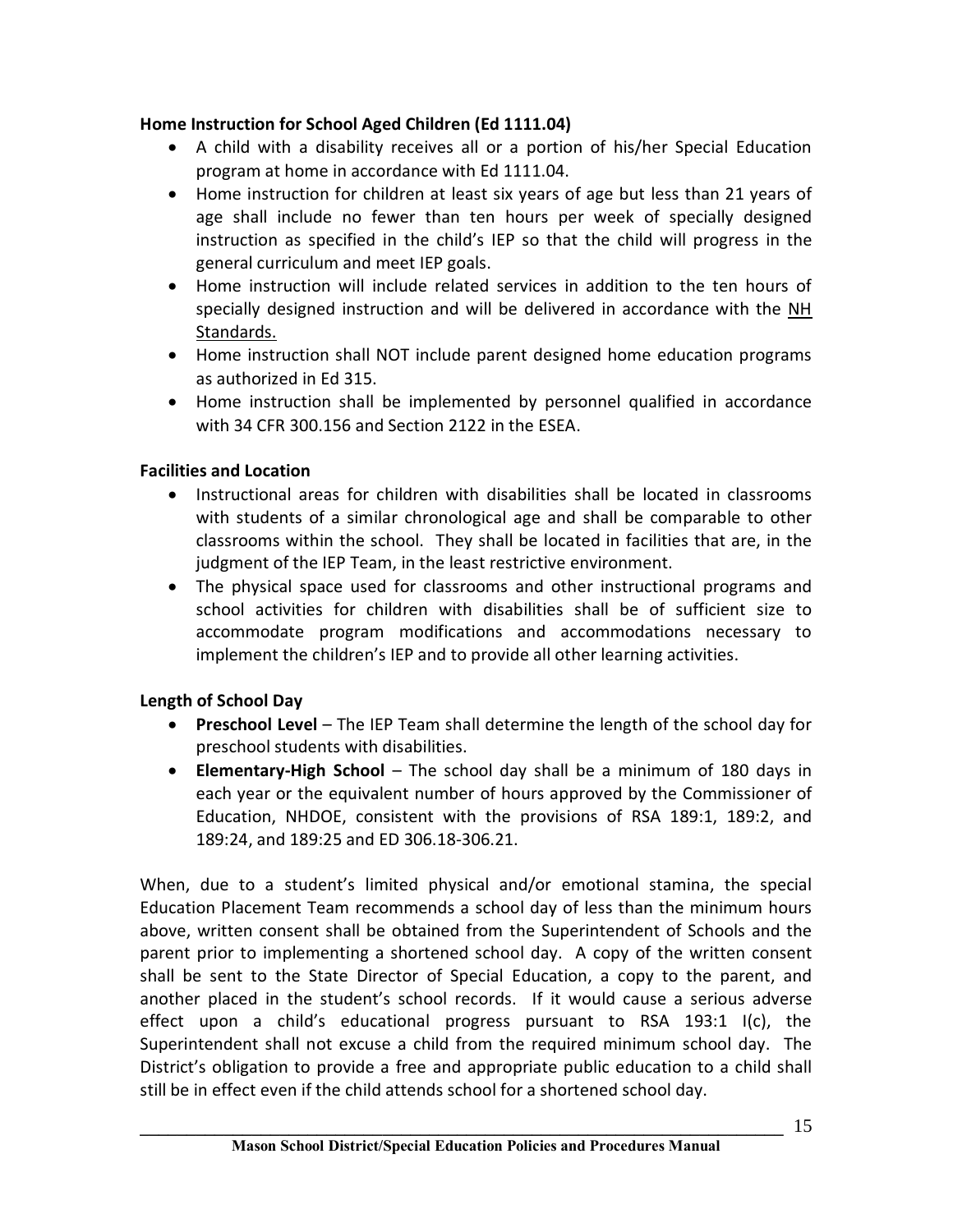# **Length of School Year**

The District shall provide a standard school year of at least 180 days or the equivalent number of hours per Ed 1113.15 (see above: Length of School Day). Students with disabilities in need of extended school year programming shall be provided for through the requirements described in Section 8 – Pupil Evaluation to Placement.

# **Supervision and Administration**

The Superintendent of Schools/Principal, the Special Education Administrator, and their designees shall supervise the services and programs provided to students with disabilities.

Paraprofessionals shall work under the direct supervision of appropriately certified personnel and be supervised by the professional under whom they work as often as deemed necessary by the District, but no less than once each week. Paraprofessionals shall implement plans designed by the supervising professionals and monitor the behavior of student(s) with whom they work. They may not design or evaluate the effectiveness of programs.

# **Diplomas**

The Mason School District shall ensure that each child with a disability is entitled to continue in an approved program until such time as the student has earned a regular high school diploma or has attained the age of 21, whichever occurs first, or until the District determines that the student no longer requires Special Education in accordance with Section 8 – Pupil Evaluations to Placement. Mason students in grades 6 - 8 attend Milford Middle School and students in grades 9 – 12 attend Milford High School, Milford, NH.

All children with disabilities in the District shall have an equal opportunity to complete a course of studies leading to a regular high school diploma. A regular diploma from Milford High School shall be issued to all students who:

- 1. Successfully achieve the minimum number of 26 credits
- 2. Meet specific course requirements as described in the Milford High School Student Handbook, and
- 3. Meet all attendance requirements as stated in the Milford High School Student Handbook (and/or Local District Policy).

The term "regular high school diploma" does not include an alternative degree that is not fully aligned with the NH School Approval Standards, such as a certificate or a General Educational Development credential (GED). Any student who receives a diploma/certificate other than the District's regular high school diploma remains eligible to receive a free appropriate public education until he or she reaches age twenty-one or until the IEP Team, through a formal evaluation process, determines that such student is no longer in need of, and therefore not eligible for, Special Education and related services.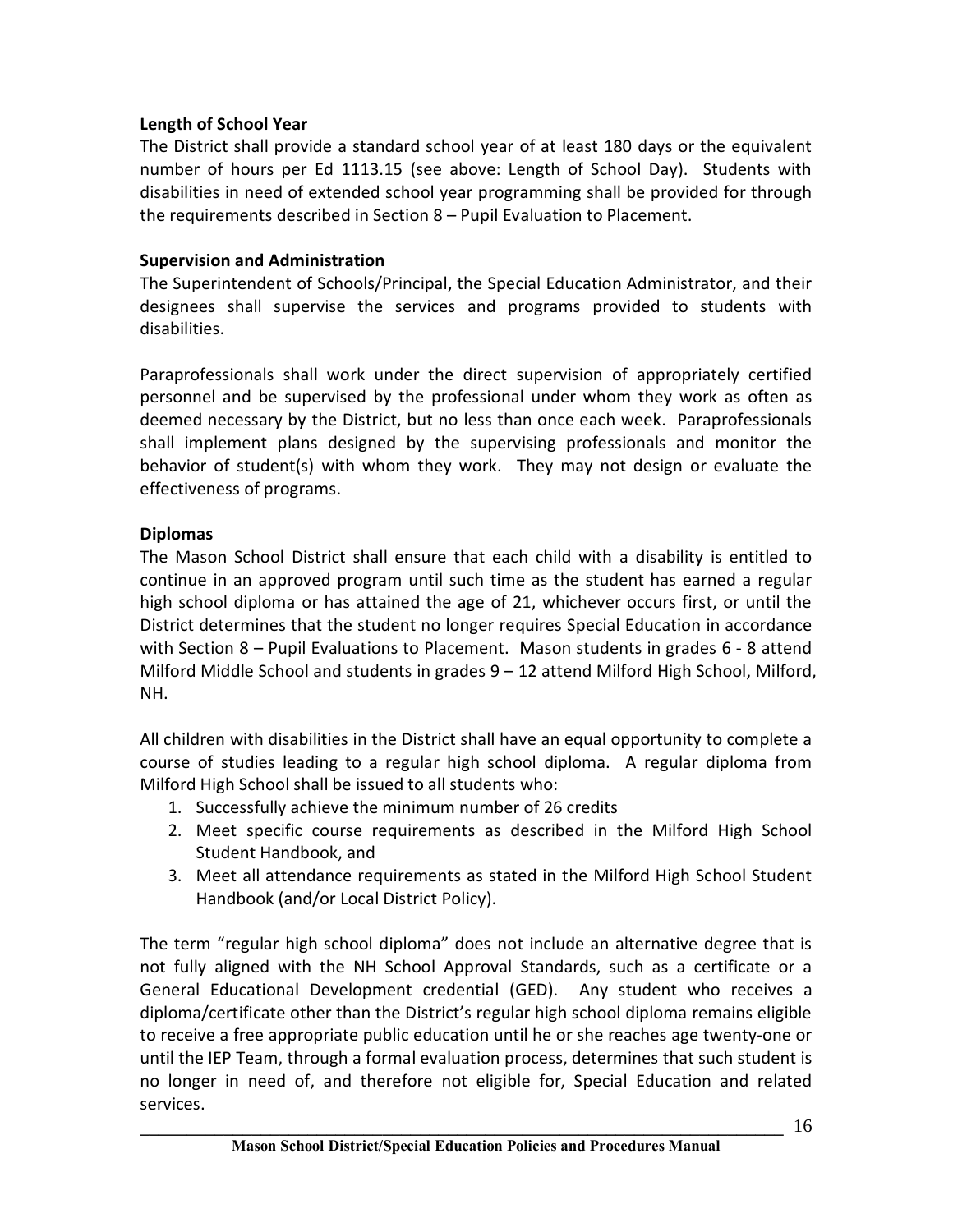# **4. PERSONNEL DEVELOPMENT Ed 1126.01 (b) (4)**

A variety of professional development opportunities shall be available to District staff, including job-embedded activities, in-service workshops, conferences and/or formal coursework reimbursed through the District. Staff members of the school district shall participate in child-specific training and professional consultation as required to help them understand various types of disabilities and meet the needs of individual students.

The District has adopted a Professional Development Master Plan to serve as a basic guideline for the operation of its professional development for the five-year period of July 1, 2017 to June 30, 2022. In addition, the District has provided in-service opportunities for staff.

The District shall work to promote a climate that encourages the continuing education and training of all staff within the District. The Professional Development Master Plan shall advance an educational environment in which students receive high exposure to stimulating teachers, instructional materials and activities. Professional development activities that enhance the knowledge and skills of all staff related to the ducateion of children with disabilities and increase their understanding of the diverse needs of all students shall be offered to all teachers, specialists, paraprofessionals, administrators, and other IEP Team members.

**Professional development initiatives for the current and upcoming school year include:**

- · **Suicide Prevention Training**
- · **Writing Curriculum Training including writing interventions for students who need that support**
- · **Reading Curriculum Training**
- · **Orton Gillingham Training**
- · **Wilson Training**
- · **Google Classroom Training**
- · **Best Practices in Remote Learning Instruction Training**
- · **RAVE-O Training**
- · **Project Read Framing Your Thoughts Training**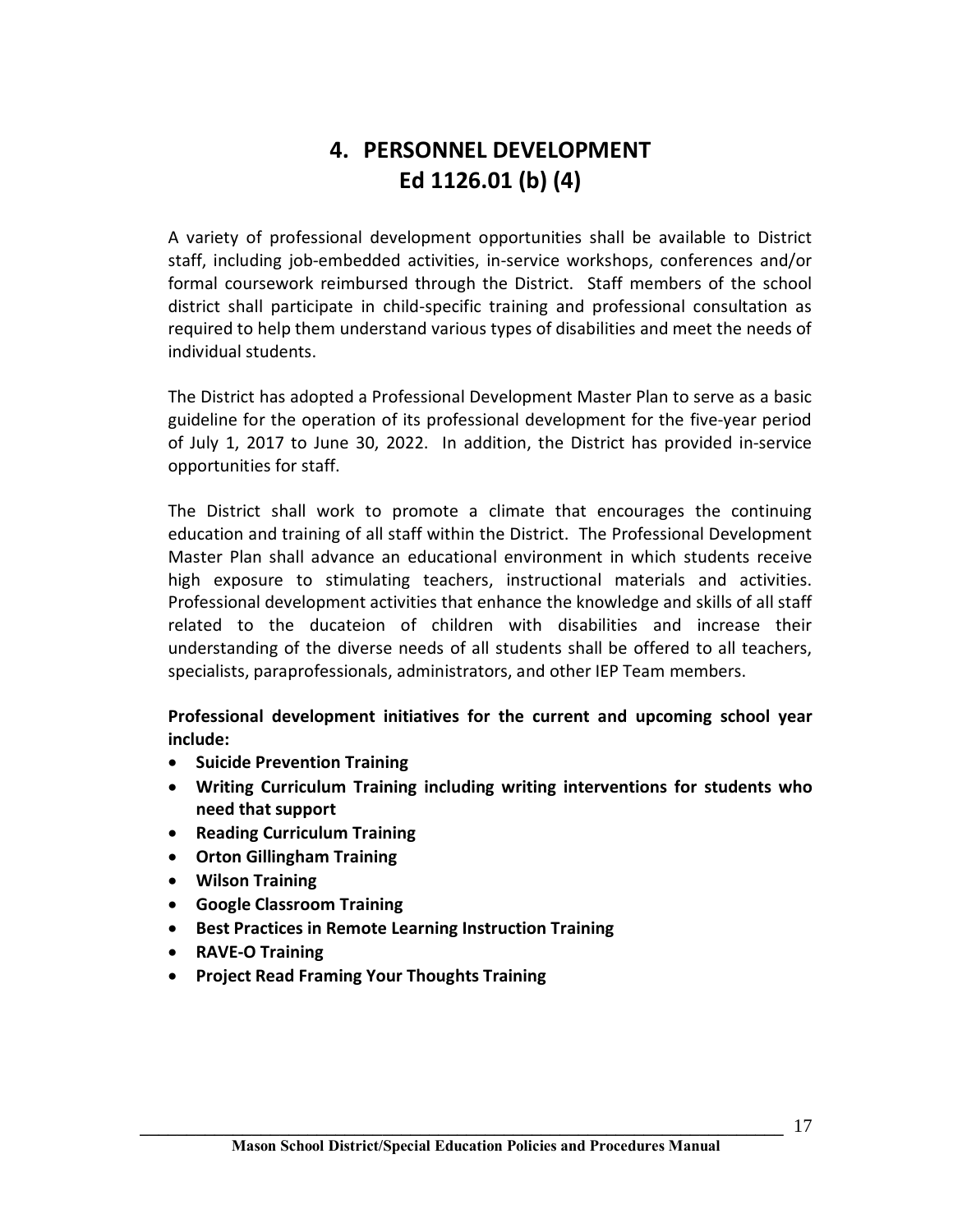# **5. PARENT INVOLVEMENT Ed 1120**

The Mason School District shall actively involve parents in all steps of the Special Education process. In addition to fulfilling legal requirements, the District recognizes the crucial and irreplaceable role parents play in the education of their children. Therefore, consistent efforts will be placed on keeping parents well informed within the context of a collaborative Team process. In part, this is accomplished by the dissemination of Procedural Safeguards Notice and Written Prior Notices as described in Section 7.

# **Procedural Safeguards Notice (Ed 1120)**

Parents of a child with disabilities will be given the current New Hampshire Procedural Safeguards in Special Education describing the procedural safeguards available to them under state and federal law on an annual basis. In addition, parents will be provided a copy of procedural safeguards:

- · Upon initial referral or parent request for evaluation
- · Upon receipt of the first State complaint and upon the receipt of the first due process complaint in a school year
- · In accordance with discipline procedures
- · Upon request by a parent

# Procedural Safeguards can also be found online at:

https://www.education.nh.gov/sites/g/files/ehbemt326/files/inline-documents/2020- 04/procedural safeguards handbook.pdf

# **Written Prior Notice (Ed 1120.03)**

Parents will be officially notified in writing any time the District:

- · proposes to initiate or change the identification, evaluation or educational placement of the child or the provision of free and appropriate public education to the child; or
- · refuses to initiate or change the identification, evaluation or educational placement of the child or the provision of a free and appropriate public education to the child.

The notification shall include:

- 1. A description of the action proposed or refused by the district;
- 2. An explanation of why the agency proposes or refuses to take the action;
- 3. A description of each evaluation, procedure, assessment, record or report the district used as basis for the proposed or refused action;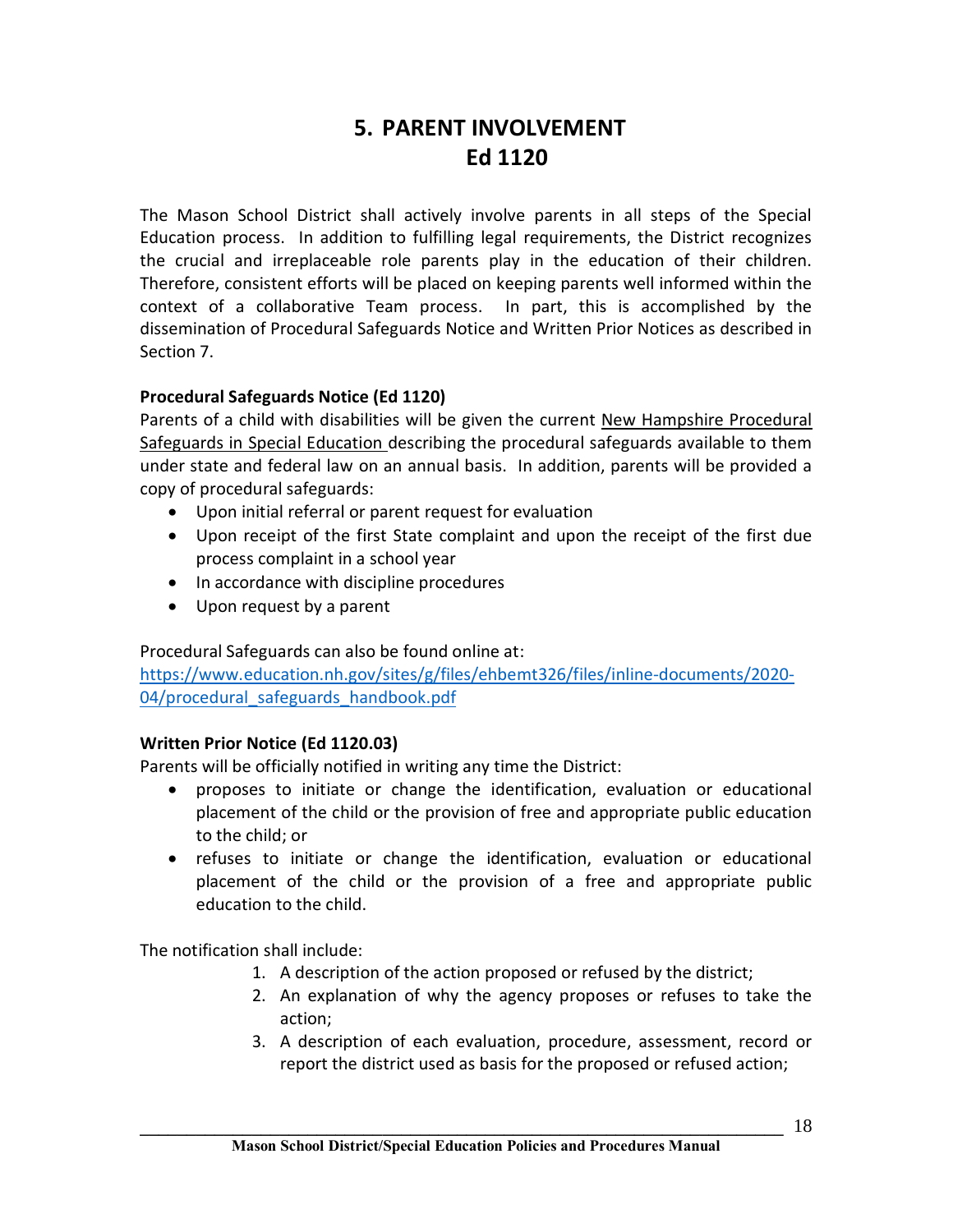- 4. A statement that the parents of the child with a disability have protection under the procedural safeguards of IDEA (if this notice is not an initial referral for evaluation, the means by which a copy of the description of the procedural safeguards can be obtained);
- 5. Sources for parents to contact to obtain assistance in understanding the provision of the law;
- 6. A description of the other options the Team considered and the reasons why they were rejected; and,
- 7. A description of other factors that were relevant to the agency's proposal or refusal.

# **Ongoing parent involvement is supported through the following actions:**

- a. Parents shall receive formal notification when their child is referred for special services, except in the case where the parent was the referring party. Procedural Safeguards and information regarding the Special Education Process shall be provided to the parent at this time.
- b. Within 15 business days of the receipt of the referral, the IEP Team (including the parents) will meet to determine the appropriate course of action.
- c. The IEP Team shall determine if the referral is appropriate and whether there is a need for a comprehensive evaluation. If so, specific evaluations shall be determined by the Team. The district shall provide Written Prior Notice (WPN) and request written permission to proceed.
- d. For initial evaluations, the evaluation process as defined in Ed 1102.02 (n) including a written summary report, shall be completed within 60 days after receipt of parental permission for testing. Ed 1107.01(c)
- e. For re-evaluation, the evaluation process as defined in Ed 1102.02 (n) shall be completed within 60 days after the receipt of parental consent to evaluate or at the conclusion of any extension provided by Ed 1107.01 (e). Upon written consent of the parties, the 60-day time limit required by Ed 1107.01 (d) may be extended by a specific number of days, not to exceed 30 days with the written consent of both parties.
- f. Parents shall be included as part of the Team which determines whether or not the child qualifies as a child with a disability. The Team decision shall be provided by Written Prior Notice to the parent with a request for written approval of the decision.
- g. If a child is determined to be a child with a disability, an IEP will be developed within the next 30 calendar days. As members of the IEP Team, parents are encouraged to be active participants in the IEP process. Parent concerns and input shall be considered in the development of the IEP. Written Prior Notice shall be provided to the parent. The parent must provide written approval before the IEP can be implemented.
- h. Upon approval of the IEP, the IEP Team, including parents, shall determine an appropriate placement for the child. Written Prior Notice is again completed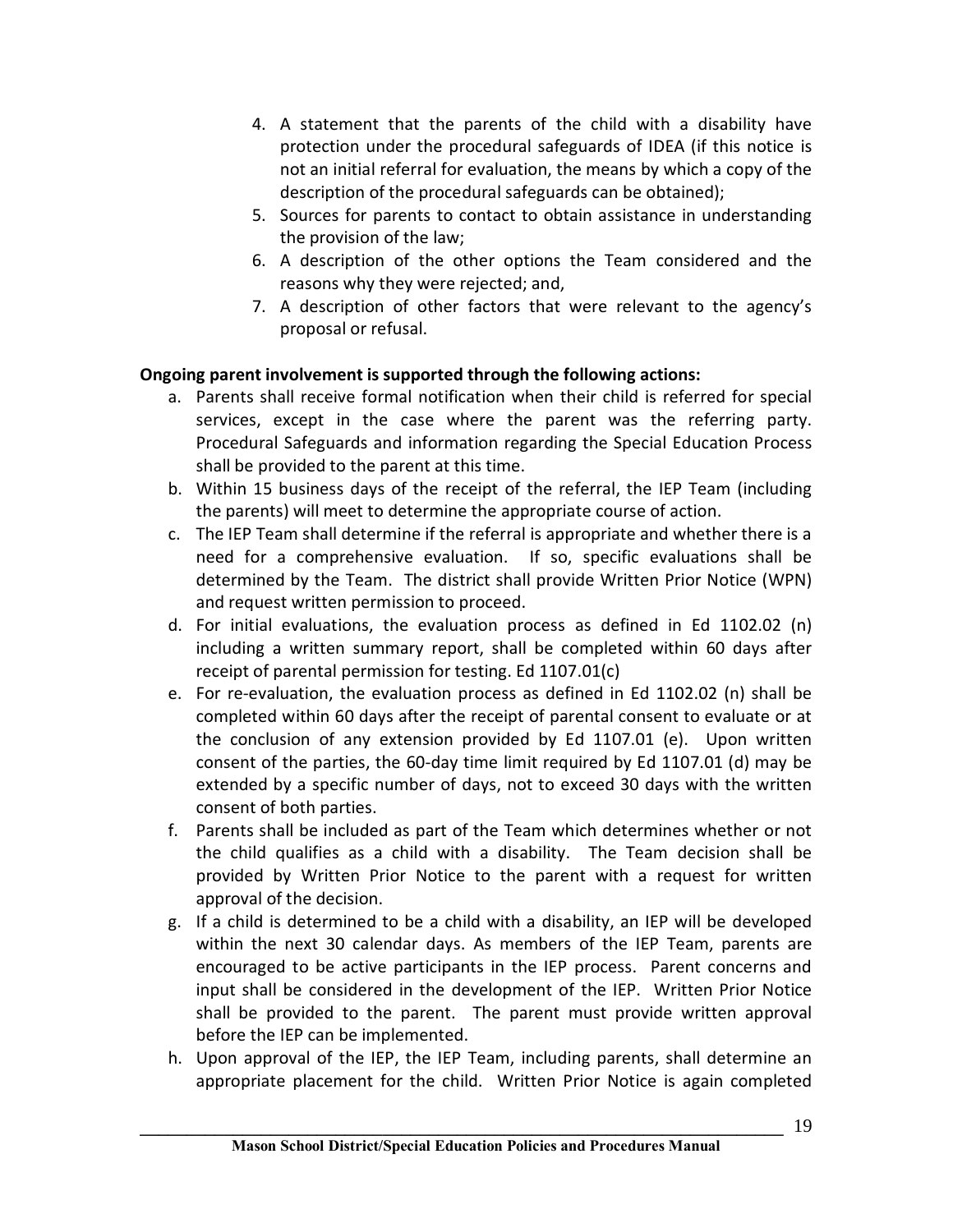and parents must agree in writing to the proposed placement prior to its implementation.

- i. Parents will receive 10 days notice for any meetings held for the purpose of developing or amending the child's IEP and/or determining placement, unless the notification requirement is waived in writing by the parent. All IEP Team meeting notices include the purpose, time, location, and participants expected to attend the meeting. The District shall take steps to ensure that one or both parents of the child with a disability are present at each meeting of the IEP Team and are afforded the opportunity to participate. This includes scheduling the meeting at a mutually agreed upon time and place. Parents and the District are encouraged to used alternative means of participation, such as video conferencing and conference calls in order to include the parent. Meetings will be rescheduled at parent request, unless the parent requests that the meeting continue without him or her in attendance. It is recommended that the District contact the parent a minimum of three times and document the attempts to secure their participation. If these attempts have been unsuccessful, a meeting may proceed without the parents.
- j. District Special Education staff shall take whatever steps necessary to ensure that the parents understand the proceedings at the meeting, including arranging for an interpreter for parents who are deaf or whose native language is other than English.
- k. The District shall provide copies of all written documents to parents, including Written Prior Notice, evaluation summary report, and IEP.
- l. The District shall file a request for appointment of a surrogate parent, to represent a child with a disability, when the parents or guardians are not known, or the student is a ward of the state.
- m. For a student considered to be an unaccompanied homeless youth, as defined in the McKinney-Vento Homeless Assistance Act, who is or may be a youth with an educational disability, the District shall immediately enroll the child in school for the purposes of attending classes and participating fully in school activities. The District's local homeless education liaison shall have no more than 30 days from the initial date of school enrollment to appoint a surrogate parent for the unaccompanied homeless youth.
- n. A parent, as defined in Ed 1102.04 (h) or an adult student may authorize an individual to act on their behalf pursuant to a duly executed power of attorney. (Ed 1120.01 (c))
- o. The District has the authority to initiate court proceedings to authorize initial provision of services, but a due process hearing may not be used in this circumstance. (Ed 1120.04 (d)) (If a parent refuses consent for the initial provision of Special Education services, the LEA shall not pursue the initial provision of Special Education services by initiating a due process hearing under Ed 1123. The LEA shall have the authority to initiate court proceeding to authorize the initial provision of Special Education services).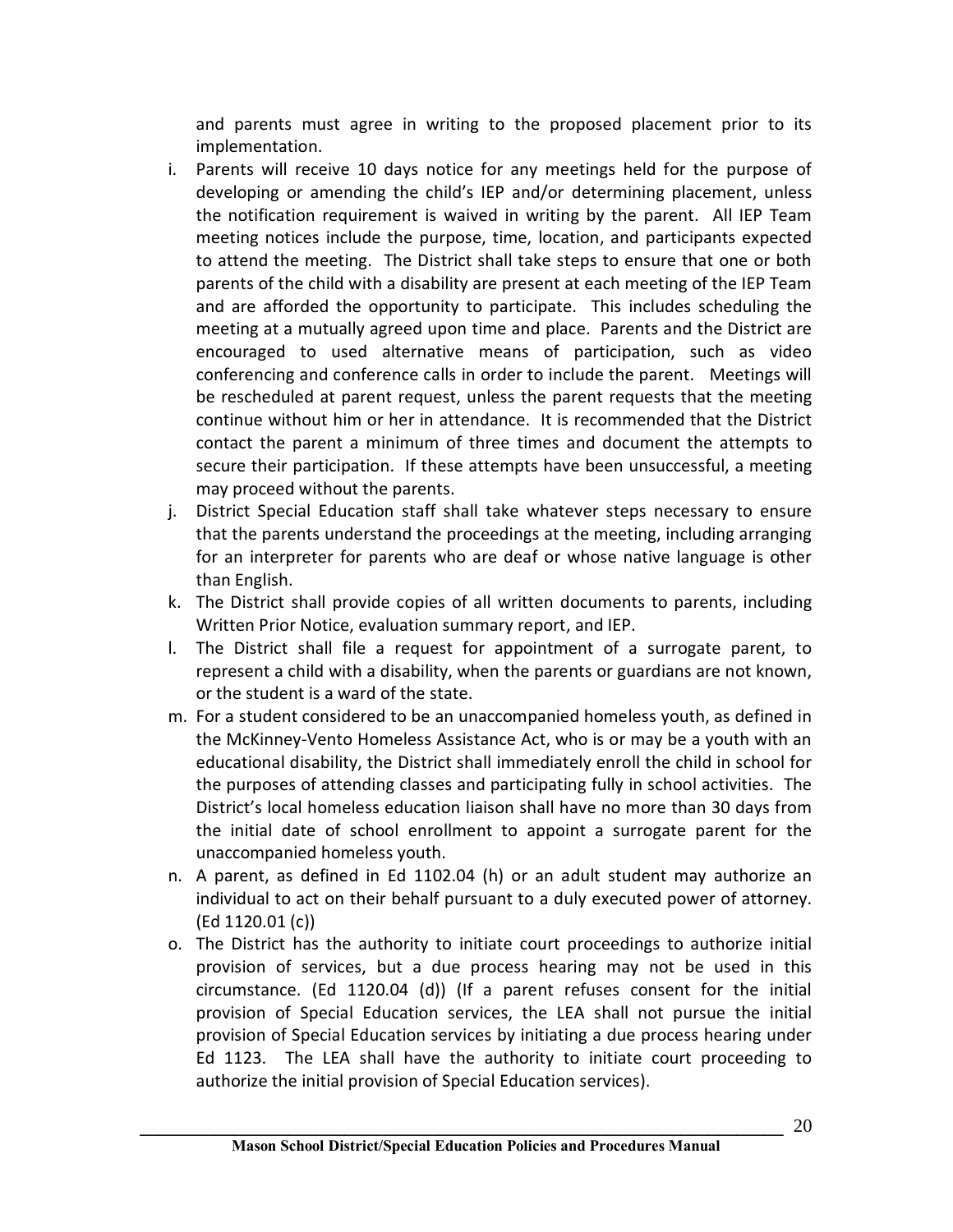- p. Districts shall obtain informed parent consent annually and when there is a change in service paid for by public insurance. Parents may refuse permission, but this does not relieve the district of its responsibility to provide services detailed in the IEP. (Ed 1120.08 and Ed 1120.08 (a))
- q. The District, upon a written request for an IEP Team meeting by the parent, guardian, or adult student shall: schedule a mutually agreeable time and date for the meeting, convene the IEP Team on the mutual agreeable time and date, or provide to the parent/guardian/adult student with Written Prior Notice detailing why the LEA refuses to convene the IEP Team that the parent, guardian, or adult student has requested (Ed 1109.06 (b)).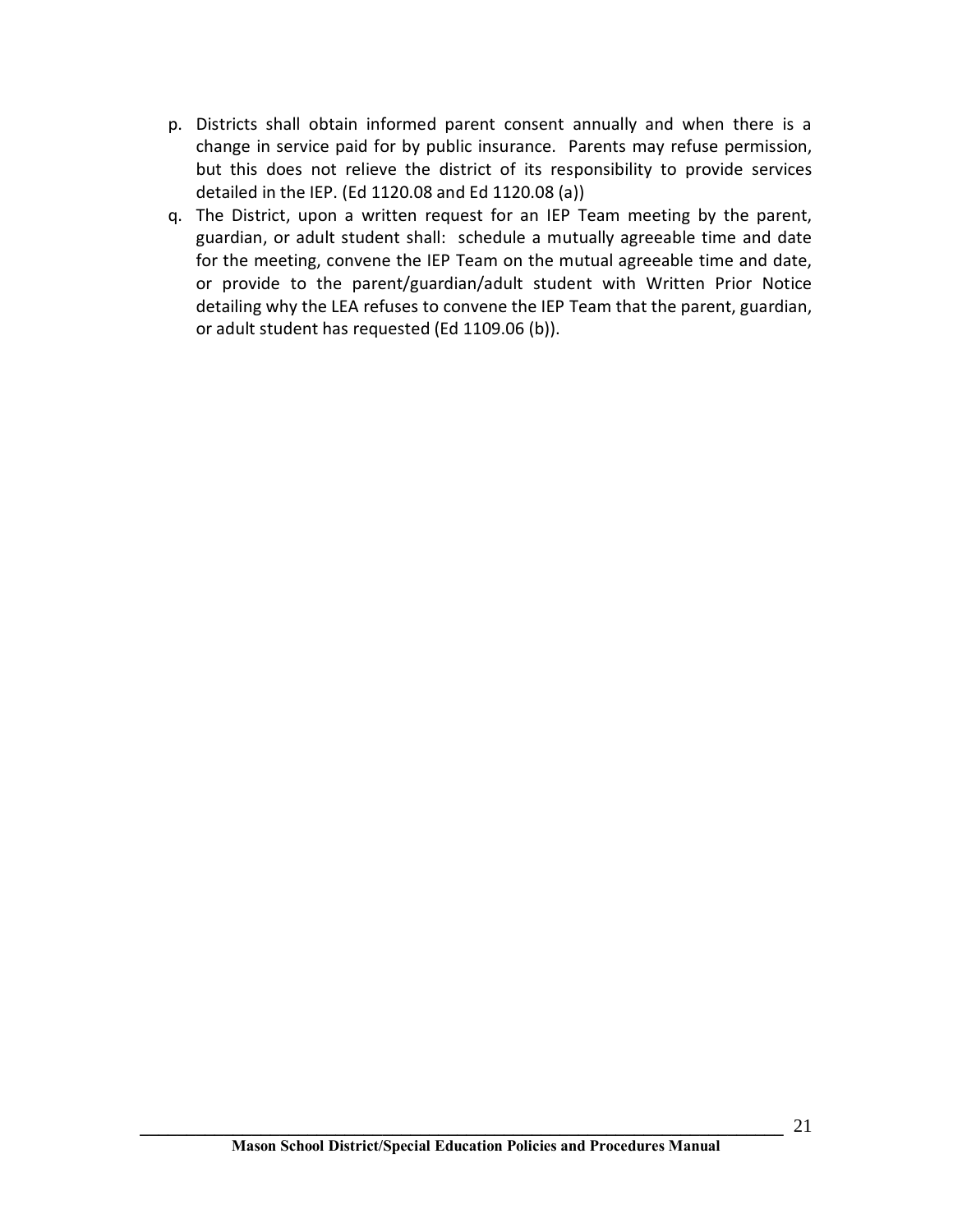# **6. PUBLIC PARTICIPATION**

A copy of the Mason School District's Special Education Policies and Procedures Manual shall be available for review by parents, other agencies, and the general public. Copies of the Manual shall be located at the SAU office and the Mason School District website http://mason.sau89.org/.

The Special Education Policies and Procedures Manual shall be reviewed and revised as necessary under the supervision of the Special Education Administrator. When the plan is under review, the public shall be notified and given a minimum of 20 days to review the information and provide written input.

Notice regarding the availability of this manual and its revisions shall be disseminated to the public through formal school District postings.

Each year, the Mason School District submits its "Annual Request for Federal Special Education Funds" to the NH Department of Education for approval. The District shall provide reasonable opportunities for participation of teachers, parents and other interested agencies, organizations, and individuals in the planning for and operation of this program.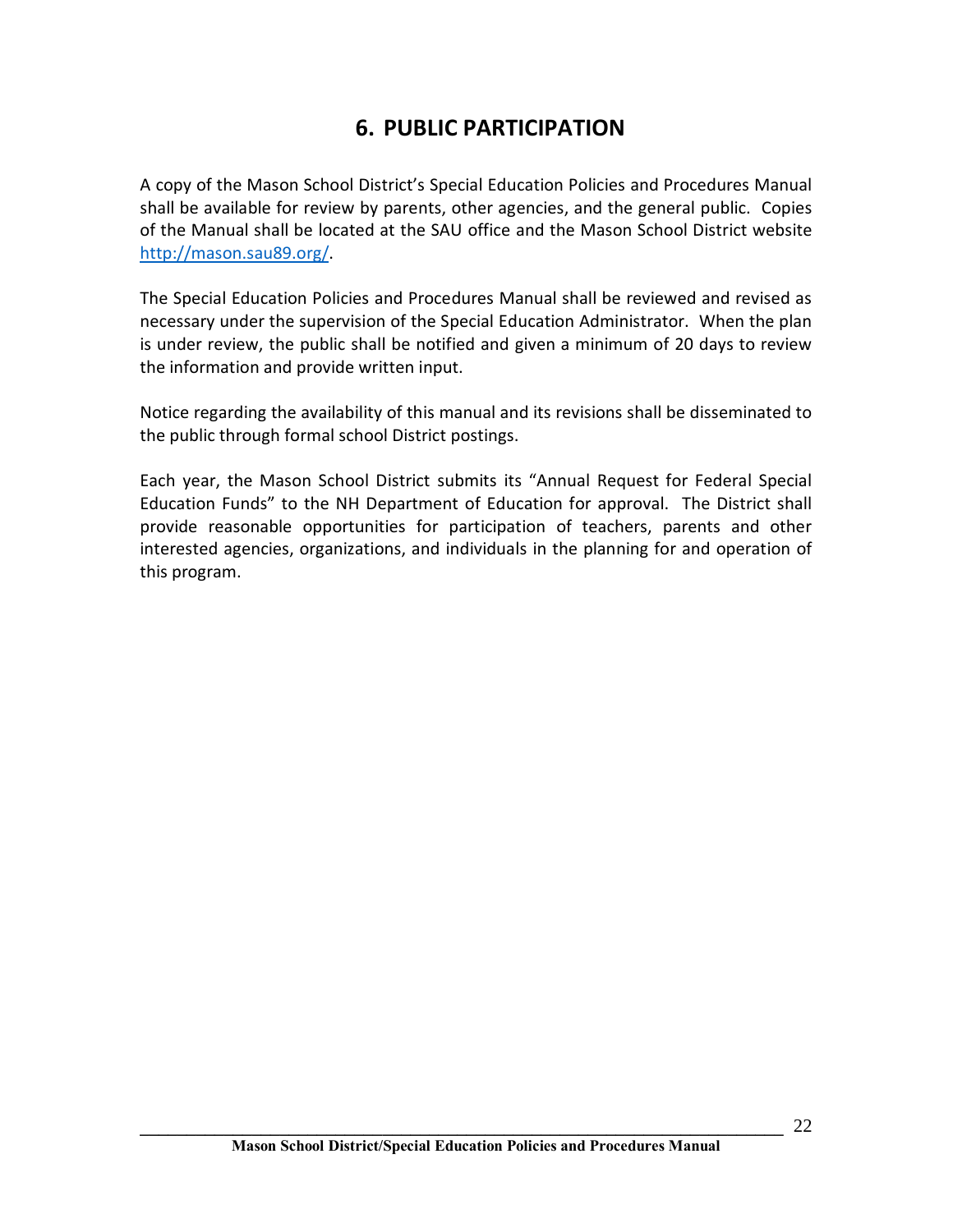# **7. PROCEDURAL SAFEGUARDS 34 CFR 300.54; Ed 1120.01-Ed 1120.08**

The Mason School District shall provide a copy of the current New Hampshire Procedural Safeguards in Special Education to the parents of a child with a disability one time per year. This is typically done at each annual IEP meeting. A copy shall also be given to the parents:

- 1. Upon initial referral or parent request for evaluation;
- 2. Upon receipt of the first request for a due process hearing filed in a school year;
- 3. Upon receipt of the first State complaint in a school year;
- 4. Upon request by a parent.

The District shall ensure that the parents of children with disabilities are afforded all of the rights and procedural safeguards contained in a federal law and described in the NH Standards (Ed 1120.01-.08) including but not limited to, the right to:

- · Receive Written Prior Notice of any action regarding their child which the District proposes or refuses;
- Grant or refuse consent for any District action regarding their child;
- · Obtain an independent educational evaluation;
- · Appeal specific proposals of the District regarding their child; and
- · File a complaint

All of the rights and guarantees included under procedural safeguards shall apply to parents, adult students, and public agencies, which include school districts. These rights shall be transferred to children with disabilities who are emancipated minors or who have attained the age of 18 years and have not been adjudicated as incompetent by a court.

**PLEASE NOTE:** A parent, as defined in Ed 1102.04 (h), or an adult student may authorize an individual to act on their behalf pursuant to a duly executed power of attorney (Ed 1120.01 (c)).

# **Written Prior Notice**

Parents will be officially notified in writing any time the District:

- · proposes to initiate or change the identification, evaluation or educational placement of the child or the provision of a free and appropriate public Education to the child; or
- · refuses to initiate or change the identification, evaluation or Educational placement of the child or the provision of a free and appropriate public education to the child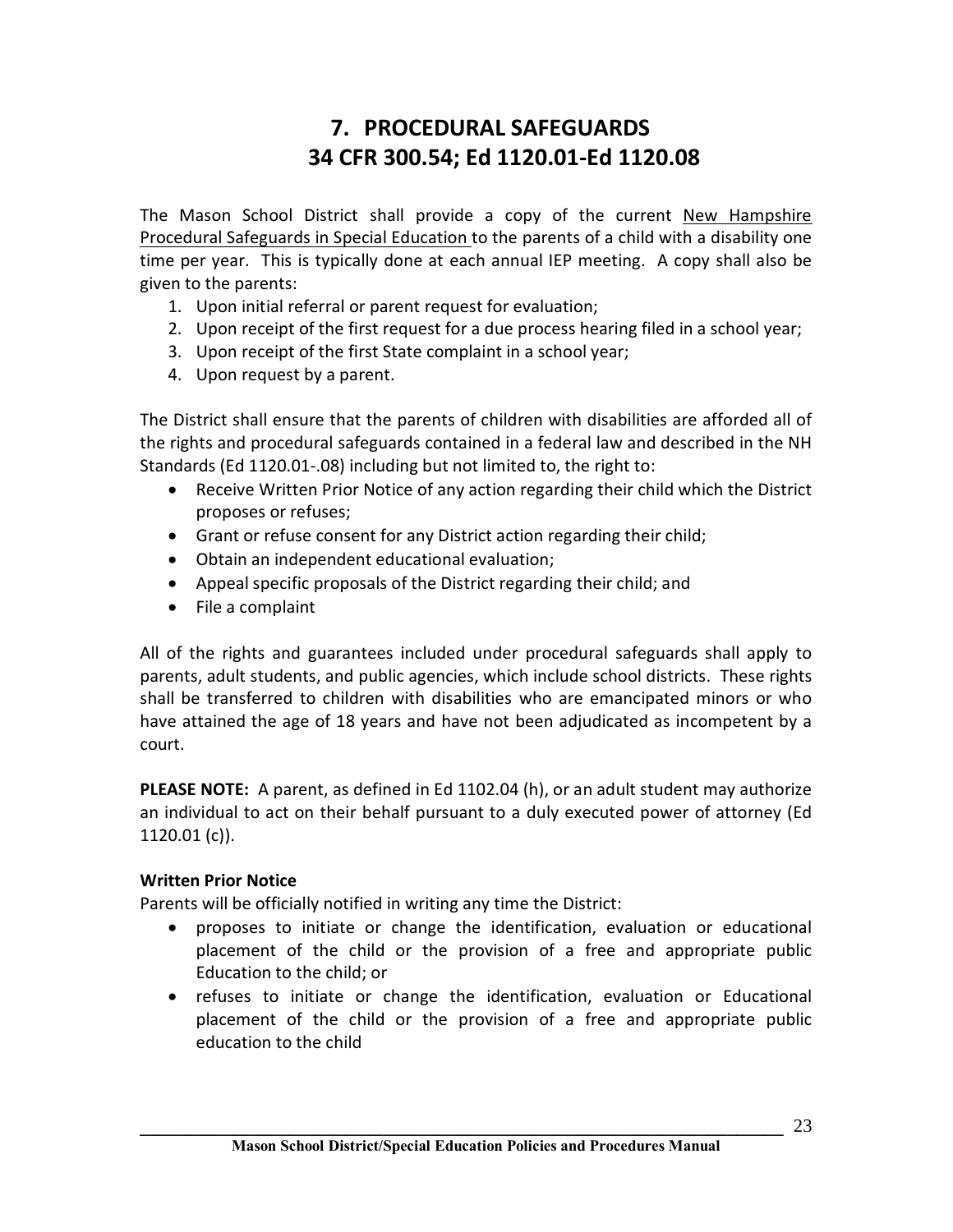The notification shall include:

- 1. A description of the action proposed or refused by the district;
- 2. An explanation of why the agency proposes or refuses to take the action;
- 3. A description of each evaluation, procedure, assessment, record or report the district used as a basis for the proposed or refused action;
- 4. A statement that the parents of the child with disabilities have protection under the procedural safeguards of IDEA (if this notice is not an initial referral for evaluation, the means by which a copy of the description of the procedural safeguards can be obtained;
- 5. Sources for parents to contact to obtain assistance in understanding the provisions of the law;
- 6. A description of the other options that the IEP Team considered and the reason why those were rejected; and
- 7. A description of other factors relevant to the district's proposal or refusal.

# **Informed Consent**

The District shall obtain informed, written consent from the parent of a child with a disability prior to:

- conducting an initial evaluation,
- · initial provision of Special Education and related services to a child with a disability, annual renewal of the IEP and placement of a child with a disability
- · determining or changing the disability classification
- · changing the nature or extent of the Special Education or Special Education and related services, or
- · conducting a re-evaluation;
- · annual access to public insurance or when changes in services paid by public insurance are made; and
- · each time the district proposes to access the public insurance.

Parents of children with disabilities shall have 14 days after the receipt of the Written Prior Notice to sign the document included with the notice to indicate consent, consent with conditions, or denial of consent. The 14-day time limit shall be extended if the District and parent mutually agree to an extension.

The District shall advise the parent in writing of the necessity of signing documents that describe actions requiring the parent's consent for the purpose of ensuring the timely provision of appropriate services. Additionally, the District shall advise the parent of the right to access all of the rights and procedures outlined in this section if the parent disagrees with a proposal that the District makes.

The District shall take reasonable measures to obtain consent including, but not limited to phone contact and letters. The District shall document all contacts made or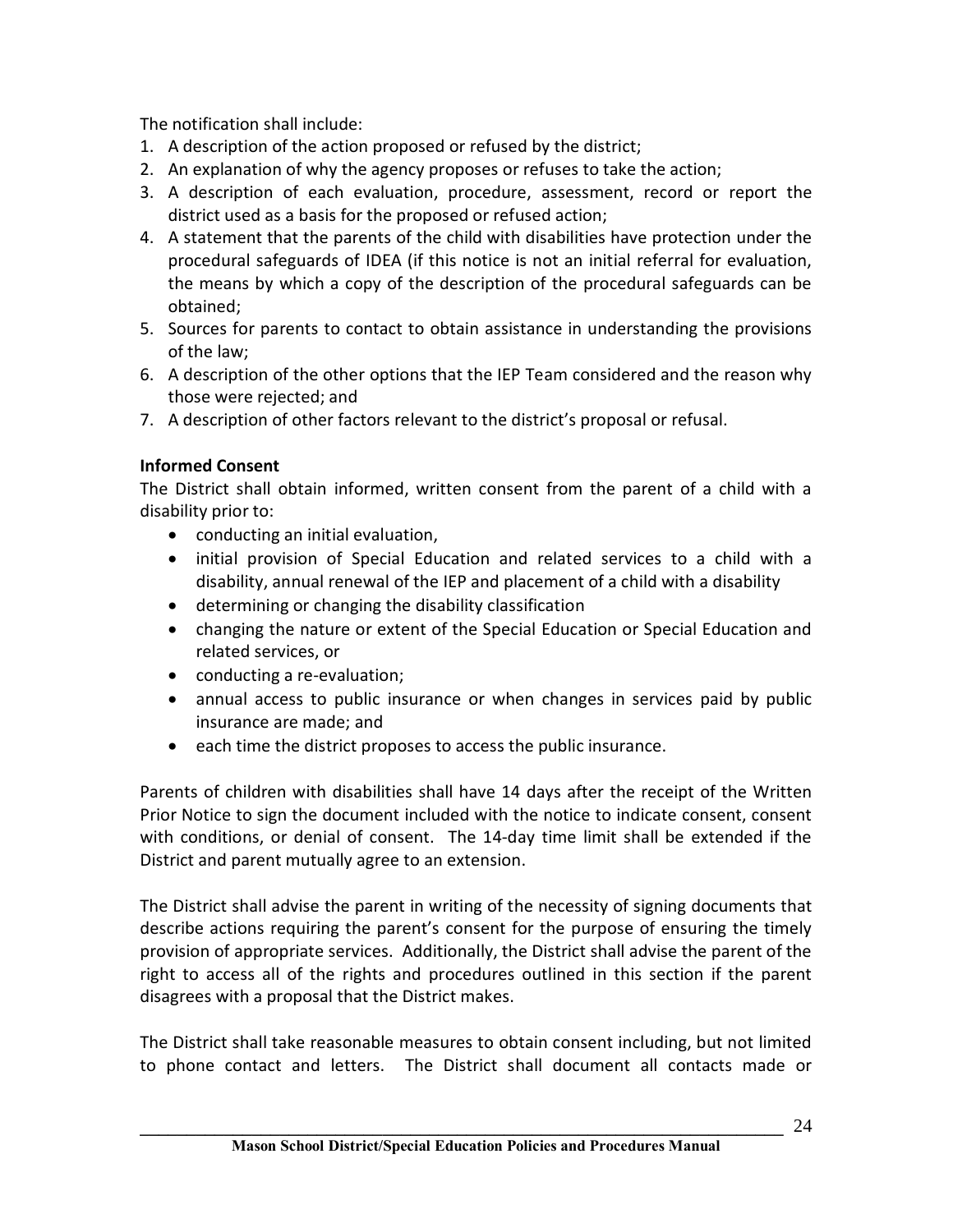attempted and the results of these contacts. Copies of all letters and responses received shall be kept in the student's confidential file.

A copy of any document the parent gives consent in writing shall be provided to the parent, and a copy of such document shall also be placed in the child's educational records.

Should a parent either deny consent or not respond to a request for written consent, the District is required to respond in the following ways:

# **Initial Evaluation**

The LEA is required to obtain informed consent for the initial evaluation. If a parent refuses consent to a proposal included in Ed 1120.04 (a)(1) the LEA shall have the authority to pursue the initial evaluation by the initiation of a due process hearing under Ed 1123. (Ed 1120.05 (c))

# **Initial Provision of Services**

The LEA is required to obtain informed consent for the initial provision of services. If a parent refuses consent for the initial provision of Special Education services, the LEA shall not pursue the initial provision of Special Education services by initiating a due process hearing under Ed 1123. The LEA shall have the authority to initiate court proceedings to authorize the initial provision of Special Education services. (Ed 1120.05 (d))

# **Parental Revoking of Consent**

If, at any time subsequent to the initial provision of Special Education and related services, that parent of a child revokes consent in writing for the continued provision of Special Education and related services, pursuant to 34 CFR 300.300 (b) (4) the school district: 1) may not continue to provide Special Education and related services to the child; 2) provide a Written Prior Notice before ceasing the provision of special and related service; 3) may not use the mediation or due process procedures to obtain an agreement or ruling that the service may be provided to the child; 4) may not be considered in violation of the requirement to make FAPE available to the child and; 5) need not convene the IEP Team meeting or develop an IEP for the child.

# **Re-evaluation and Continuation of Services**

The LEA is required to obtain informed consent for both the re-evaluation and continuation of services. If the parent fails to respond to the request for consent, the District shall implement the proposed changes after the District has taken reasonable measures to obtain informed written consent. If the parent refuses consent for a reevaluation or the continuation of services, the District shall pursue the re-evaluation or continuation of services through dispute resolution processes.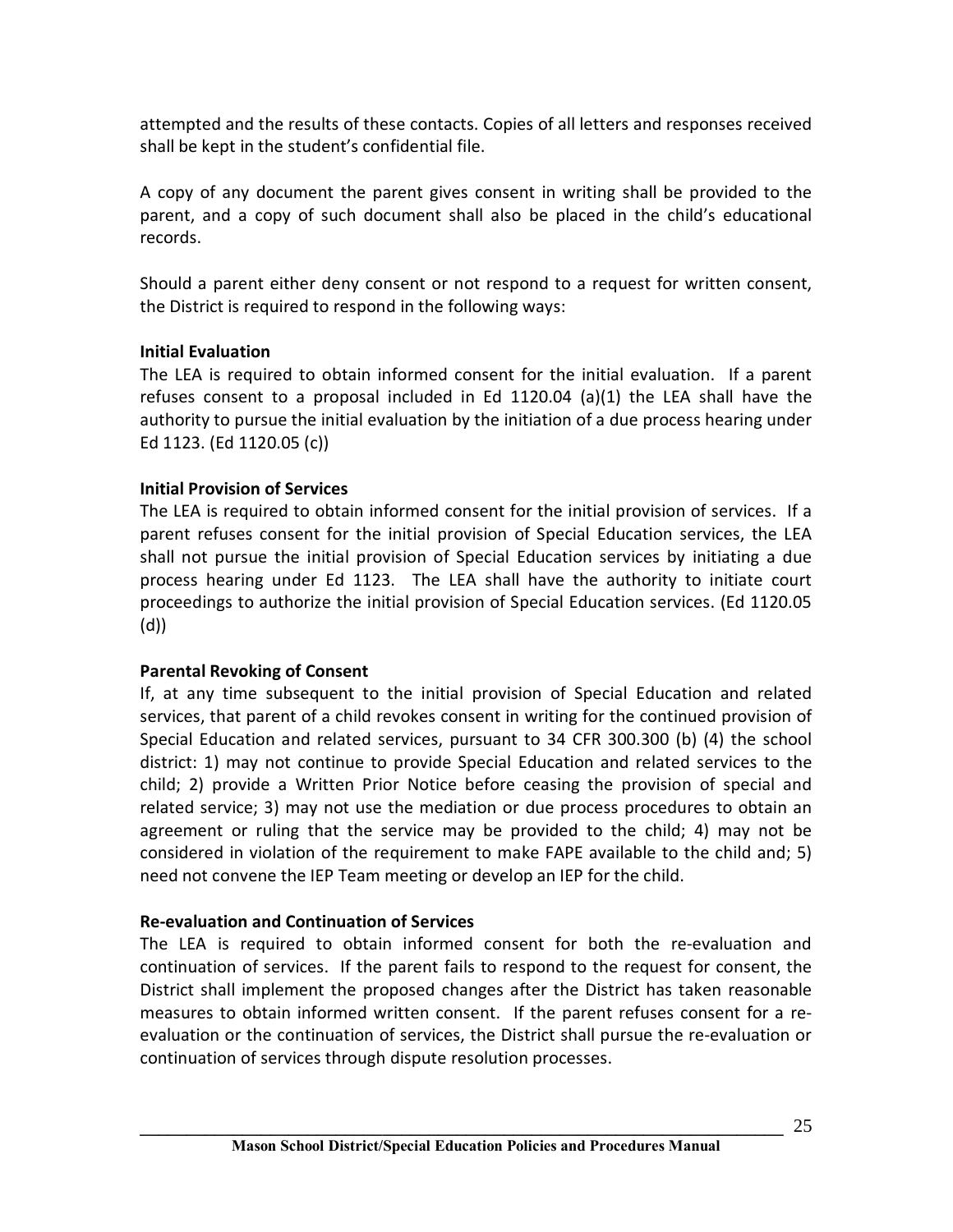## **Other Consent Areas**

Public or Private Insurance - The LEA must obtain informed consent from the parent one- time when accessing public insurance and each time for private insurance [Ed 1120.08 (b)]. The LEA must notify the parents that the refusal to allow access to their public or private insurance does not relieve the public agency of its responsibility to ensure that all required services are provided at no cost to the parents. The district may not initiate dispute resolution processes if a parent refuses to grant consent.

Release of Records - The LEA must obtain informed consent for the release of education records. If the parent refuses consent, the LEA may initiate a court proceeding to obtain a court order for the release of information.

## **Independent Educational Evaluation**

Parents shall have the right to request an independent evaluation at the District's expense if they disagree with an evaluation conducted by the District. If parents request an independent educational evaluation at public expense, the District shall either initiate a due process hearing to show that its evaluation is appropriate or ensure that an independent educational evaluation is provided at public expense, unless it has demonstrated at a hearing that the evaluation obtained by the parent does not meet the District's criteria.

The District may ask for the reason why parents object to the District's evaluation; however, the explanation shall not be required and the District shall not unreasonably delay either providing the independent educational evaluation at public expense or initiating a due process hearing to defend the District's evaluation.

If a parent obtains an independent educational evaluation at private expense, the District shall consider the results of the evaluation if it meets the District's criteria. If an independent educational evaluation is at public expense, the criteria under which the evaluation is obtained, including the location of the evaluation and the qualifications of the examiner, must be the same as the criteria that the District uses when it initiates an evaluation, to the extent those criteria are consistent with the parent's right to an independent educational evaluation. Results of an independent evaluation obtained at parent's expense may be presented as evidence at a hearing regarding the child.

# **Appeal Decisions**

The parent shall have the right to appeal any decision of the District or IEP Team regarding the referral, evaluation, determination of eligibility, IEP, provision of a free and appropriate public education, or placement of a child with a disability using the procedures detailed in the NH Standards - Ed 1122.

A due process hearing can be initiated by either party at any time and will be conducted in accordance with the NH Standards- Ed 1122.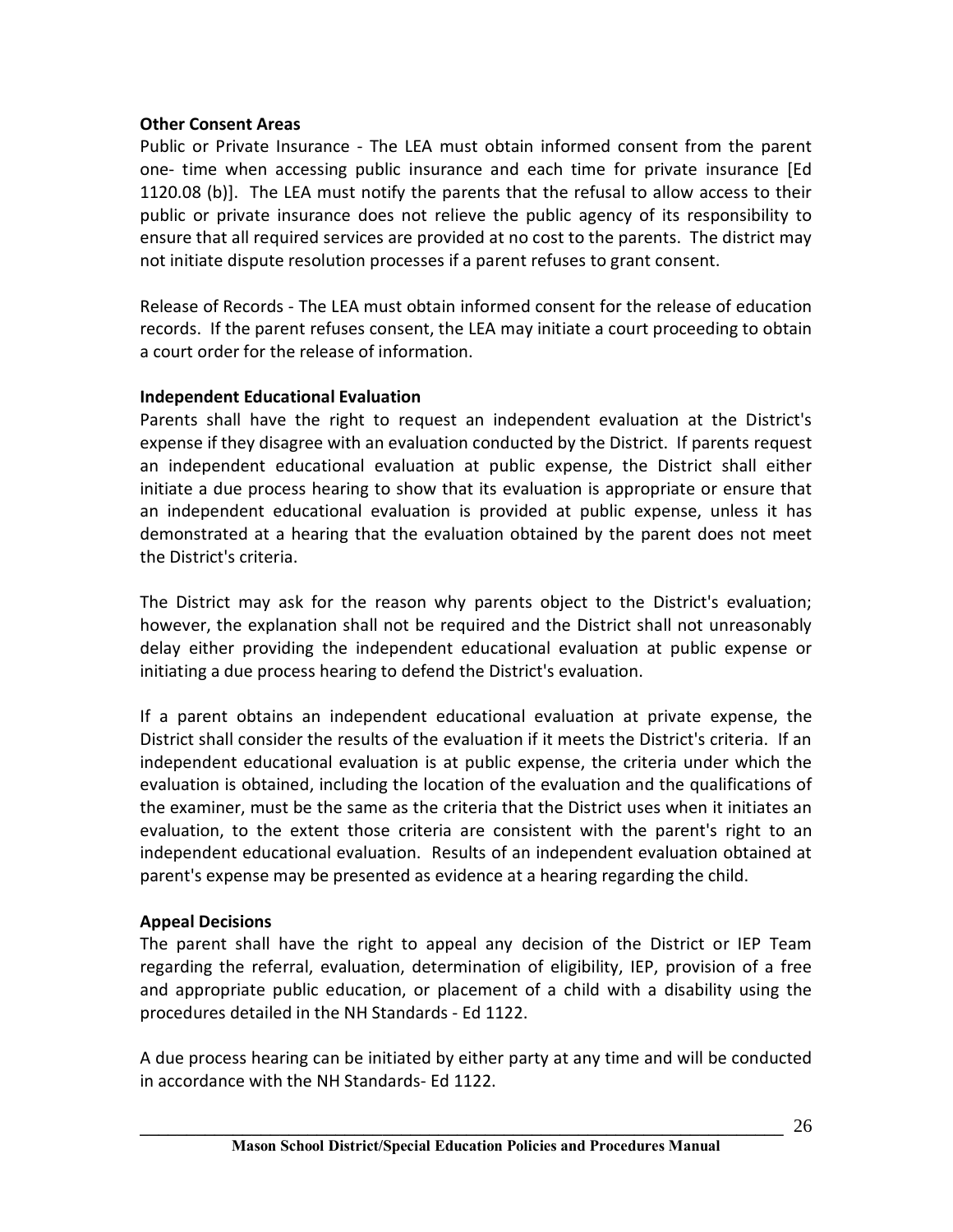## **Unilateral Placement**

When parents unilaterally place a student with disabilities in a private school, the parents have 90 days to file for a due process hearing seeking reimbursement. RSA 186- C: 16-b, II.

The statute of limitations does not begin to run until:

1. Parents receive notice of the Statute of Limitations and;

2. Proper written notice of their procedural rights pursuant to 20 U.S.C. section 1415 (d), RSA 186-C: 16-b, III.

## **File Complaint**

The parent shall have the right to file a complaint, in accordance with the NH Standards - Ed 1121.01 (a), to report actions taken by the District that are contrary to the provisions of state and federal requirements regarding the Education of children with disabilities.

## **Free or Low-Cost Assistance/Resources**

#### **Bureau of Special Education**

New Hampshire State Department of Education 101 Pleasant Street Concord, New Hampshire 03301-3860 Telephone: (603) 271-3741 Fax: (603) 271-1099

# **Disabilities Right Center, Inc.**

P.O. Box 3660 Concord, New Hampshire 03301 Telephone: (603) 228-0432 or 1-800-834-1721 Fax: (603) 225-2077

#### **New Hampshire Bar Association/Pro Bono**

112 Pleasant Street Concord, New Hampshire 03301 Telephone: (603) 224-6942 or 1-800-852-37989 (Intake is through the Disabilities Rights Center)

# **Parent Information Center (PIC)**

54 Old Suncook Road Concord, New Hampshire 03301 Telephone: (603) 224-7005 or 1-800-947-7005 Website: (Connects to staff email): www.parentinformationcenter.org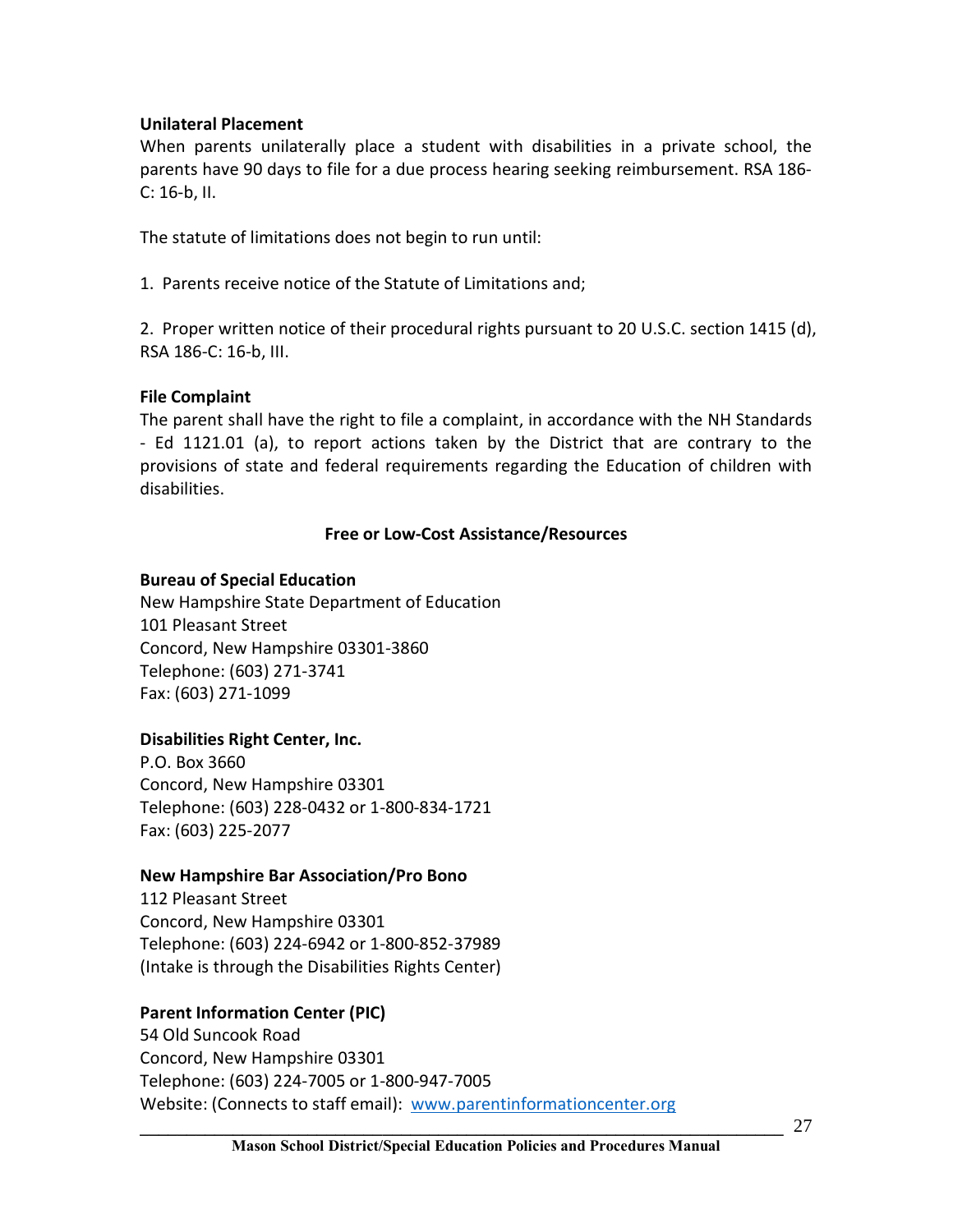Parent Information Center offers a free booklet called "Steps in the Special Education Process" which provides details about the special Education process and the laws.

**New Hampshire Legal Assistance** 117 N. State Street Concord, NH 03301 Telephone: (603) 224-4107

**Note:** Additional information may be obtained by contacting your local school district, the NH State Department of Education or on the NH Department of Education's website: https://www.education.nh.gov/instruction/special\_ed/index.htm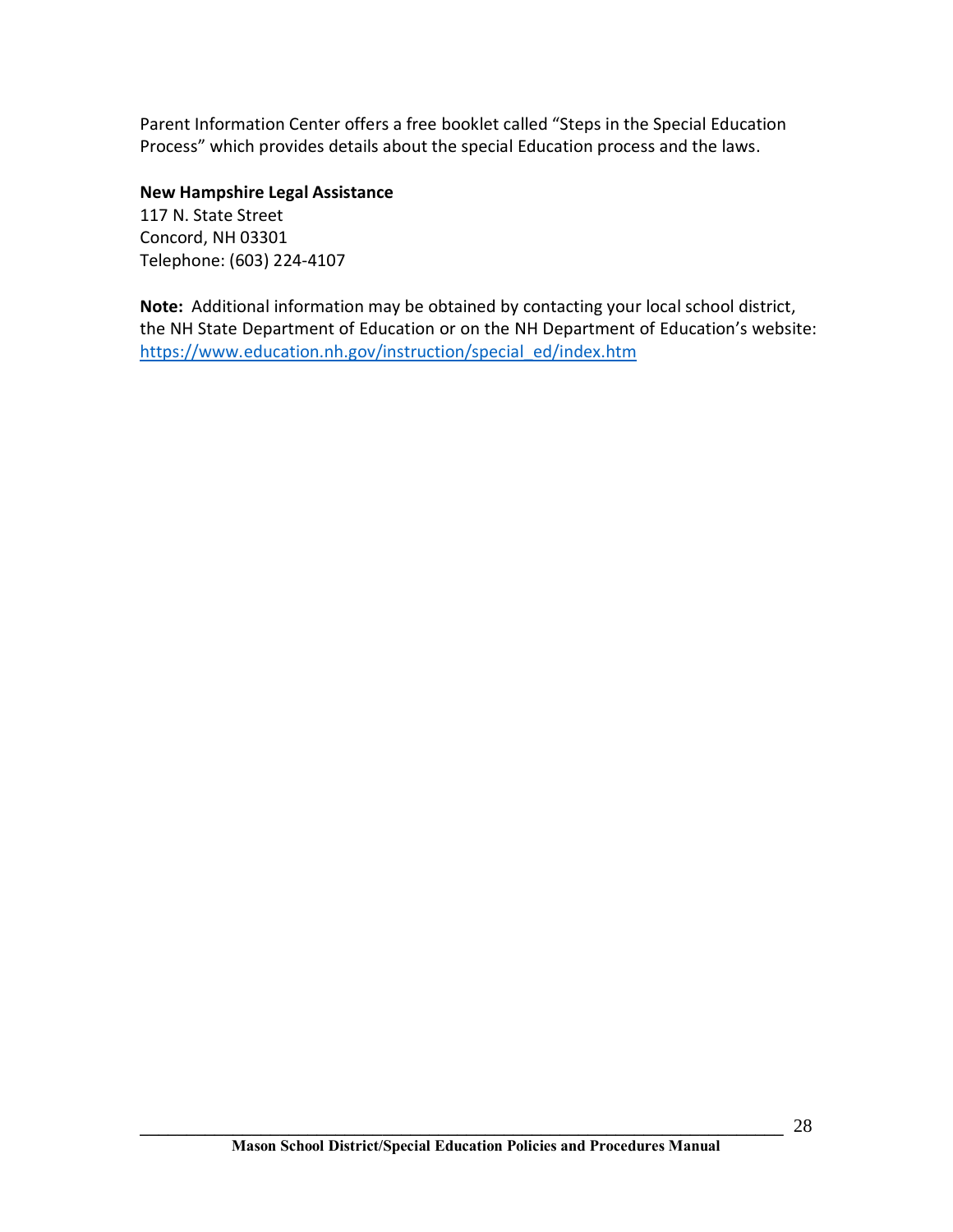# **8. PUPIL EVALUATION TO PLACEMENT**

The Mason School District implements the Special Education Process utilizing the following sequence:

- a. Referral
- b. Evaluation
- c. Determination of eligibility
- d. Development and approval of IEP
- e. Placement
- f. Ongoing monitoring of the IEP; and
- g. Annual review of the IEP

# **REFERRAL AND DISPOSITION OF REFERRAL (Ed 1106)**

Any student age 2.5 to 21 years suspected of having a disability may be referred to the District by parents, District personnel, or any other concerned party. A child's parents may also contact their child's teacher(s) or other school professional to request an evaluation. This request may be verbal or in writing; however, parents will be asked to place their request in writing and submit it to the building principal (or designee). Assistance in completing this written request shall be available to parents upon request.

Upon receipt of a referral from someone other than parent and prior to the evaluation of a child suspected of being a child with a disability, the District shall immediately send written notification of the referral to the parent. Procedural Safeguards and any other relevant information the District provides to parents will be included with the parent notification.

A meeting will be scheduled and held within 15 business days of receipt of the referral to review the referral and determine the appropriate course of action. At a minimum, the following people shall be invited to be part of the referral Team:

- · Parents
- · Classroom teacher or (if the child is not in school) another person knowledgeable regarding the student
- · Other school personnel as appropriate, and
- · A representative of the District with certain qualifications (Ed 1107, Ed 1108)

This District representative shall be qualified to provide, or supervise the provision of, specially designed instruction to meet the unique needs of children with disabilities, knowledgeable about the general curriculum, and knowledgeable about the availability of District resources.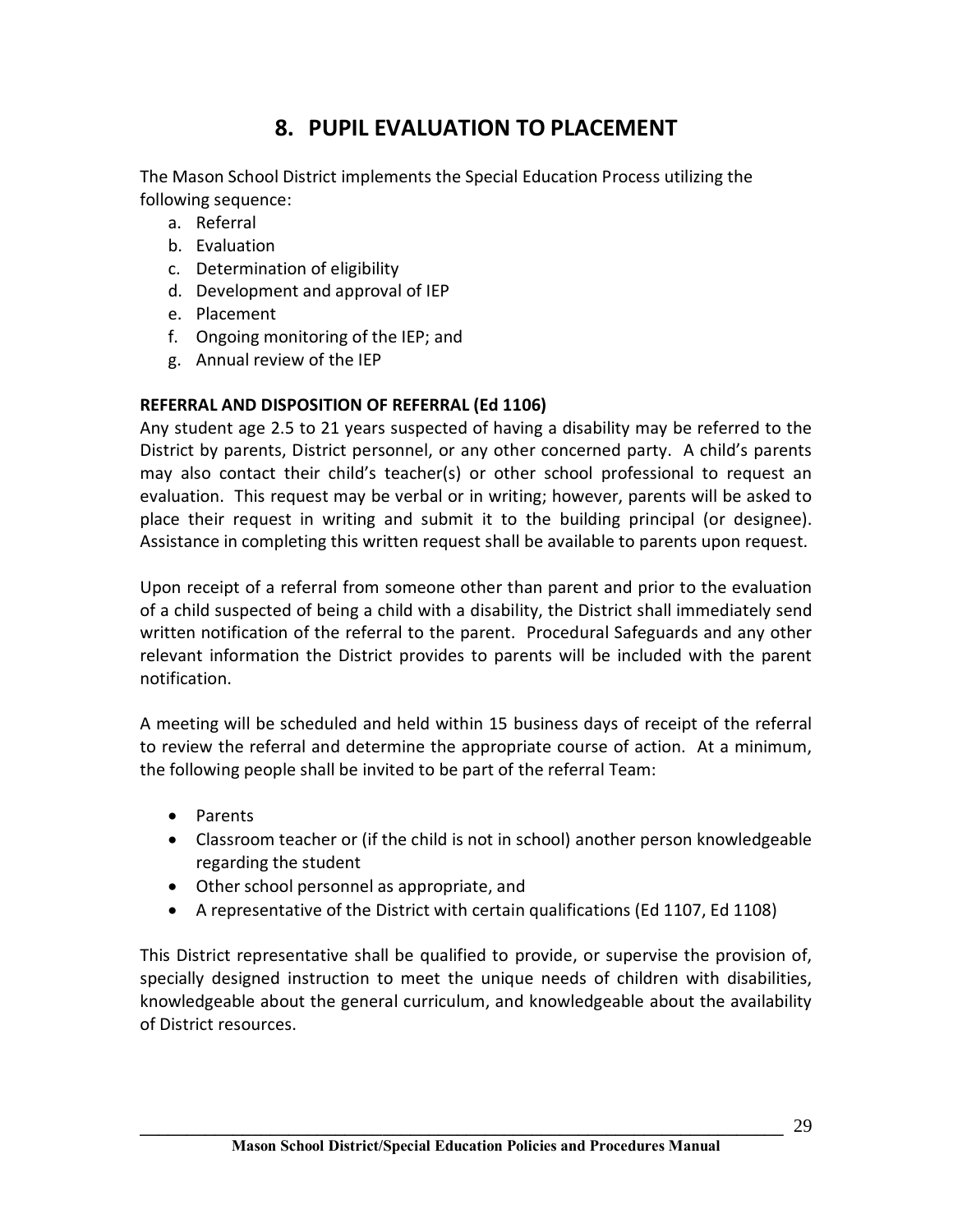The Team will review concerns raised in the referral and decide which of the following actions should occur.

# 1. **Determination that the student is not suspected to be a child with a disability**

- a. The IEP Team considers information available, including parent concerns, and determines that no evaluation is needed.
- b. The IEP Team may recommend intervention strategies to be used in the regular class or other District options (Section 504 Team, for example).
- c. The IEP Team shall document its decision from the meeting in a Written Prior Notice.

# 2. **Determination that the student may be a child with a disability**

- a. The IEP Team considers information available, including parent concerns, and determines that further evaluation is needed to address concerns and determine if the child is eligible for Special Education and related services.
- b. The IEP Team may request additional information from outside sources. Parents will be asked to provide written consent for the District to obtain this information.
- c. The IEP Team shall document its decision(s) in a Written Prior Notice, and request written parental consent for evaluation.

In either situation, if the child's parent disagrees with the Team's disposition of the referral, the parent or District may activate the due process procedures (described in Appendix B – Complaint/Dispute Resolution Procedures, Ed 1121). The District shall comply with federal and state law and regulations when accepting referrals and transitioning children from early supports and services programs to preschool programs.

# **EVALUATION (Ed 1107)**

When the Team determines that additional information is necessary, a full and individual evaluation is provided to determine if the child is a "child with a disability" and to determine the educational needs of the child. The IEP Team plans initial evaluations and re-evaluations, and parents are active participants in the evaluation planning process. Evaluations will be provided based on the suspected disability or (disabilities), and in accordance with the NH Standards. The child's educational history shall be reviewed, including identification of the child's past opportunities to have acquired important skills and information.

The District shall comply with state and federal laws and regulations relative to initial evaluations, evaluation procedures and re-evaluations, including the additional procedures required for evaluating children with specific learning disabilities.

Written parental consent is required in order for the District to conduct evaluations a part of an eligibility determination. If parental consent for evaluation is not granted, the District shall have the authority to pursue dispute resolution processes. (Ed 1120.05 (c)) Written parental consent shall also be required for individual evaluations that are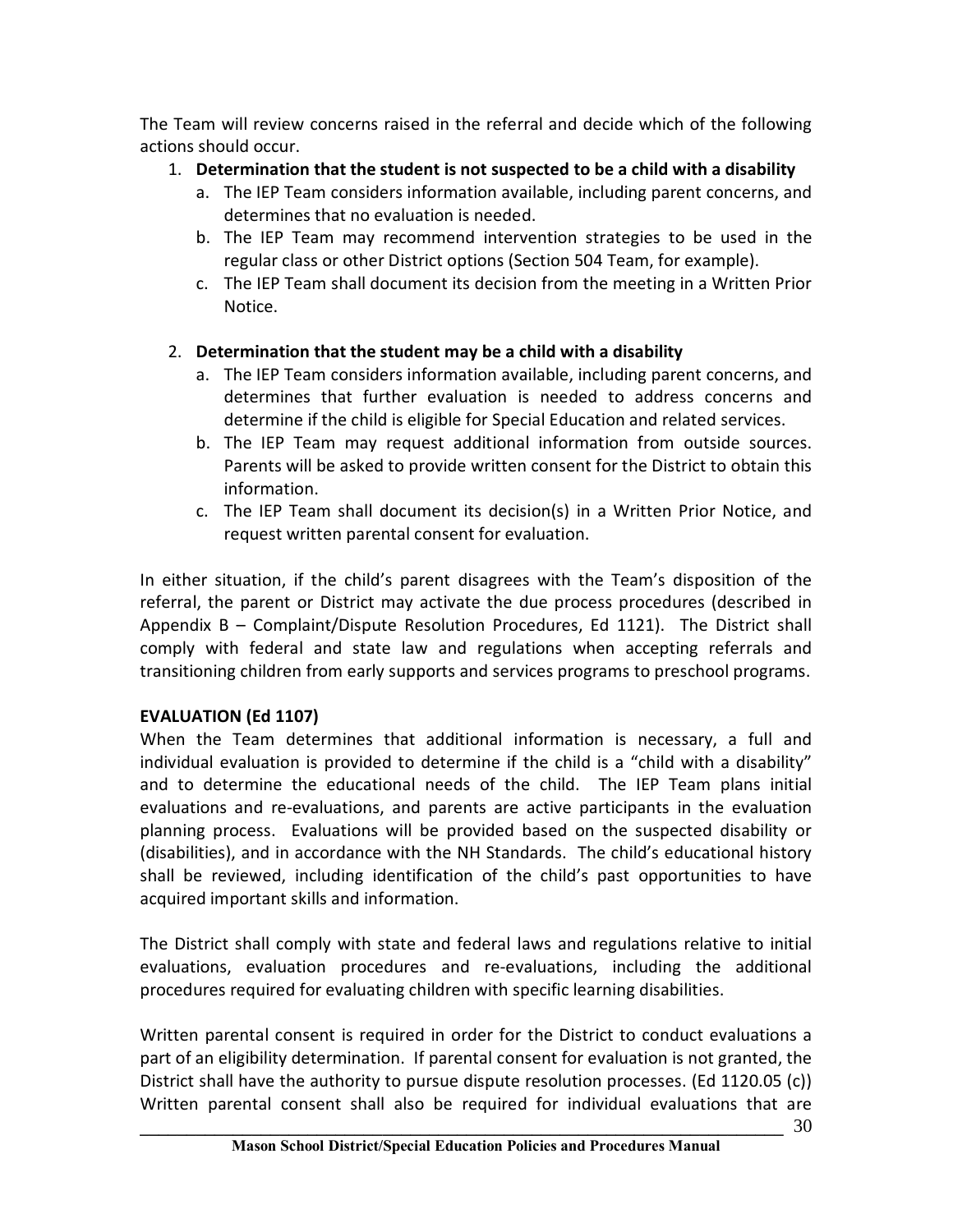necessary to further diagnose the needs of a child who has previously been determined to be a child with a disability.

The District shall complete all initial evaluations within 60 calendar days of receipt of written consent from the parent. The District shall complete all re-evaluations within 60 calendar days of receipt of written consent from the parent. When circumstances warrant additional time to complete re-evaluations, a one-time only extension UP TO 30 days may be granted upon written consent of the parties (Ed 1107.01 (d)). A copy of this written agreement will be placed in the child's confidential file with the signed permission to test. When an extension is requested, the Team shall make every effort to complete the evaluation in the shortest amount of time possible.

If a child with a disability moves into the District from another NH District his/her disability identification will be honored without delay.

If the child is moving into the District from another state, an IEP Team meeting will be convened as soon as possible to review the types of evaluations that have previously been conducted and to plan any further evaluations necessary to determine eligibility in accordance with the NH Standards. If evaluations are not sufficient or current, further evaluations will be conducted as per Team agreement. Formal eligibility as a child with a disability, as defined in the NH Standards, shall be determined within 60 calendar days of receipt of parental permission to evaluate. The student will receive special services in accordance with the out of state IEP during this interim period.

The District shall ensure that evaluation materials and instructions are presented in the child's native language or other mode of communication and in the form most likely to yield information on what the child knows, and can do academically, developmentally and functionally, unless it is clearly not feasible. Standardized tests and materials in the child's native language shall be used whenever possible. If it is not possible to administer a test in this manner, the test will not be used. (Ed 1109.03 (h))

Examiners shall be responsible for selecting current assessment tools that have been demonstrated to be reliable and valid. The District shall periodically review and consistently update test materials to the most current editions. Examiners shall be expected to use all test materials for their intended purpose. If an assessment is not conducted under standard conditions, a description of the extent to which it varied from standard condition must be included in the evaluation report. The District shall ensure that all evaluators are qualified according to the NH Standards (See Table 1100.1 – Ed 1107.04). Each evaluator shall prepare a test report reflecting the data and their conclusions.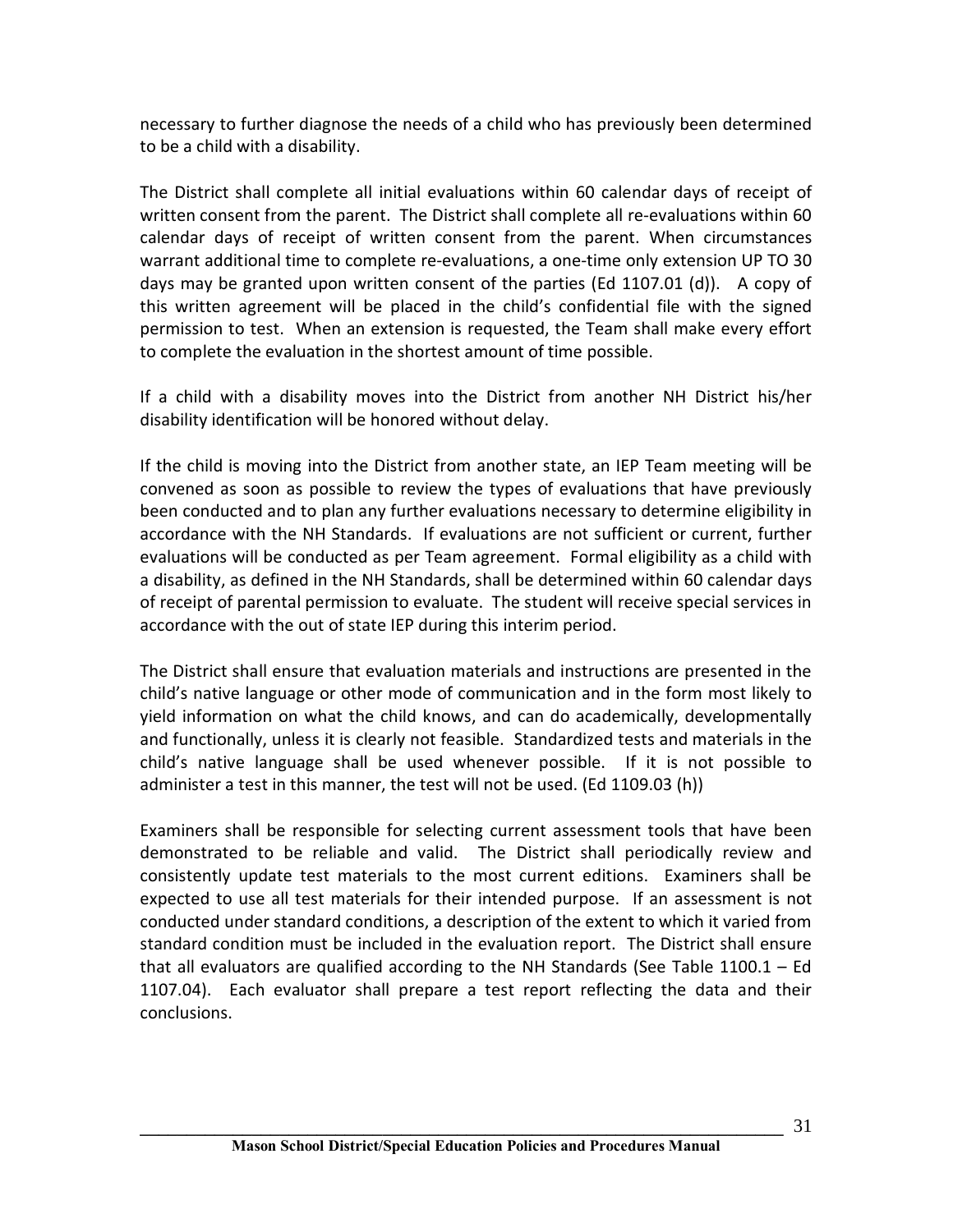# **DETERMINATION OF ELIGIBILTY FOR SPECIAL EDUCATION Ed 1107, Ed 1108, Ed 1108.01 (a), Ed 1109.03 (h)**

It shall be the policy of the Mason School District to evaluate students suspected of having a disability in a manner consistent with the procedures and standards included in the District's Special Education Policies and Procedures Manual and with the Eligibility Determination Forms by Disability.

Upon the completion of the administration of tests, and other evaluation materials, a Team of qualified professionals and the parent of the child will meet to review the results and recommendations of the evaluations and to determine whether the child is a child with a disability and that the child requires specialized instruction. At this meeting, Team members will draw upon information from a variety of sources, including aptitude and achievement tests, parent input, teacher recommendations, physical condition, social or cultural background, and adaptive behavior. They must ensure that the information obtained from all of these sources is documented and carefully considered. The Team will complete a written summary containing the results of the various diagnostic findings and forward a copy of the report to the parent and maintain a copy for the child's records. The report shall include, at a minimum:

- 1. The results of each evaluation procedure, test record, or report;
- 2. A written summary of the findings of the procedure, test record, and/or report; and
- 3. Information regarding the parent's right of appeal in accordance with the NH Standards – Ed 1120 and a description of the parent's right to an independent evaluation in accordance with the NH Standards – Ed 1107.03.

**PLEASE NOTE:** The District shall provide the report to the parents 5 days prior to the Team meeting. The report will be sent via U.S. mail unless the parents and District agree upon another method of delivery – Ed 1107.04 (d).

A child may not be determined eligible if the determining factor for the eligibility decision is lack of instruction in reading or math, limited English proficiency, or the child does not otherwise meet the eligibility criteria under state guidelines. If a determination is made that a child has a disability and needs Special Education and related services, a meeting to develop an IEP shall be conducted within 30 calendar days of the eligibility meeting.

# **ADDITIONAL PROCEDURES FOR EVALUATING CHILDREN WITH SPECIFIC LEARNING DISABILITIES (34 CFR § 300.307)**

Mason School District specific learning disabilities procedures will be utilized to determine the existence of a specific learning disability using multiple sources of data to identify a child's pattern of strengths and weaknesses in performance, achievement, or both, relative to age, intellectual development, and state approved grade-level standards. A specific learning disability is determined through professional judgment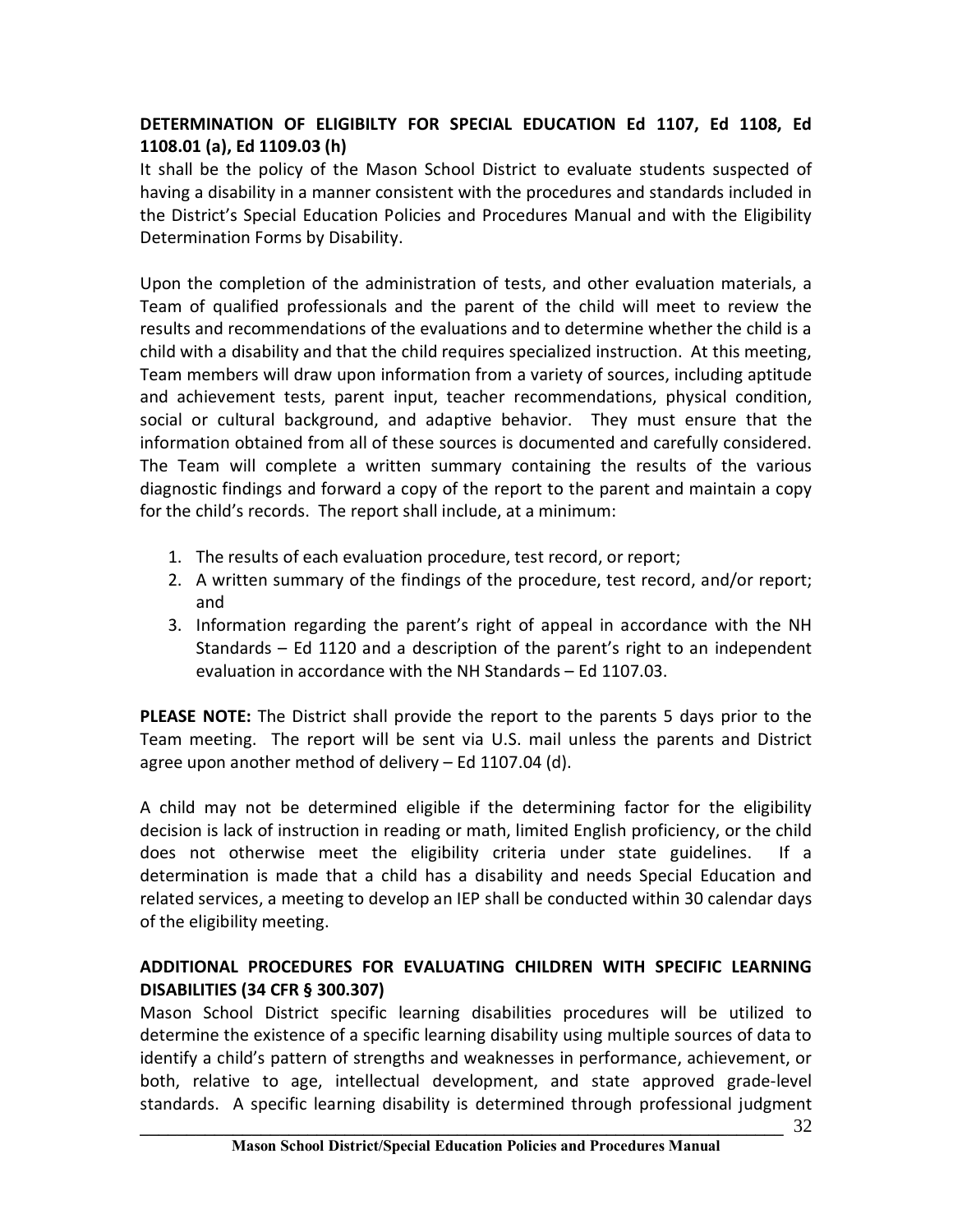using multiple supporting evidences. The manner in which a student responds to instruction and interventions will also be considered in the determination of eligibility as a child with a specific learning disability.

# **Evaluation requirements for Children with Specific Learning Disabilities (Ed 1107.02)**

- (a) For the purposes of evaluating whether a child has a specific learning disability one or more of the following criteria shall be used:
	- (1) A discrepancy model between intellectual skills and achievements;
	- (2) A process that determines if the child responds to scientific, research-based intervention as part of the evaluation procedures described in 34 CFR § 300.307 (a) (2); and
	- (3) Other alternative research-based procedures as described in 34 CFR § 300.307 (a) (3).
- (b) Each LEA shall adopt a policy describing the evaluation procedures and standards that will be used to evaluate whether a child has a specific learning disability.

# **Determination of eligibility of Specific Learning Disability**

When a child is suspected of having a specific learning disability, the District shall comply with the additional evaluation requirements for this disability category.

- A. A Team may determine that a child has a Specific Learning Disability if:
	- 1. The child does not achieve adequately for his/her age or to meet Stateapproved grade-level standards in one or more of the following areas, when provided with learning experiences and instruction appropriate for the child's age or State-approved grade-level standards:
- · Oral Expression
- · Listening Comprehension
- · Written Expression
- · Basic Reading Skills
- Reading Fluency Skills
- · Reading Comprehension
- · Mathematics Calculation
- · Mathematics Problem Solving
	- 2. The child does not make sufficient progress to meet age or State-approved grade-level standards in one or more of the areas identified in paragraph 1 of this section when using a process based on the child's response to scientific, research-based interventions or
	- 3. The child exhibits a pattern of strengths and weaknesses in performance, achievement, or both, relative to age, State-approved grade-level standards, or intellectual development, that is determined by the Team to be relevant to the identification of a Specific Learning Disability, using appropriate assessments, consistent with §§ 300.304 and 300.305 and
	- 4. The Team determines that its findings are not primarily the result of: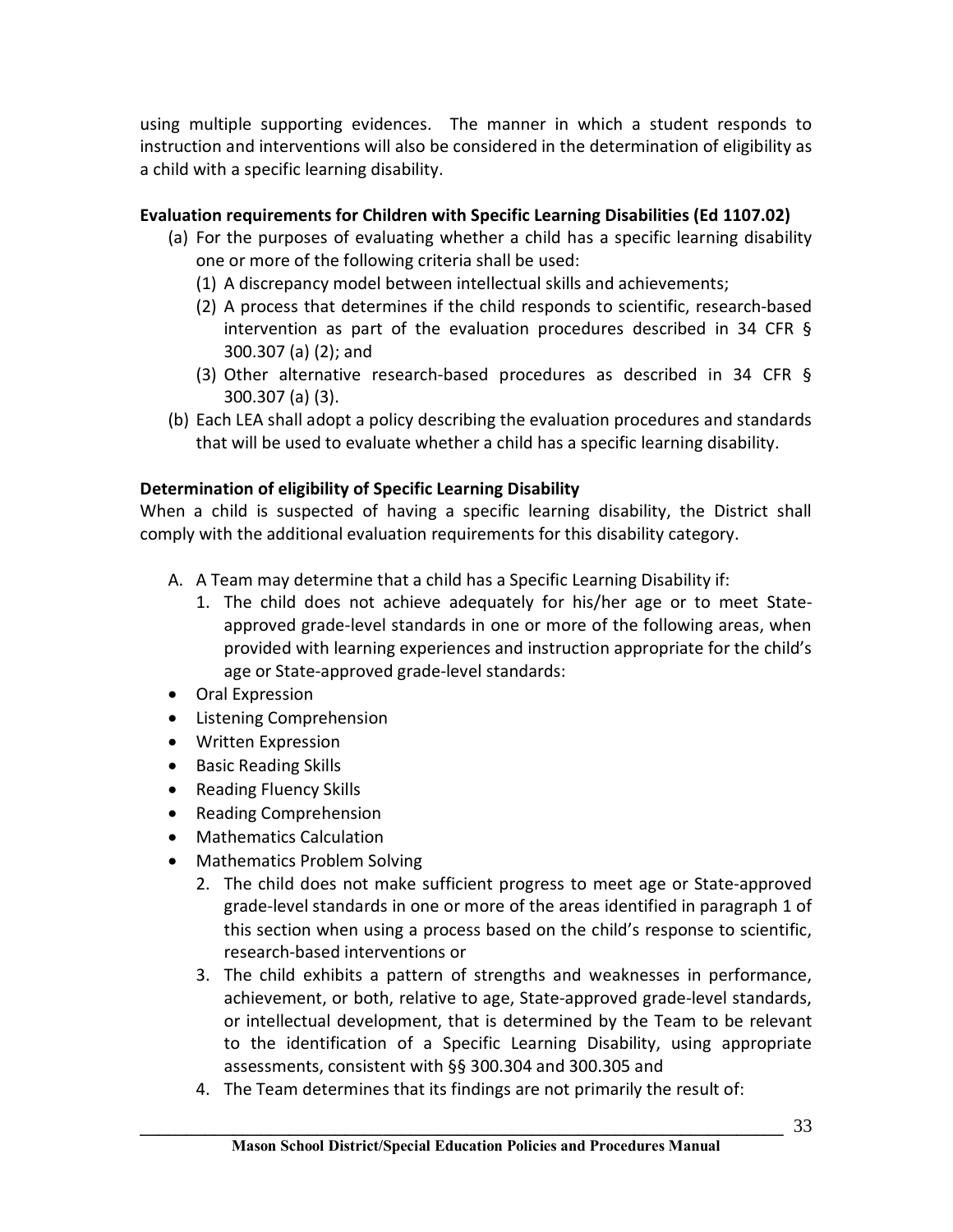- · A visual, hearing, or motor disability
- · Intellectual disability
- · Emotional Disturbance
- · Cultural factors
- · Environmental or economic disadvantage
- · Limited English proficiency

**PLEASE NOTE:** The NH DOE clarifies that the initial evaluation of a child suspected of having a Specific Learning Disability requires an intelligence test. Academic/Performance/Achievement assessments, classroom observations and vision and hearing screenings are also required.

- 5. Teams must consider the student's achievement measured against expectations for the child's age and grade level standards/expectations set by the state.
- B. In order to ensure that underachievement in a child suspected of having a Specific Learning Disability is not due to lack of appropriate instruction in reading or math, the Team must consider, as part of its evaluation:
	- 1. Data that demonstrate that prior to, or as part of, the referral process, the child was provided appropriate instruction in regular education settings delivered by qualified personnel; and
	- 2. Data-based documentation of repeated assessments of achievement at reasonable intervals, reflecting formal assessment of student progress during instruction, which was provided to the child's parents.
- C. The District shall promptly request parental consent to evaluate the child to determine if the child needs Special Education and related services, and shall adhere to the established timeframes.
	- 1. If, prior to a referral, the child has not made adequate progress after an appropriate period of time when provided instruction; and
	- 2. Whenever a child is referred for an evaluation.

# **Observation**

- A. At least one team member other than the child's regular teacher shall observe the child's academic performance in the regular classroom setting.
- B. The LEA must ensure that the child is observed in the child's learning environment (including the regular classroom setting) to document the child's academic performance and behavior in the areas of difficulty.
- C. In the case of a child of less than school age or out-of-school, a team member shall observe the child in an environment appropriate for a child of that age.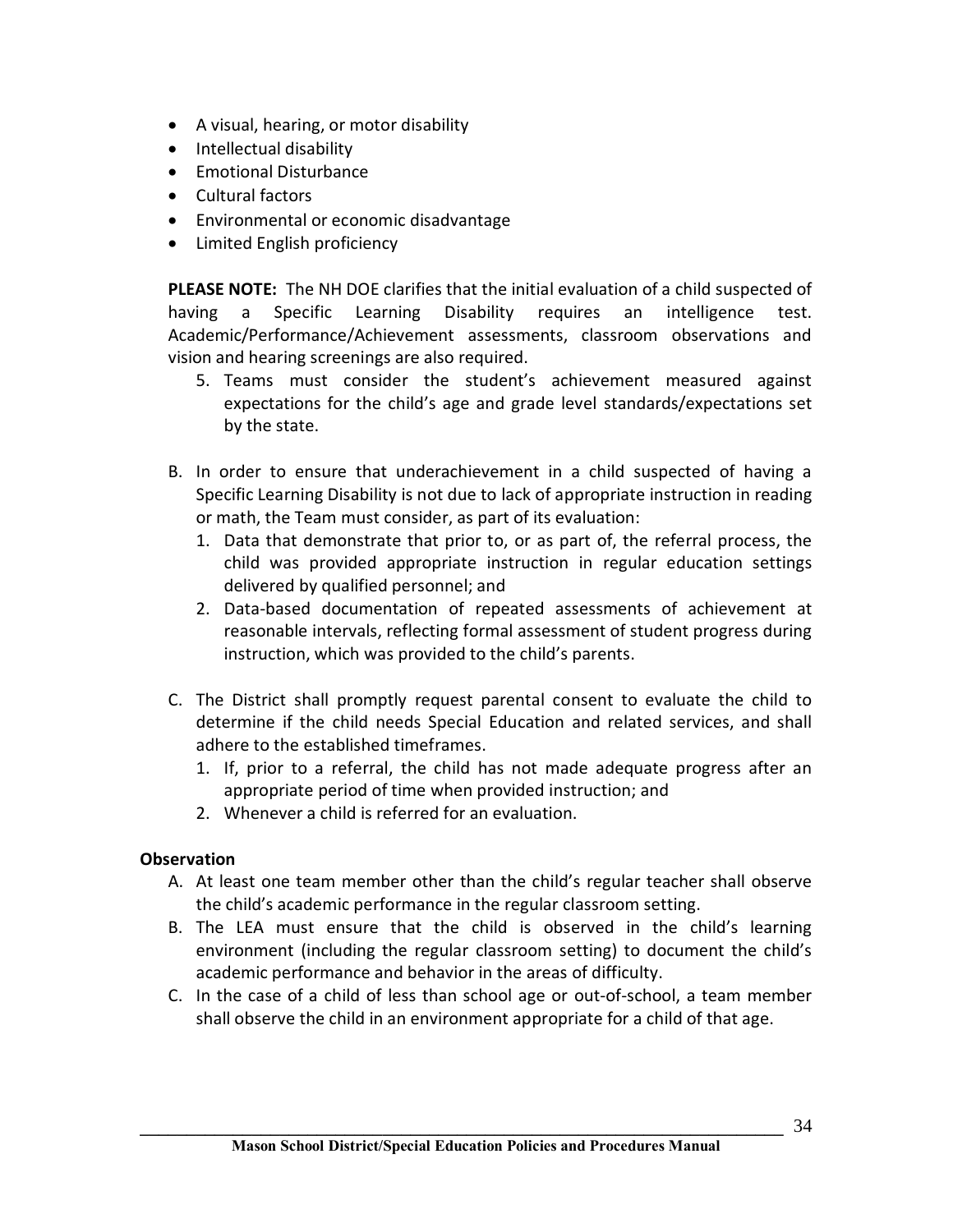# **Written Report**

- A. For a child suspected of having a specific learning disability, the documentation of the team's determination of eligibility shall include a statement of:
	- 1. Whether the child has a specific learning disability;
	- 2. The basis for making the determination;
	- 3. The relevant behavior noted during the observation of the child;
	- 4. The relationship of that behavior to the child's academic functioning; and educationally relevant medical findings, if any;
	- 5. Whether the child does not achieve adequately for the child's age or to meet State-approved grade level standards; and the child does not make sufficient progress to meet age or State-level standards, or the child exhibits a pattern of strengths and weaknesses in performance, achievement, or both relative to age, State-approved grade level standards or intellectual development.
	- 6. The determination of the team concerning the effects of visual, hearing, or motor disability; intellectual deficiency; emotional disturbance; cultural factors; environmental or economic disadvantage; or limited English proficiency on the child's achievement level (300.311); and
	- 7. If the child has participated in a process that assesses the child's response to scientific, research-based intervention strategies used, data collected, strategies for increasing learning, and parents right to request an evaluation.
- B. Each team member shall certify in writing whether the report reflects his or her conclusion. If it does not reflect his or her conclusion, the team member must submit a separate statement presenting his or her concerns.

# **RE-EVALUATION**

The District shall ensure that a re-evaluation of each child with a disability is conducted at least once every three years or sooner if the child's parent or teacher requests a reevaluation.

The IEP team, including parents as active participants and other qualified professionals as appropriate, shall plan re-evaluations. The Team may determine that previous assessments used to determine eligibility are still considered to be valid. Such decisions must be documented in the Written Prior Notice form.

# **INDEPENDENT EDUCATIONAL EVALUATIONS (Ed 1107.03)**

Parents of a child with a disability have the right to obtain an independent educational evaluation at public expense if they disagree with an evaluation conducted by the District.

If parents request an independent educational evaluation at public expense, the District shall either initiate a due process hearing to show that its evaluation is appropriate or ensure that an independent evaluation is provided at public expense, unless it has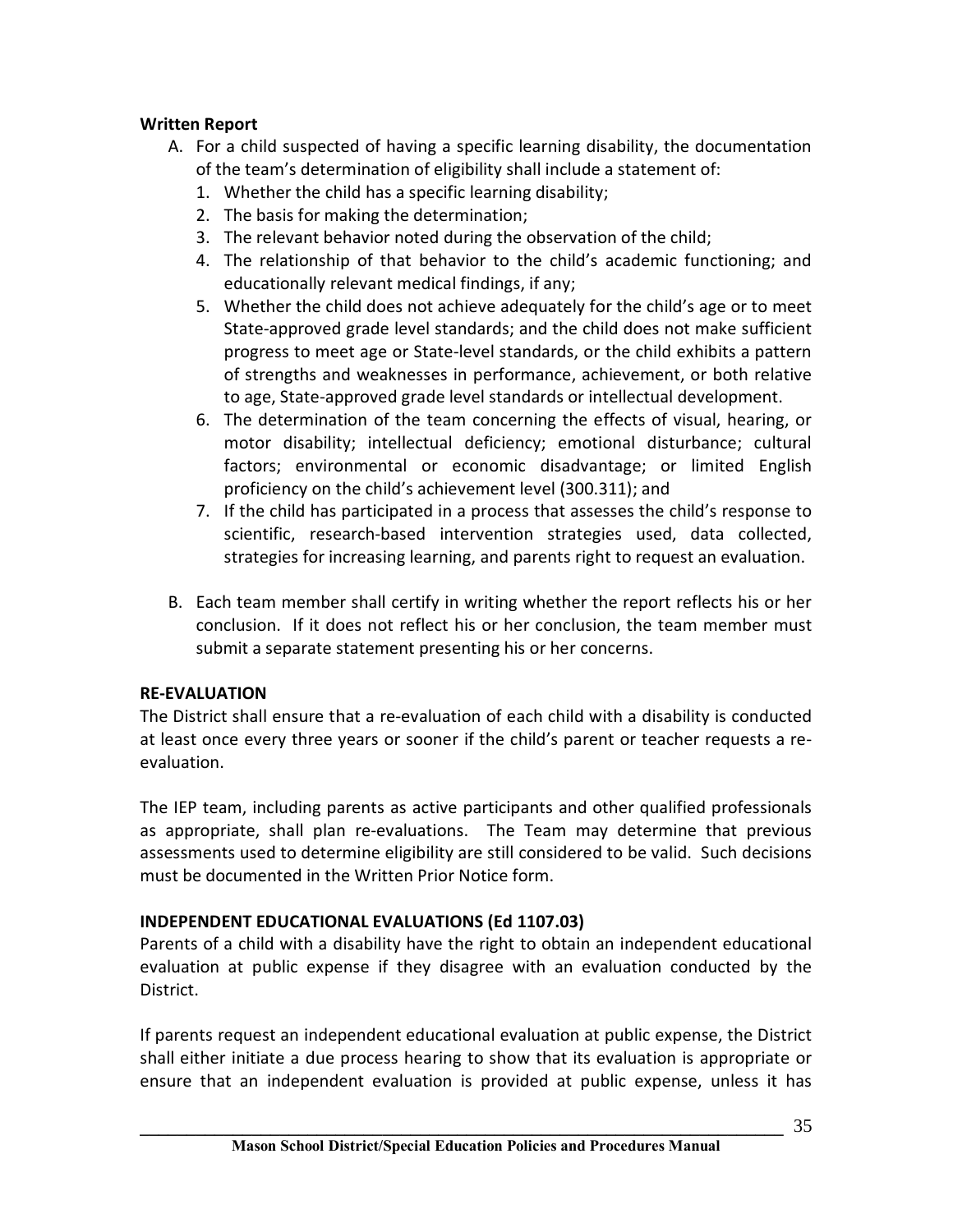demonstrated at a hearing that the evaluation obtained by the parent does not meet the District's criteria.

The District may ask for the reason why parents object to the District's evaluation, however, the explanation shall not be required and the District shall not unreasonably delay either providing the independent educational evaluation at public expense or initiating a due process hearing to defend the District's evaluation.

If a parent obtains an independent educational evaluation at private expense, the District shall consider the results of the evaluation if it meets the District's criteria. If an independent educational evaluation is at public expense, the criteria under which the evaluation is obtained, including the location of the evaluation and the qualifications of the examiner, must be the same as the criteria that the District uses when it initiates an evaluation, to the extent those criteria are consistent with the parent's right to an independent educational evaluation. The agency criteria determined by the District shall not be so restrictive that it effectively prohibits parent's choice (Ed 1107.03 (c)). Results of an independent evaluation obtained at parents' expense may be presented as evidence at a hearing regarding the child.

# **DEVELOPMENT OF THE INDIVIDUALIZED EDUCATION PROGRAM (IEP) (Ed 1109)**

A team approach shall be used to develop an IEP for each child with a disability. The IEP team shall include:

- 1. The parents of the child
- 2. Not less than one regular education teacher of the child (if the child is, or may be, participating in the regular education environment)
- 3. Not less than one Special Education teacher of the child, or, where appropriate, not less than one Special Education provider of the child
- 4. A representative of the public agency who
	- a. Is qualified to provide or supervise the provision of specially designed instruction to meet the unique needs of children with disabilities
	- b. Is knowledgeable about the general curriculum
	- c. Is Knowledgeable about the availability of resources of the public agency
- 5. An individual who can interpret instructional implications of evaluation results
- 6. Other individuals who have knowledge or special expertise regarding the child (at the discretion of the parent or District)
- 7. Transition service representative, if applicable
- 8. If appropriate, the child

A team member may be excused from the whole or part of the meeting if the parent and the District agree the member's area of curriculum or related services is not being modified or discussed.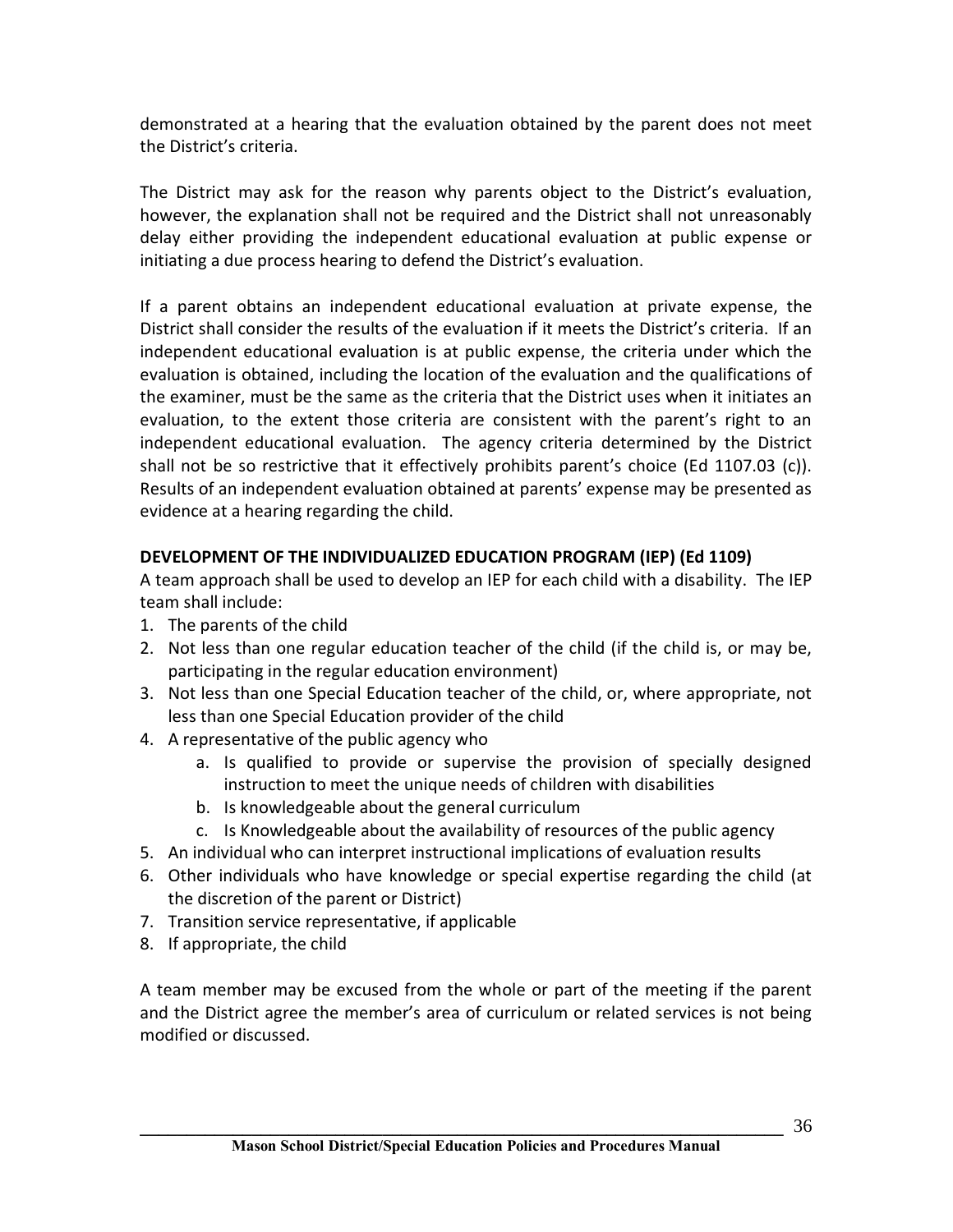**PLEASE NOTE:** The District or parent shall notify the other party **72 hours** before a scheduled meeting or upon learning of the expected absence of a team member, whichever is earlier (Ed 1103.01 (d)).

The team member may be excused only if the parent and the district provide written consent to the excusal. The team member must submit written suggestions about the development of the IEP to the parent and IEP team prior to the meeting.

In the case of a child who was previously provided services through Early Supports and Services (Part C of the IDEA), an invitation to the initial IEP Team meeting shall, at the request of the parent, be sent to the Part C service coordinator or other representatives of the Part C system to assist with the smooth transition of services.

Team members may, at times, fulfill more than one role. IEP's shall be developed collaboratively and include all necessary components as designated in state and federal laws and regulations. Transition goals, related services and/or supports shall be included in the discussion and incorporated into the IEP as appropriate. This includes transition to adult life as well as transitions from grade to grade, school to school or from one agency to another. Necessary supports to ensure successful transitions will be documented.

When a vocational education component is being considered for a child with a disability, vocational assessment(s) shall be administered to the child by diagnosticians qualified as specified by the publisher of the assessment. The IEP team membership shall include an individual knowledgeable about the vocational program(s) being considered. If the IEP team determines that vocational education is to be provided, a vocational education component shall be included as an integral part of the IEP. Goals and objectives, as well as, any appropriate accommodations and/or modifications, will be developed for the IEP unless the student will participate in the vocational class/program without the need for modifications. Transition goals related to vocational programming will be reflected in the Individual Transition plan and in the summary of the child's academic achievement and functional performance (completed before graduation from secondary school with a regular diploma or exceeding the age of eligibility for FAPE).

The District shall ensure that each child with a disability has access to appropriate instructional equipment and materials for the proper and timely implementation of the IEP, including assistive technology devices or aids.

The District shall provide each teacher and service provider listed as having responsibilities for implementing the IEP with a copy of the complete IEP for working and monitoring purposes. In addition, the District shall provide a private school or nondistrict provider responsible for implementing the IEP with a copy of the IEP on or before the first day of placement. The NHDOE interprets this to mean a paper copy. (Ed 1109.04)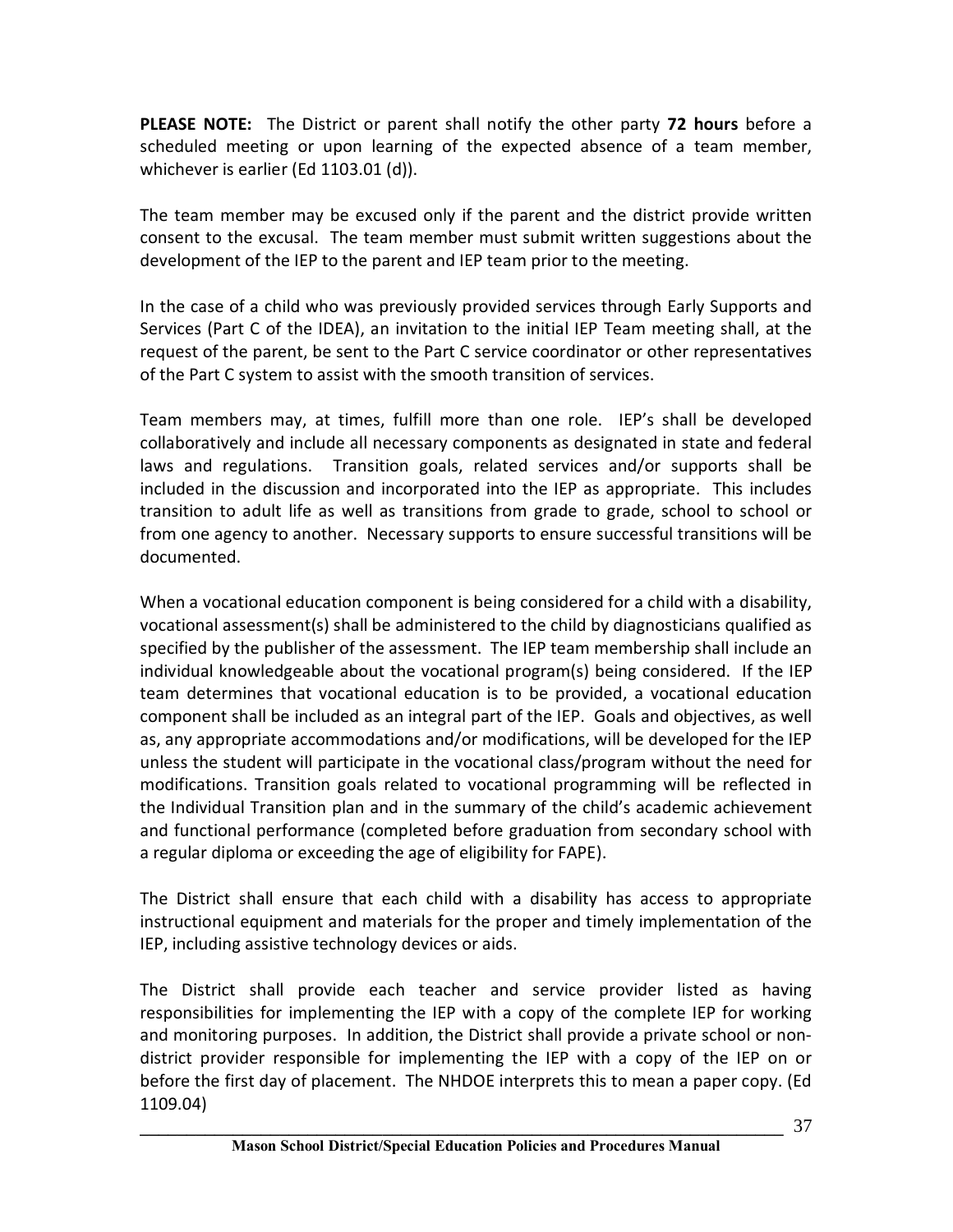The District shall maintain written evidence documenting implementation of the child's IEP, including, but not limited to:

- 1. All Special Education and related services provided;
- 2. Any supplementary aids and services provided;
- 3. Program modifications made; and
- 4. Supports provided for school personnel implementing the IEP.

The IEP team shall determine the appropriate duration of an IEP, which shall not exceed 12 months. The IEP shall be reviewed annually and, if necessary, revised. The District shall conduct annually, at or near the end of the term of the IEP, a meeting for the purpose of assessing the effectiveness of the present program, and to design an IEP, including Extended Year Services, if determined by the IEP team to be necessary for FAPE.

The District shall seek to obtain informed consent from a parent on the IEP before providing Special Education and related services to a child.

If, at any time subsequent to the initial provision of Special Education and related services, the parent of the child revokes consent in writing for the continued provision of Special Education and related services, the District:

- · May not continue to provide Special Education and related services to the child;
- · Will provide a Written Prior Notice before ceasing the provision of Special Education and related services;
- · Will not use the mediation or due process procedures to obtain an agreement or ruling that the services may be provide to the child;
- · Will not be considered in violation of the requirement to make FAPE available to the child; and
- · Need not convene an IEP Team meeting or develop an IEP for the child (Ed 1120.05 (d)).

If a parent refuses to consent to the provision of Special Education and related services other than the initial provision of such services, the District shall initiate a due process hearing as specified in Ed 1123.

At any time, the parent or District can request another meeting to discuss any areas of concern regarding provisions in the IEP.

# **IEP DEVELOPMENT FOR STUDENTS WHO TRANSFER**

If a child with a disability who had an IEP that was in effect in a previous New Hampshire school district transfers to the Mason School District during the same year, the District shall consult with the child's parents and provide services comparable to those described in the child's IEP from the previous District, until it either adopts the child's previous IEP, or develops, adopts, and implements a new IEP for the student.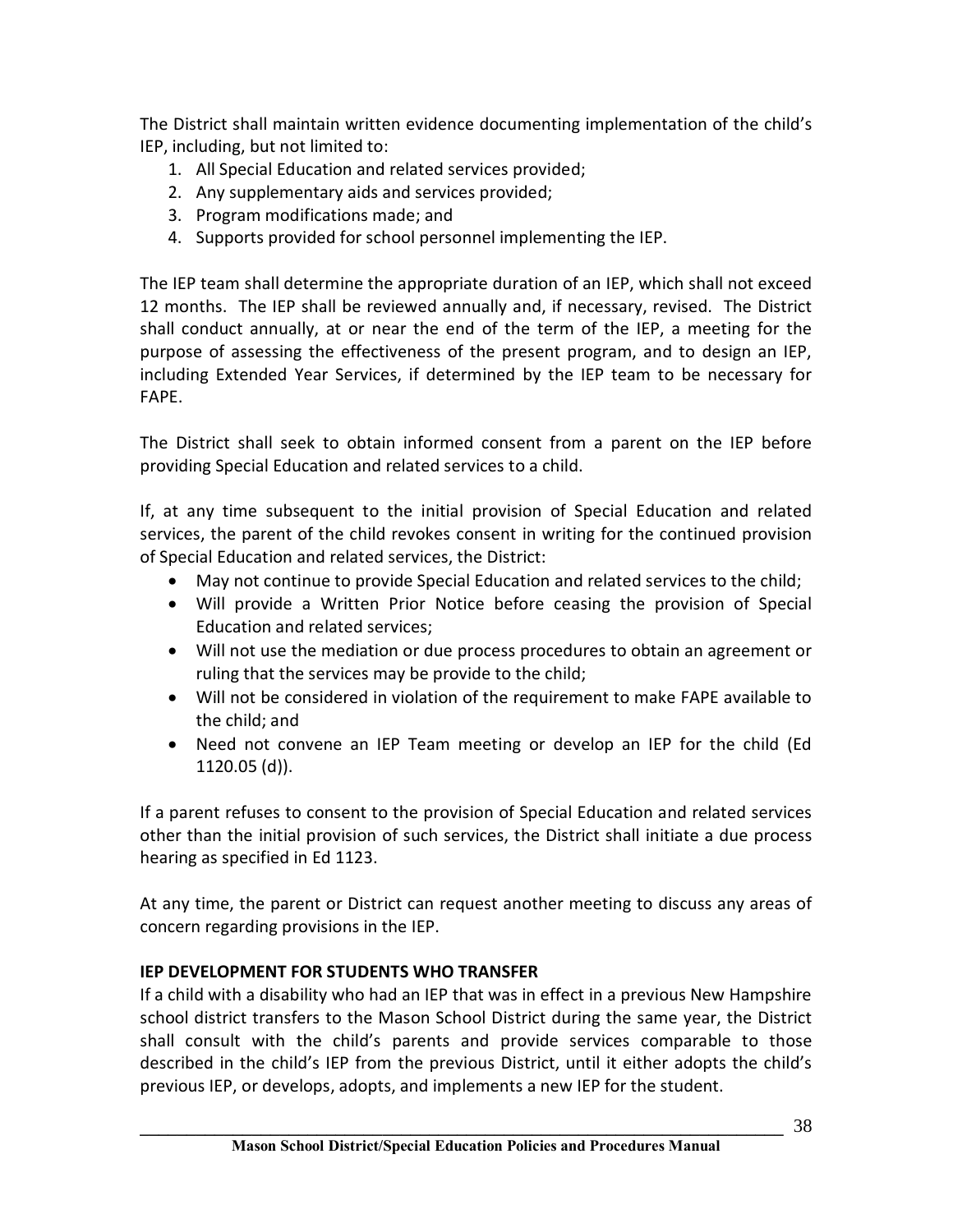If a child with a disability transfers from a district outside of New Hampshire, the Mason School District shall additionally determine if an evaluation is necessary in order to complete the previously described IEP process for the new student. The District shall provide a free appropriate public education, including services comparable to those described in the child's IEP from the previous District during this process.

## **MONITORING AND RE-EVALUATION (Ed 1109.06)**

The District shall develop and implement procedures to ensure that IEPs are monitored in a regular and systematic manner. Student progress shall be monitored continually so that adjustments can be made as needed to ensure that each student is progressing adequately toward the goals and benchmarks/objectives in his or her IEP. Progress shall be monitored in accordance with the IEP through a variety of means such as consultation, observation, work samples and post testing. Parents will be notified of their child's progress throughout the year at least as often as parents of children without disabilities are notified of their child's progress. If a student is not progressing adequately toward the goals and benchmarks/objectives in the IEP, a meeting shall be called to discuss possible IEP or program adjustments which may facilitate progress. Conversely, if a student has met or exceeded the goals and benchmarks/objectives in the IEP, the IEP will be amended to reflect new goals.

The IEP Team may be reconvened at any time to review the provisions of the IEP. The District shall, upon a written request for an IEP Team meeting, schedule a mutually agreeable time and date, convene the IEP Team, or provide the parent/guardian/adult student with Written Prior Notice detailing why the District refuses to convene the requested meeting. All of the above must be completed within 21 days.

**PLEASE NOTE:** Both IDEA (34CFR200.324 (a) (4)) and NH Standards (Ed 1109.03 (h)) allow the parents and district to agree to amend or modify the IEP without a meeting and to develop a written plan to amend or modify the IEP which must be shared with all IEP team members.

#### **PLACEMENT OF CHILDREN WITH DISABILITIES**

The District shall ensure that, to the maximum extent appropriate, children with disabilities, including children in public or private institutions or other care facilities, shall be educated with children who do not have disabilities. Special classes, separate classes, separate schooling, or other removal of children with disabilities from the regular educational environment shall occur only when the nature or severity of the disability is such that education in regular classes with the uses of supplementary aids and services cannot be achieved satisfactorily.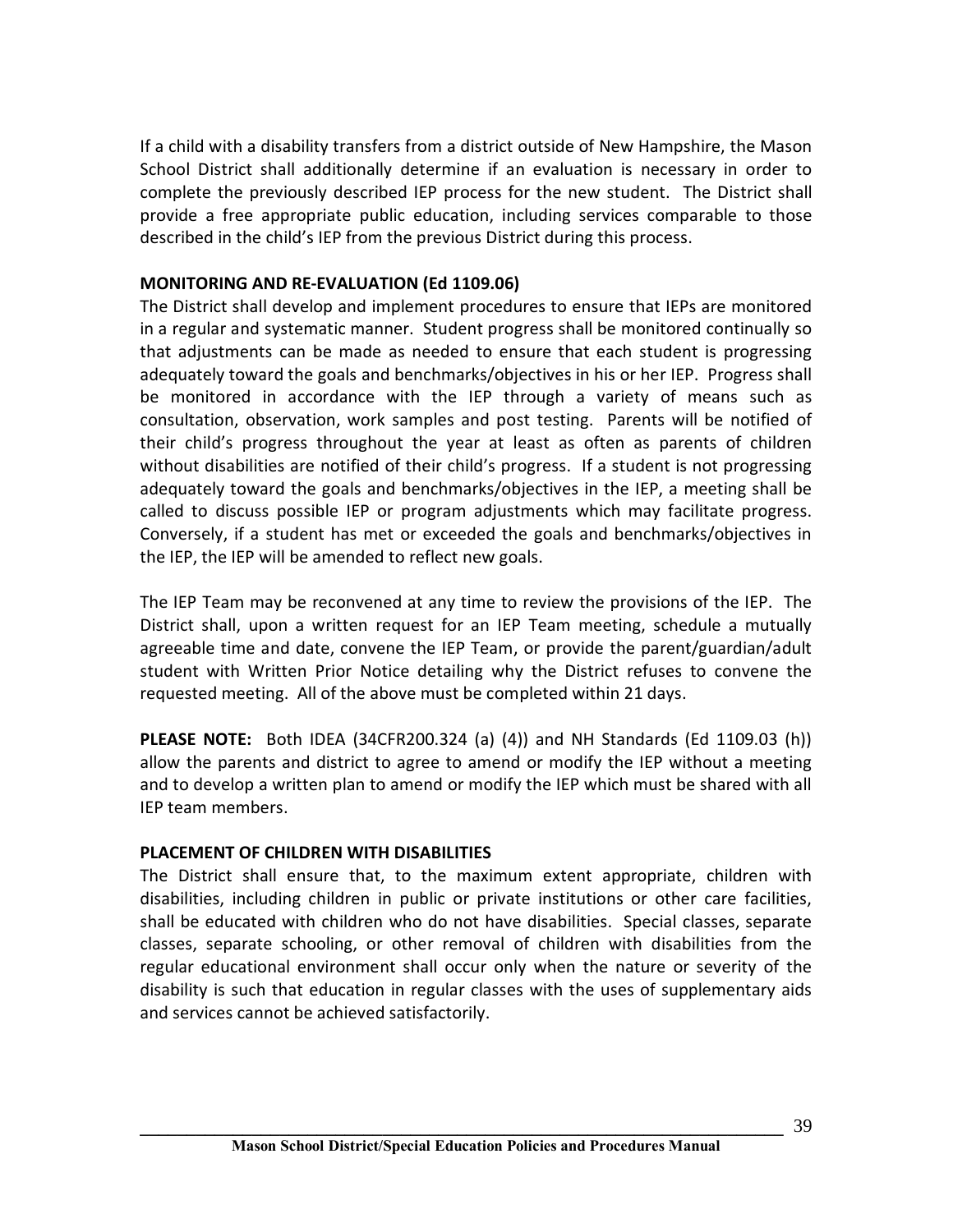# **IEP TEAM Ed 1103.01 (a)**

The IEP Team (including the parents) shall make placement decisions in accordance with state and federal laws and rules. For each child with a disability, the IEP Team shall include:

- 1. The parents of the child
- 2. Not less than one regular education teacher of the child (if the child is, or may be, participating in the regular education environment
- 3. Not less than one special education teacher of the child, or, where appropriate, not less than one special education provider of the child
- 4. A representative of the public agency who
	- a. Is qualified to provide or supervise the provision of specially designed instruction to meet the unique needs of children with disabilities
	- b. Is knowledgeable about the general curriculum; and
	- c. Is knowledgeable about the availability of resources of the public agency
- 5. Other individuals who have knowledge or special expertise regarding the child (at the discretion of the school district)
- 6. Transition service representative, if applicable, Ed 1109.01 (a) (10)
- 7. If appropriate, the child

# **PLACEMENT DECISIONS (Ed 1111)**

The decision where a child with a disability receives supports and services shall occur after the development and approval of the individualized education program (IEP). The placement decision shall be based on the unique educational needs of the child as specified in the individualized education program and the requirements for placement in the least restrictive environment (LRE).

In making placement decisions, the IEP Team shall:

- 1. Draw upon information from a variety of sources, including but not limited to aptitude and achievement tests and teacher recommendations;
- 2. Consider information about the student's physical condition, social or cultural background, and adaptive behavior;
- 3. Ensure that information obtained from all of these sources is documented and carefully considered;
- 4. Ensure that the placement decision is made by a group of persons knowledgeable about the child, the meaning of the evaluation data, and the placement options;
- **\_\_\_\_\_\_\_\_\_\_\_\_\_\_\_\_\_\_\_\_\_\_\_\_\_\_\_\_\_\_\_\_\_\_\_\_\_\_\_\_\_\_\_\_\_\_\_\_\_\_\_\_\_\_\_\_\_\_\_\_\_\_\_\_\_\_\_\_\_** 5. Ensure that the placement decision is made in conformity with the Least Restrictive Environment. That is, to the maximum extent appropriate, children with disabilities, including public or private providers of special education, are educated with children who do not have disabilities and that, consistent with 34 CFR 300.114, special classes, separate schooling, or other removal of children with disabilities from the regular education environment occurs only when the nature of the severity of the disability is such that education in regular classes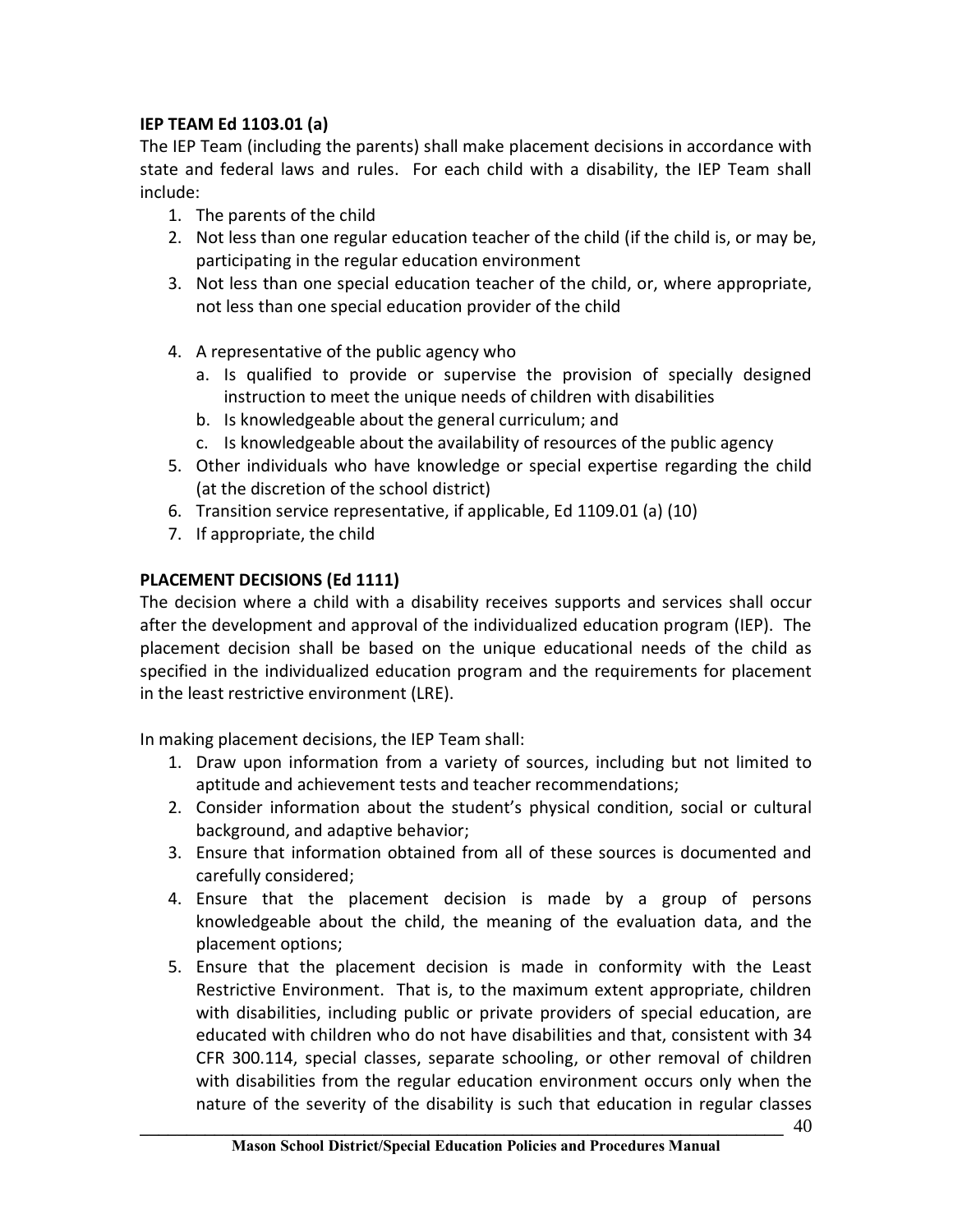with the use of supplementary aids and services cannot be achieved satisfactorily  $-$  Ed 1111.01 (a).

The District shall offer a continuum of alternative learning environments from least restrictive to most restrictive. These learning environments shall range from regular classes to a home environment and shall be available for children with disabilities including children of preschool age. Supplementary services shall be provided in conjunction with regular class placement – Ed 1111.03.

Each child's educational placement shall be reviewed annually and shall be based on his/her individualized education program (IEP). The placement shall be as close as possible to the child's home. If possible, a child with a disability shall be educated in the school he/she would attend if a disability did not exist. The least restrictive environment shall be selected with consideration given to any potentially harmful effects to the child or on the quality of services described in the child's individualized education program.

The District shall ensure that children with disabilities participate with non-disabled peers, to the maximum extent possible, in non-academic activities such as recess, lunch, and specials (art, music, PE).

The District shall ensure that parents are afforded the same notification for placement meetings as they receive for IEP meetings, including a minimum of 10-day notice, unless a the 10-day notice requirement is waived in writing. Special education placements shall require written consent from parents prior to implementation, and shall be determined at least annually.

Graduation from high school with a regular high school diploma shall constitute a change in placement, requiring Written Prior Notice and parental consent. Graduation from high school with a regular high school diploma does not however, require evaluations to discharge from special education services. A summary of performance shall be developed by the student, IEP Team, and parents to facilitate information sharing after the student leaves school.

# **HOME INSTRUCTION (Ed 1111.04)**

The District shall provide students with home instruction as follows:

- 1. Preschool students with disabilities may receive all or a portion of their special education program at home depending upon the need as specified in the IEP
- 2. Children with disabilities ages 6-21 may receive a home instruction program on a temporary basis. Such programs shall minimally include 10 hours per week of specially designed instruction as specified in the student's IEP and shall also include educationally related services as specified in the child's IEP. Related services to be provided shall be in addition to the 10 hours of specially designed instruction. Services shall be implemented by qualified personnel.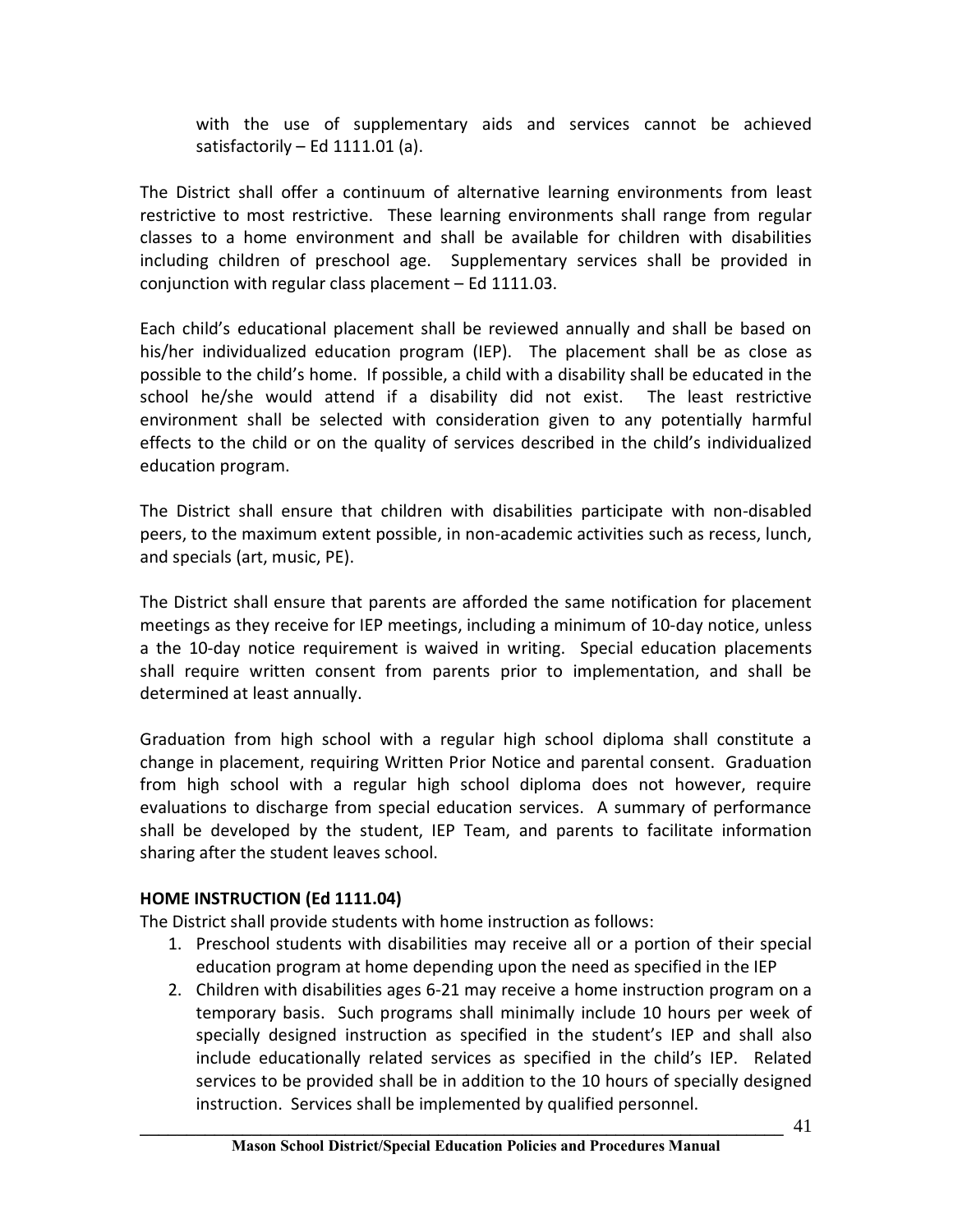- 3. Home instruction for a child at least 6 years of age but less than 21 years of age shall offer access to the general curriculum and allow students to participate with non-disabled children to the maximum extent appropriate to the need of the student.
- 4. Except as noted in Ed 1111.04 (g), temporary home-based programming shall not exceed 45 days in a school year.
- 5. Home-based programs described in 1111.04 shall not include parent designed home education programs as authorized in Ed 315.
- 6. A child with a disability who is in a hospital or institution shall receive special education or special education and educationally related services in that setting.

# **EXTENDED SCHOOL YEAR SERVICES (ESY) (Ed 1110)**

Extended school year services are special education and related services provided to a child with a disability beyond the normal school year and in accordance with the child's IEP, and at no cost to the parents of the child. The District shall ensure that ESY services will be available as necessary to provide each child with a disability a free, appropriate public education.

The child's IEP Team shall determine the child's need for extended school year services. The District shall not limit extended school year services to particular categories of disability or unilaterally limit the type, amount or duration of those services. The District shall provide extended school year services at times during the year when school is not in session, if determined by the IEP Team to be necessary for the provision of FAPE, and shall not limit ESY services to summer months.

**PLEASE NOTE:** ESY services provided in non-special education or non-district programs shall be supervised on site by appropriately certified District personnel no less than once a week – Ed 1110.01 (c). The certification requirements for ESY personnel are the same as during the school year.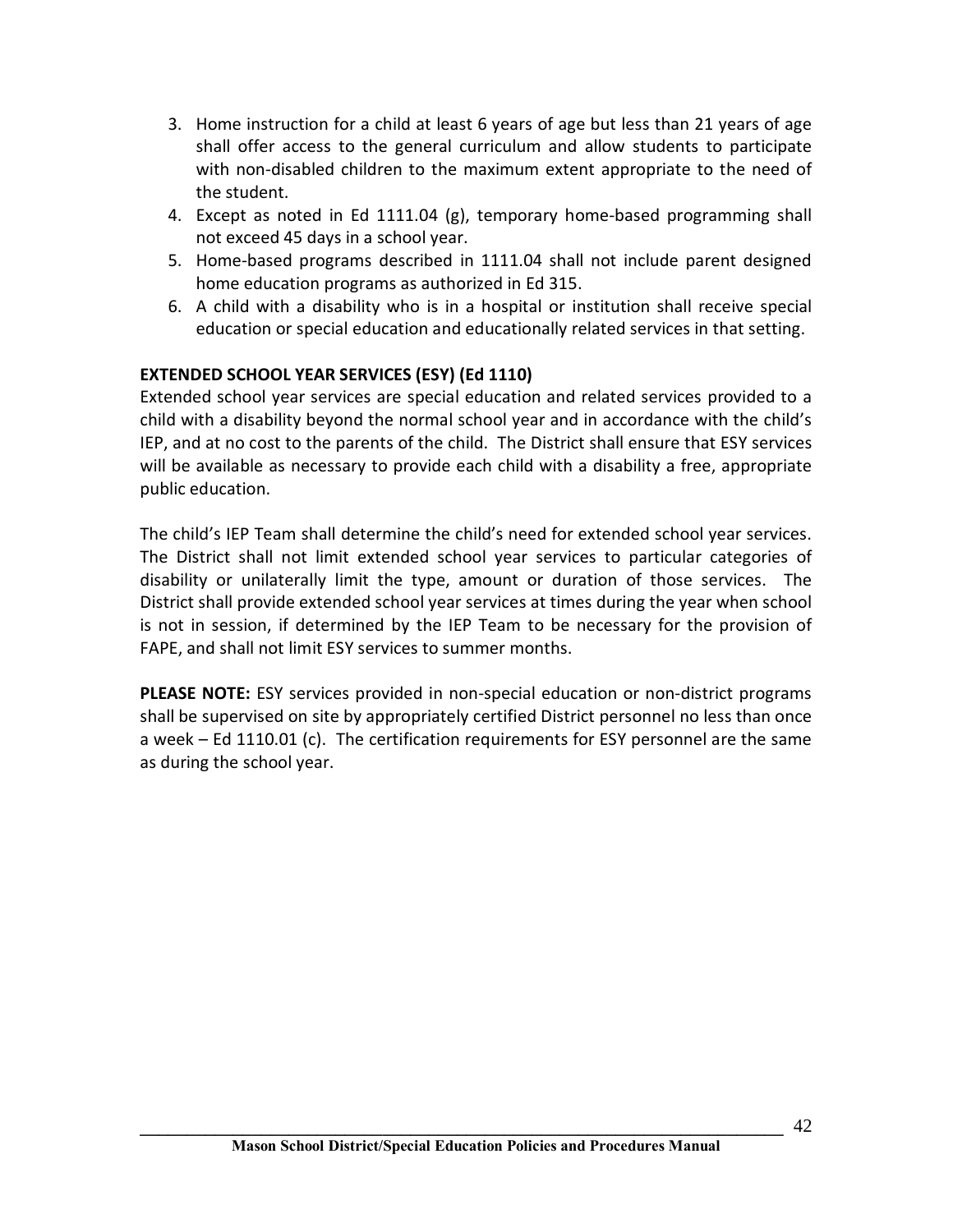# **9. STATE DEPARTMENT OF EDUCATION MONITORING OF EDUCATIONAL SERVICES AND PROGRAMS FOR CHILDREN WITH DISABILITIES – PROGRAM EVALUATION Ed 1126.01 (b) (9)**

The Mason School District is committed to providing effective, high quality special education services to all children with disabilities. The District continually evaluates the special education and educationally related services it provides to children with disabilities to ensure that all students' unique needs are met.

The District determines, at least annually, the degree to which special education and related services being provided for children with disabilities are effectively meeting the students' needs. As part of its evaluation activities, the District also identifies deficiencies and plans for future needs.

Evaluation of the overall functioning, efficiency, and success of the special education programs offered by the District is conducted through a combination of objective and subjective techniques. This process includes an internal monitoring and review component that considers both individual and general program impact, as well as, an external review process which consists of the NH Department of Education Program Approval and Improvement Process.

# **Individual Program Impact**

The effectiveness of students' individualized education programs is determined through a careful analysis conducted by each child's IEP Team. The IEP Team monitors the child's progress toward achieving the measurable goals, including post-secondary goals when age appropriate, detailed in the student's IEP. Evaluation measures may include:

- · Curriculum based measurement
- · Student Observation
- · Post testing and diagnostic re-evaluations
- · IEP progress reports
- · Report cards
- · Input from parents
- · Student movement from more restrictive to less restrictive educational settings

# **General Program Impact**

Participation in state and district-wide assessments is part of the statewide accountability system that helps to ensure that all children have a fair, equal, and significant opportunity to obtain a high-quality education through the New Hampshire Curriculum. The Mason School District ensures that all students with disabilities have the opportunity to participate in state and district-wide assessments with appropriate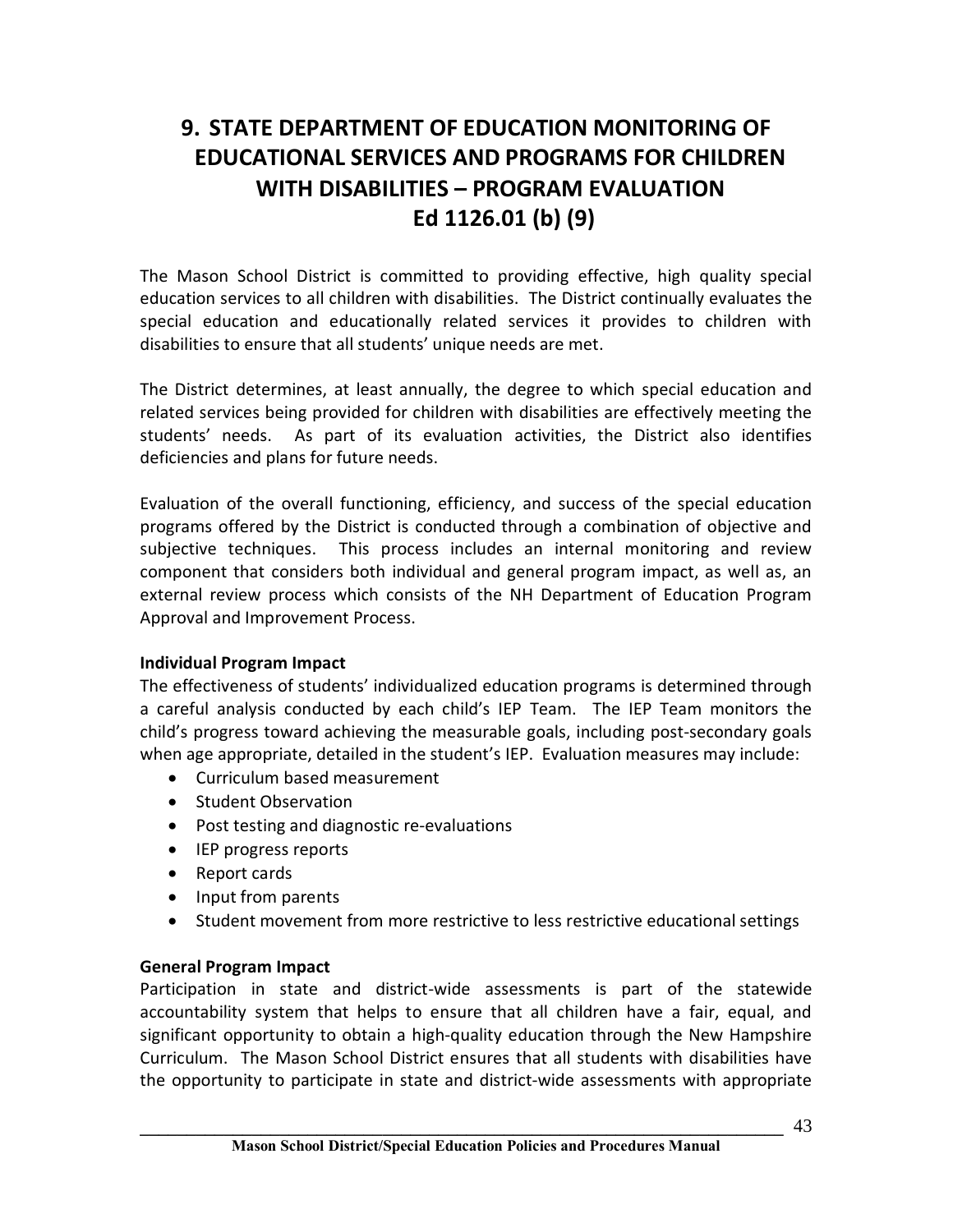accommodations as necessary, to show what they know and can do, and how they are progressing, based upon challenging state academic achievement standards.

Decisions about accommodations are determined by IEP Teams and are specified in each student's IEP. Students currently in grades 2, 3, 4, 5, 6, 7, and 10, who are identified by their IEP Teams as appropriate for alternate statewide assessment based upon alternate achievement standards, will be included in New Hampshire's Alternate Portfolio Assessment of Reading, Writing, and Mathematics skills, also known as: NH-ALT. This process begins each school year in September and ends in April for participating students.

In a similar manner, the IEP Team determine alternate forms for district-wide assessments to be provided for all eligible students.

Results of group assessments are formally analyzed by District staff to determine trends and patterns that may reflect areas in need of improvement. Instructional decisions are made in accordance with the analysis of assessment results in order to more effectively meet the needs of all students. Alternate assessments are examined in order to reflect on progress, programming needs, and potential adjustments that may be needed for students with more significant disabilities.

The following strategies are included in those utilized to assess general program effectiveness in the special education department:

- · Parent Surveys
- · General Staff Surveys
- · Special Education Focus Group Meetings
- · Professional Development Needs Survey
- · New Hampshire Special Education Information System data
- · Other as determined by the district

The above information will be used to identify program needs, training needs, and any gaps in services that may exist. Systemic changes for the upcoming year will be considered and planned for, based on the information gathered. Additionally, the information will be used to plan District professional development activities.

All professional and paraprofessional staff members within the District are evaluated using a predetermined system aimed at professional growth and development. Feedback is provided in the form of *commendations and recommendations; summative evaluation; etc.* In this way, the Mason School District ensures that all staff may continue to improve their knowledge and skills in order to effectively meet the needs of all students.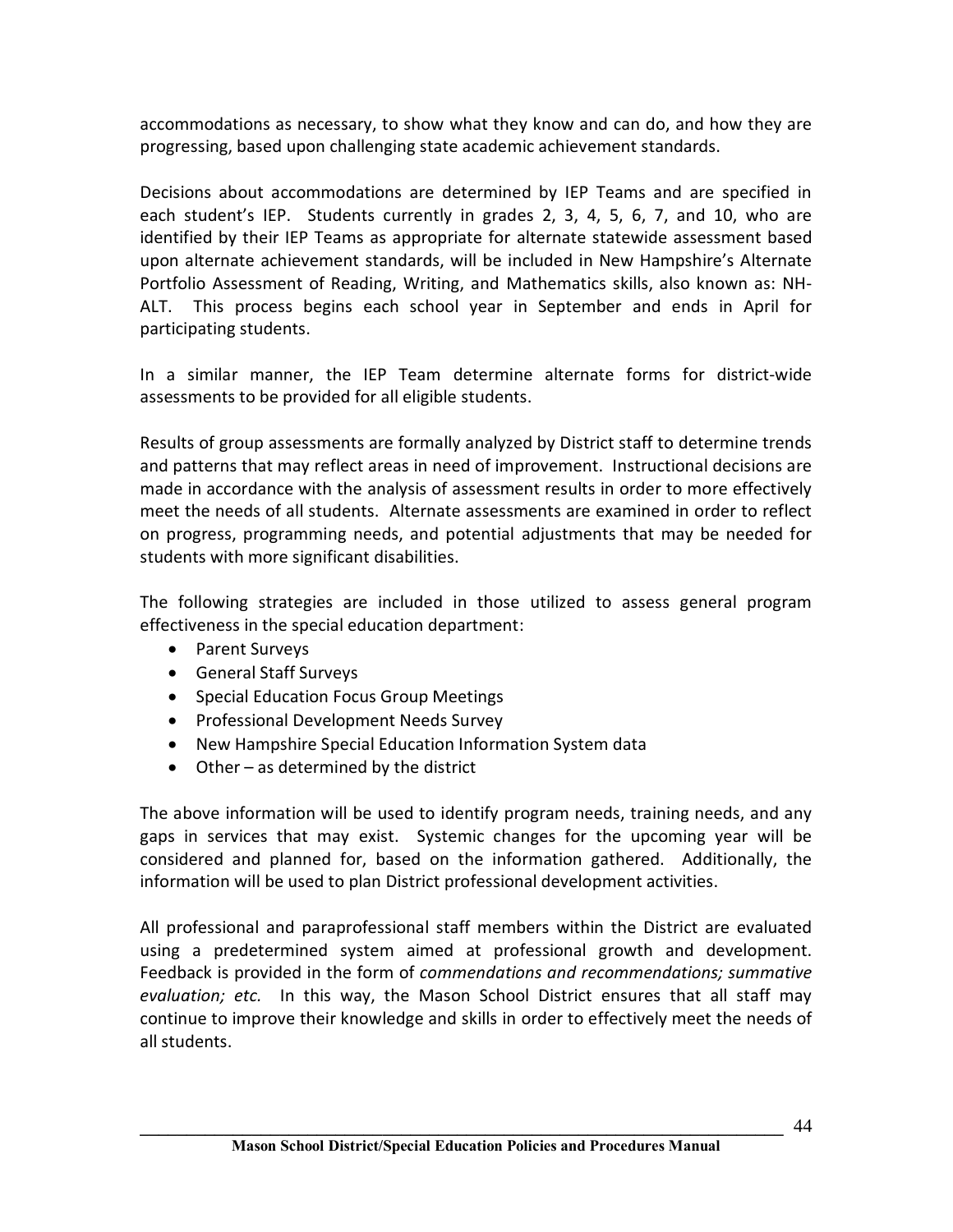## **NH Department of Education Focused Monitoring**

Following an on-site compliance monitoring review of the District's special education programs and the implementation of the IEDA 2004 by the District pursuant to the duties assigned by RSA 186-C:5, the Mason School District will carefully consider and address the findings and recommendations and implement the necessary activities to ensure full compliance with state and federal laws and regulations. Upon notification from the NH Department of Education regarding areas of non-compliance, all corrective action activities shall be completed as soon as possible, but in no case later than one year.

Currently, the NHDOE uses indicators to evaluate the special education process for school districts. At this time, the Mason School District is in compliance for all indicators and the special education programs have been approved.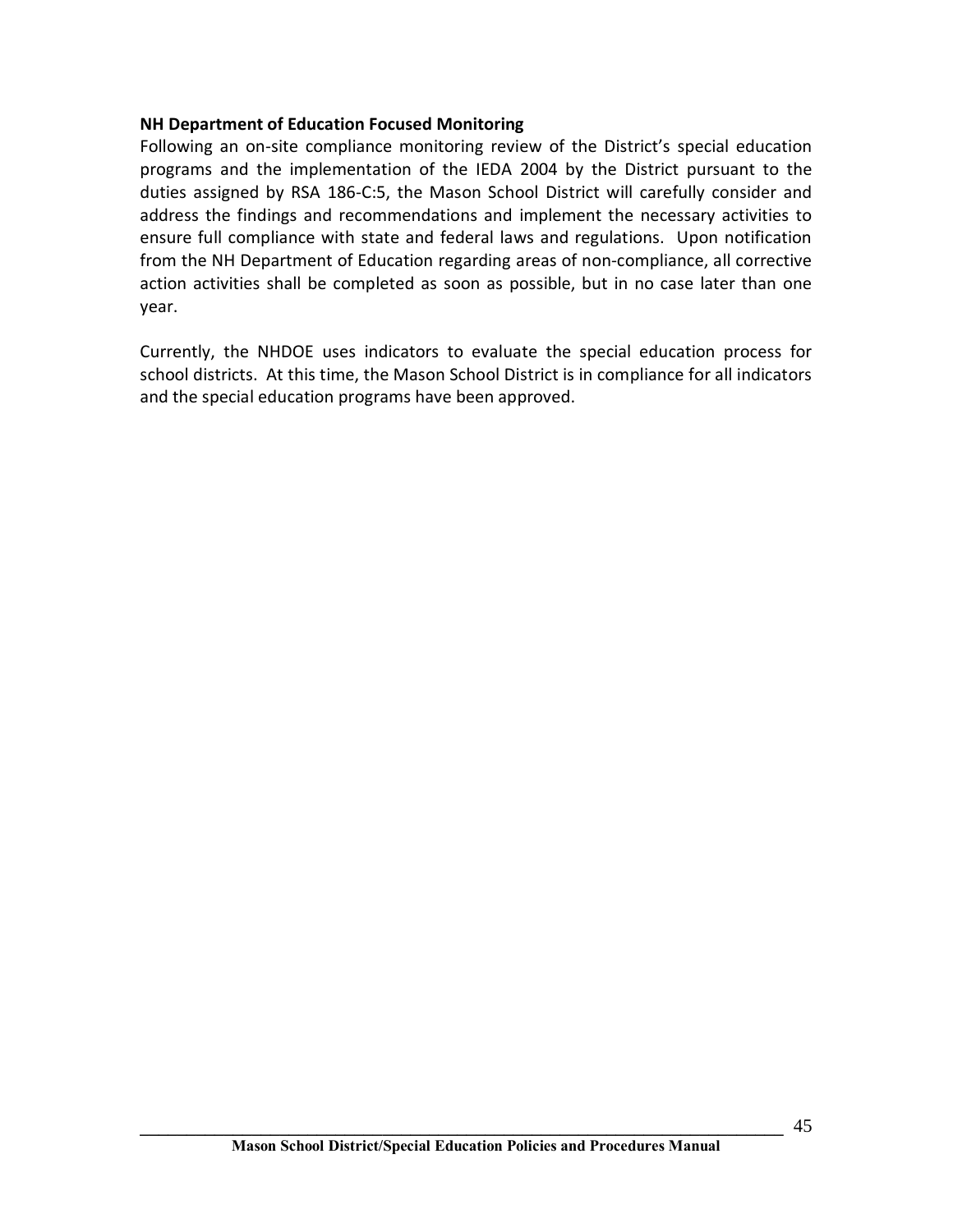# **10. OTHER AGENCIES**

It is the practice of the Mason School District to coordinate its efforts with other local and state agencies whenever possible, in order to meet the needs of children with disabilities and their families.

The District shall work cooperatively with all social service or other agencies within the surrounding area that provide medical, mental health, welfare, and other human services. Formal relationships with agencies are typically established through the Director of Student Support Services.

The Director of Student Support Services shall contact all public and private agencies to explain the District's obligation to identify and evaluate all children suspected of being a child with a disability. Further, public and private agencies shall be notified of the process for their participation in the District's special education procedures as detailed in Section 1 Child Find of this Plan.

# **Children Placed in Homes for Children, Health Care Facilities, or State Institutions**

The District shall assure the provision of a free, appropriate public education to children with or who might have disabilities that are in residential placement or placements awaiting disposition of the courts and committed juvenile students with or who might have disabilities to the extent that such students are not covered under Ed 1126. The District shall assure compliance with all regulations and procedures established in NH Standards – Ed 1105.03.

# **Transition of Children from Part C to Preschool Programs**

Children participating in Family Centered Early Supports and Services (ESS) and who will participate in preschool special education shall experience a smooth and effective transition to those programs.

The District shall participate in transition planning conferences arranged by representatives of ESS. An IEP will be developed and will be in effect for eligible children by their third birthday.

**PLEASE NOTE:** The transition process must include a written interagency agreement (Memorandum of Understanding) between the District and the local area agency responsible for family centered supports and services in the community.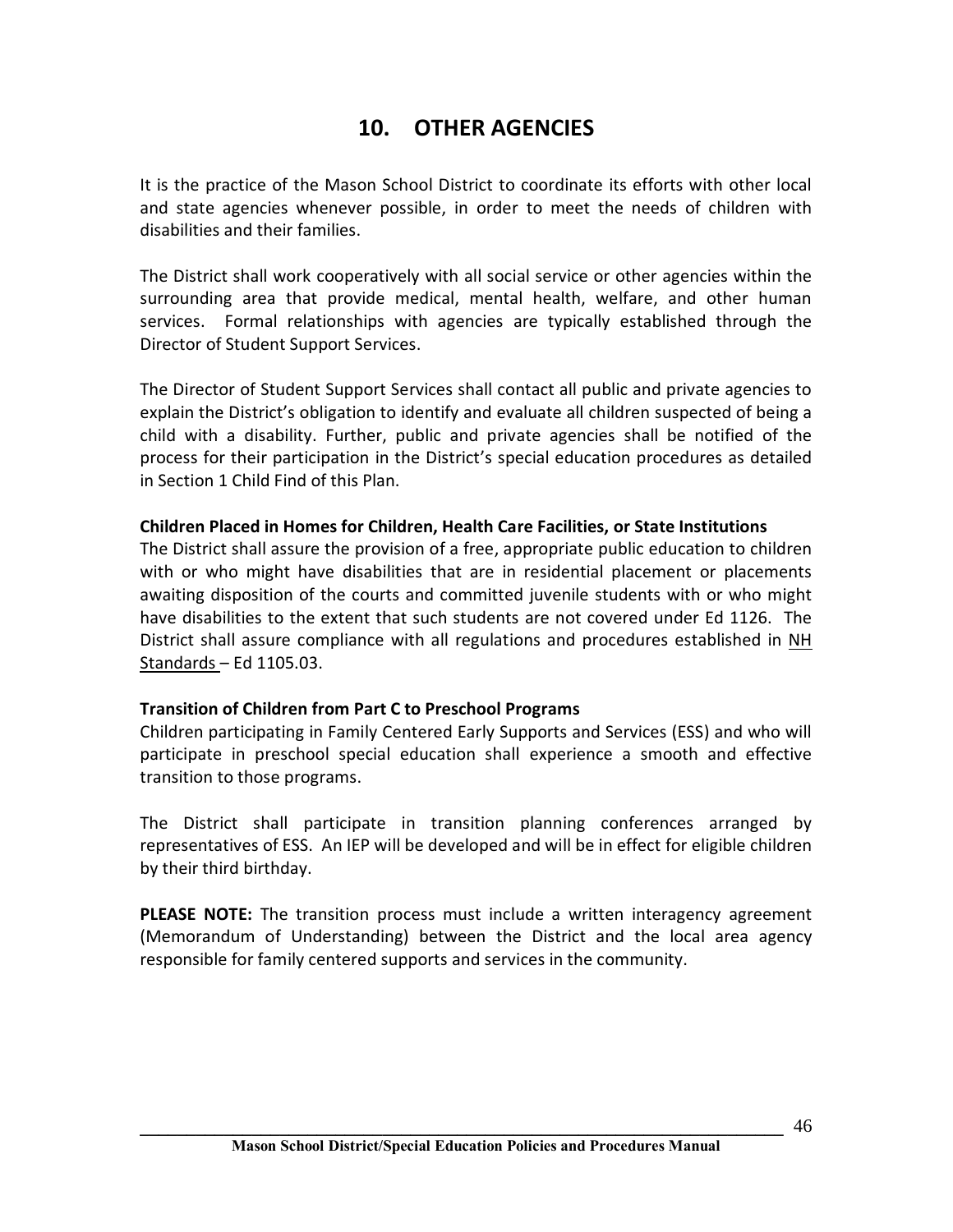# **11. PARENTALLY PLACED CHILDREN WITH DISABILITIES Ed 1112**

The Mason School District shall ensure that children with disabilities who are placed by their parents in private schools have equitable participation in special education programs pursuant to state and federal regulations.

In accordance with the New Hampshire Standards for the Education of Children with Disabilities, children who are receiving home education shall not be considered to be children attending a private school.

# **Child Find**

The District must locate, identify, and evaluate all children with disabilities attending all private schools, including religious schools, within the geographic boundaries of the District. Private schools must be approved "elementary" or "secondary" schools as listed in NHSEIS.

On an annual basis, the District consults with representatives of private schools and representatives of parentally placed students to decide:

- 1. How parentally placed private school children will participate equitably, and
- 2. How parents, teachers, and private school officials will be informed of the District's year-round child find activities.

All child find activities conducted for children enrolled in private schools by their parents are similar to those activities conducted for children who attend public schools within the District. The District maintains records and reports the number of private school students evaluated, the number of children determined to be children with disabilities, and the number of parentally placed private school children with disabilities who are serviced to the NH Department of Education on an annual basis.

A **"Notice to Parents of Private School Children"** is distributed to local newspapers for publication, as well as, posted at each private school located within the boundaries of the District each year. This notice fulfills the District's obligation to invite representatives of parents of the children with disabilities who are enrolled in the school to the consultation meeting.

# **Consultation**

The District conducts timely and meaningful consultation with representatives of private schools and representatives of parents of parentally placed private school children with disabilities in order to design and develop special education and related services for eligible children who attend private schools within the District. The consultation process operated throughout the school year to ensure that parentally placed children have the opportunity to meaningfully participate in special education and related services.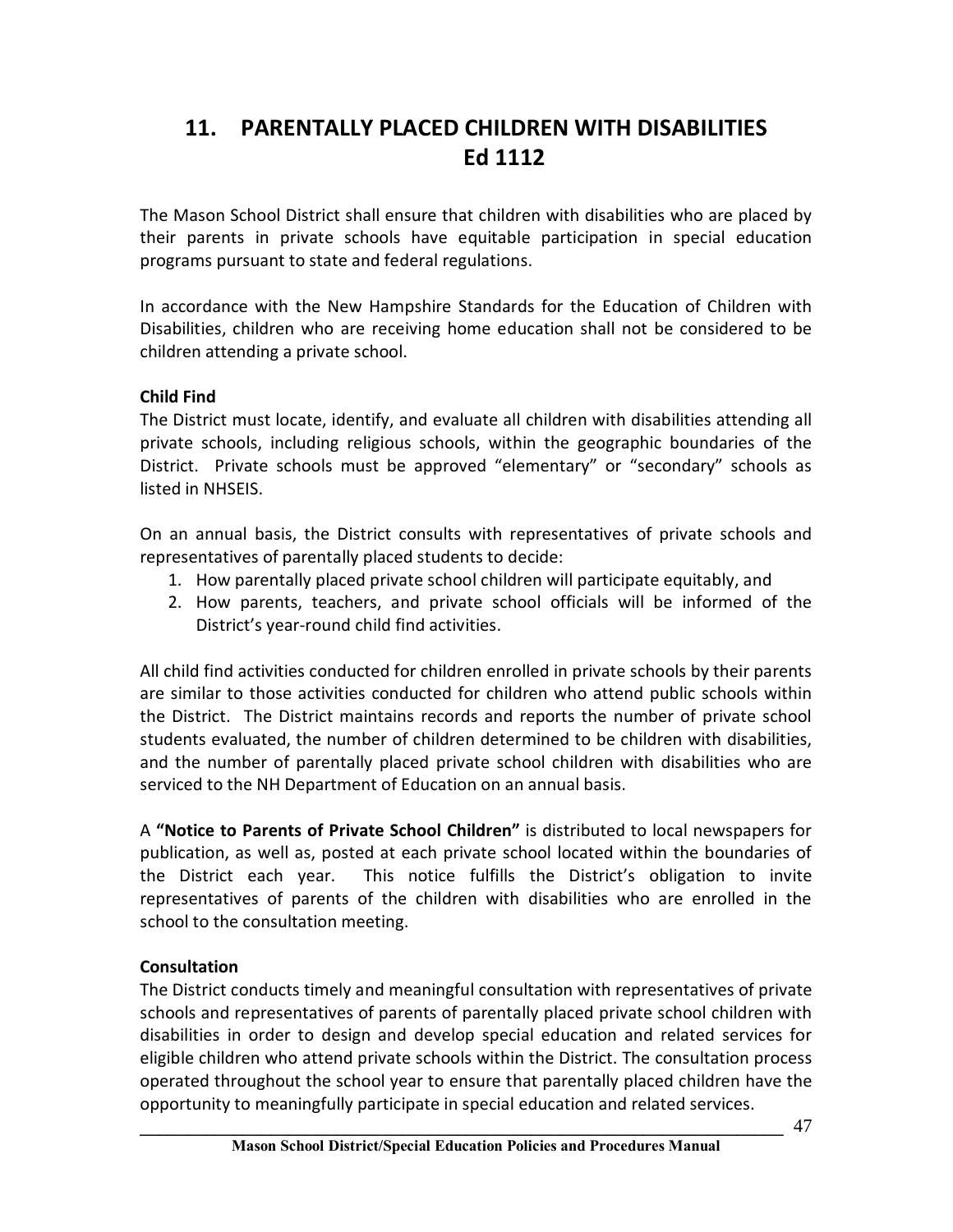Throughout the consultation process, the District decides:

- 1. What children will be served,
- 2. What services will be provided,
- 3. How and where the services will be provided, and
- 4. How the services will be evaluated.

The District documents these decisions on the **Affirmation of Consultation** form. The completed form is sent to each private school providing a rationale of the District's decisions.

## **Provision of Services**

Services to parentally placed private school children are provided by personnel meeting the same standards as those required in the District. Eligible children have no individual right to services and they may receive different amounts of services than those provided to students in the public schools. An Individual Service Plan (ISP) will be developed for each child eligible to receive services.

Private elementary and secondary school teachers who are providing equitable services to parentally placed private school children with disabilities do not have to meet the highly qualified special education teacher requirements.

**PLEASE NOTE:** IDEA grant monies may be applied toward these procedures and any unexpended funds must be carried over for one year.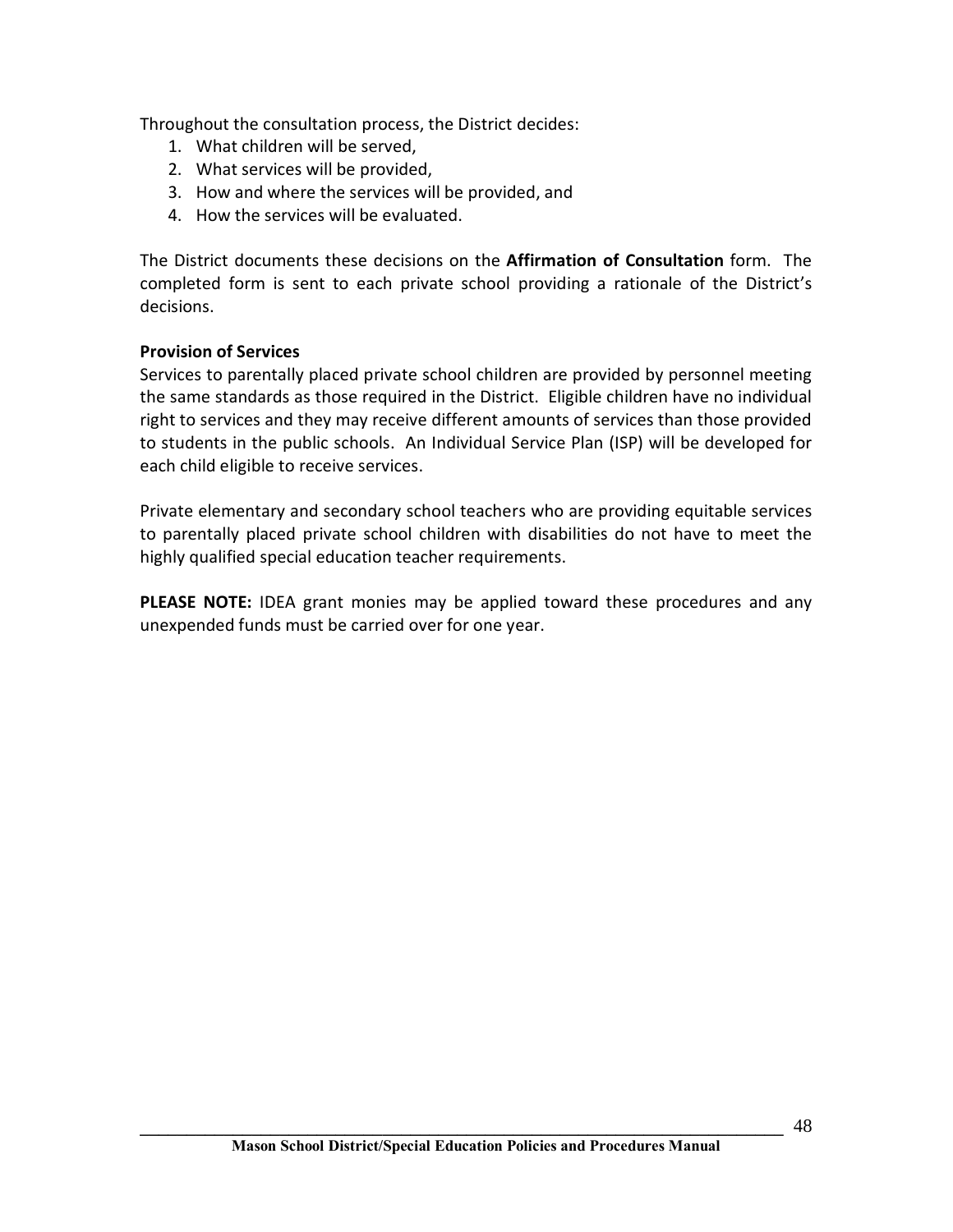# **12. INSTRUCTIONAL MATERIALS IN ACCESSIBLE FORMAT Ed 1126.01 (b) (12)**

The Mason School District ensures that children with disabilities who need instructional materials in accessible formats will receive those materials, as set forth in their IEP's or dictated by their disabilities, at the same time other non-disabled children receive their instructional materials.

Such materials may include, but are not limited to, Braille tests, books-on-tape, specialized software, etc. - Ed 1109.03 (h).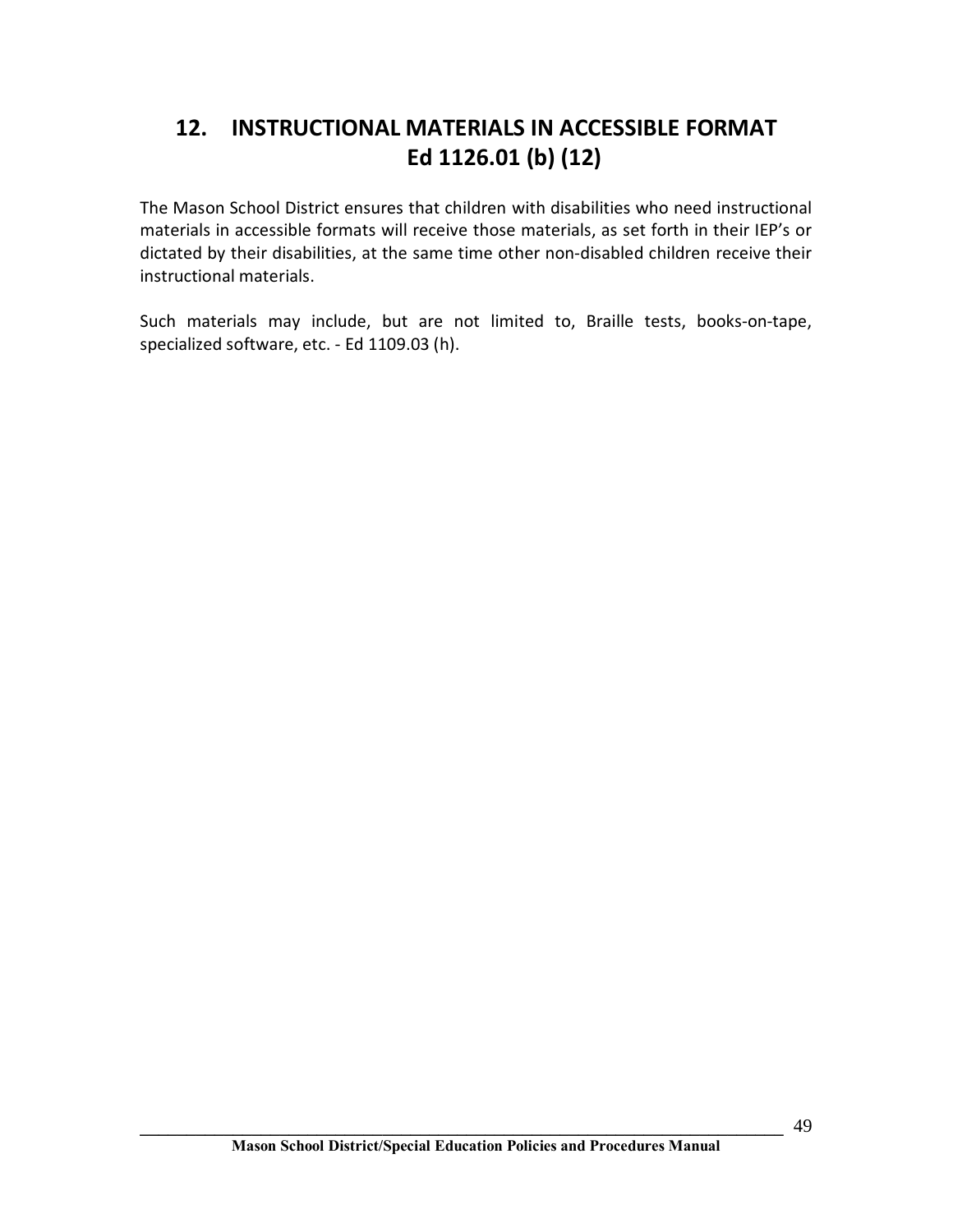# **APPENDICES A-F**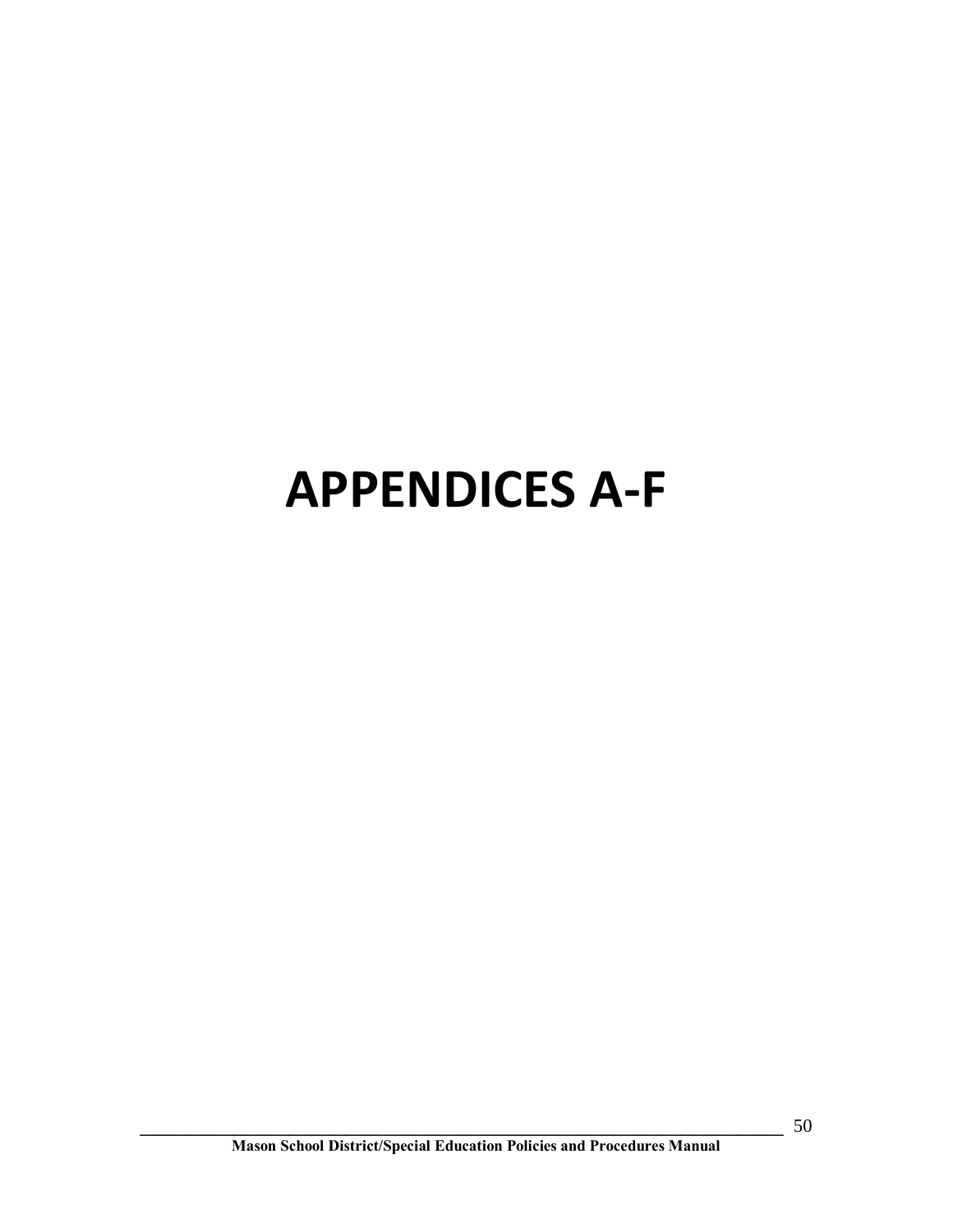# Appendix A

# **DISCIPLINE PROCEDURES Ed 1124 34 CFR 300.530**

# **Suspensions of Ten Days or Less During the School Year**

Children with disabilities shall be entitled to the same protections and procedures that are available to children without disabilities. School personnel may remove a student with a disability, who violates the code of conduct, from his or her current educational placement under certain circumstances. A student may be removed to an interim alternative educational setting, another setting, or suspension, for not more than 10 days at a time for a violation of school rules in accordance with the discipline policy of the District that is used for all students, unless it is determined that the removal constitutes a change of placement.

When a child is removed from his or her current placement for 10 or fewer days in the school year, the District shall not be required to provide any special or regular education services during the suspension, as long as those removals do not constitute a change of placement under 34 CFR 300.536.

When the removals (10 days or less at one time) accumulate to more than 10 days in a school year, school personnel, in consultation with at least one of the child's teachers, shall determine the extent of services needed to enable the child to progress in the general curriculum and toward the IEP goals, and the location in which the services will be provided.

School personnel may consider unique circumstances on a case-by-case basis whether a change in placement is appropriate for a student with a disability who violates the code of conduct. Change of placement includes removal for more than 10 consecutive days or a series of removals in excess of 10 days that constitute a pattern. When disciplinary action results in a change of placement, notice shall be provided to parents the day the decision is made.

# **Suspensions of More Than Ten Days**

When any change in placement is contemplated for more than 10 school days because of a violation of a code of student conduct, the District, the parent, and relevant members of the IEP Team shall convene no later than 10 school days after the school decides to suspend the child and review:

- · All relevant information in the student's file
- The child's IEP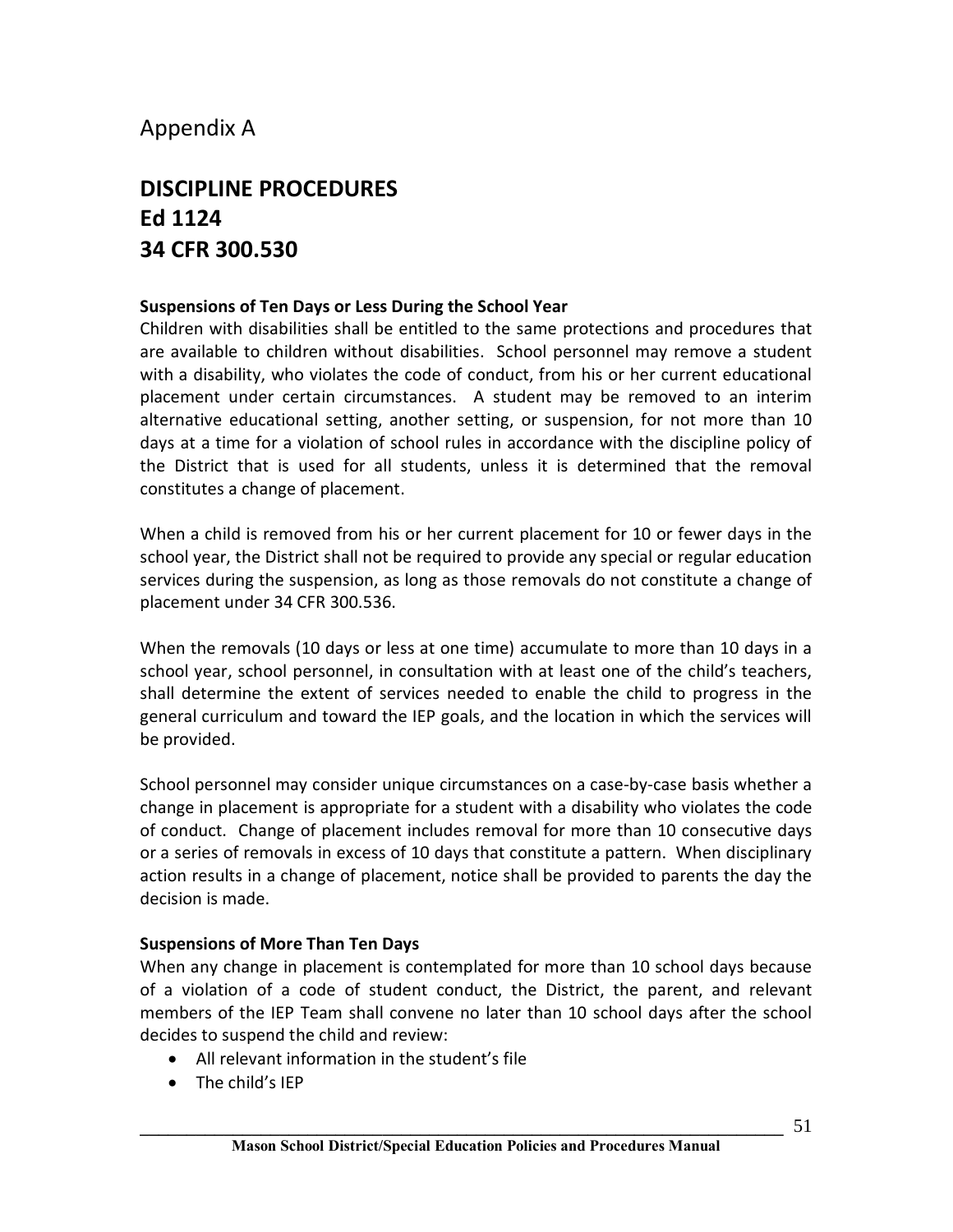- · Any teacher observations and
- · Any relevant information provided by the child's parents

To determine:

- If the conduct in question was caused by the child's disability or had a direct and substantial relationship to the child's disability or
- · If the conduct in question was a direct result of the District's failure to implement the IEP.

If either of the above determinations is affirmative, the conduct shall be determined to be a manifestation of the child's disability. If determined that the child's conduct is a direct result of the District's failure to implement the IEP, the District shall take immediate steps to remedy those deficiencies.

If the behavior is not a manifestation of the student's disability, relevant disciplinary procedures that apply to students without disabilities may be applied in the same manner as they would be applied to other students, except that appropriate educational services must continue.

# **Manifestation Determination Decision**

If the District, the parent, and relevant members of the IEP Team determine that the child's conduct was a manifestation of his/her educational disability, the IEP Team shall:

- 1. Conduct a functional behavioral assessment and implement a behavioral intervention plan for the child, or
- 2. If a behavioral intervention plan has been developed, the team shall review the existing plan and modify it as necessary to address the behavior, and
- 3. Except under "special circumstances" return the child to the placement from which he/she was removed, unless the parent and the District agree to a change of placement as part of the modification of the behavioral plan.

# **"Special Circumstances" allowing for removal to an Interim Alternative Educational Setting**

The child may be removed from his/her current placement by school personnel and placed by the IEP Team in an Interim Alternative Educational Setting (IAES) for up to forty-five (45) school days without regard to the manifestation determination in cases where the child:

- 1. Carried or possessed a weapon to or at school, on school premises, or to or at a school function under jurisdiction of a State Educational Agency (SEA) or District;
- 2. Knowingly possessed or used illegal drugs, or sold or solicited the sale of a controlled substance, while at school, on school premises, or at a school function under the jurisdiction of a SEA or District; or
- 3. Inflicted serious bodily injury\* upon another person while at school, on school premises, or at a school function under the jurisdiction of a SEA or District.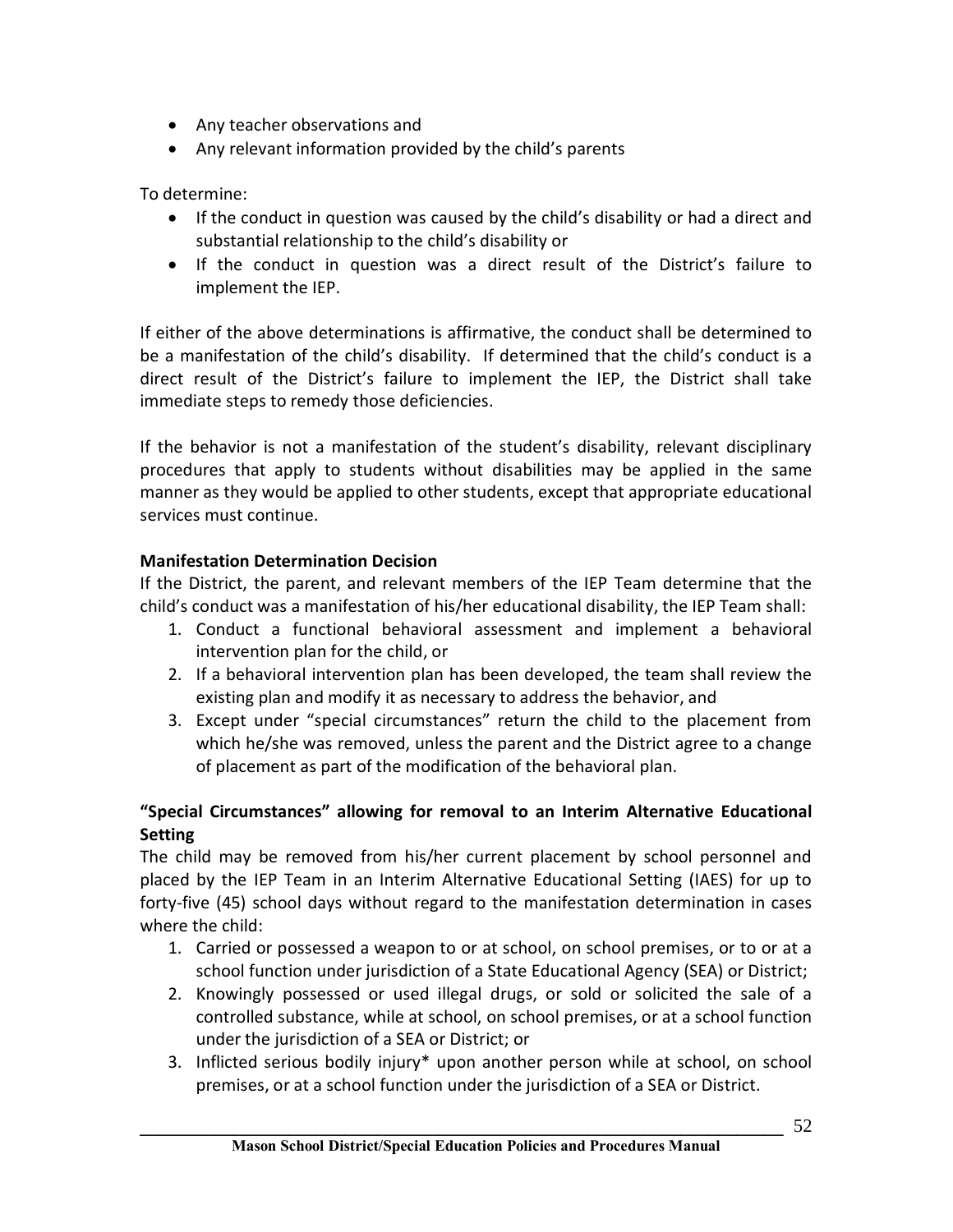\*Serious Bodily Injury: Defined in USC 1365(g) means a bodily injury that involves a substantial risk of death, extreme physical pain; protracted and obvious disfigurement; or protracted loss or impairment of the function of a bodily member, organ, or faculty.

No later than the date of the disciplinary decision, the District shall notify the parents of the decision and of the procedural safeguards. If parents disagree with the decision and request an appeal, the child shall remain in the alternative setting pending the appeal.

If there is a disagreement with the parents, the District may seek an order from a Hearing Officer for placement in an interim alternative educational setting when it believes that maintaining the current placement of the child is substantially likely to result in injury to the child or to others.

A child who has not been determined to have a disability and is subject to disciplinary action may assert the protections in this part if the District had knowledge that the child was a child with a disability before the behavior that precipitated the disciplinary action occurred. The District will consider cases on an individual basis and in accordance with CFR 300.534 – **Protections for Children Not Yet Eligible for Special Education and Related Services.**

Nothing in this part will prohibit employees of the District from reporting a crime committed by a child with a disability to appropriate authorities. Neither will it prevent state law enforcement and judicial authorities from exercising their responsibilities with regard to the application of Federal and State law to crimes committed by a child with a disability. If the District reports a crime committed by a child with a disability, then the District shall also ensure that copies of the special education and discipline records will be transmitted for consideration by the appropriate authorities, but only to the extent permitted by the Family Educational Rights and Privacy Act (FERPA).

# **Attendance and Discipline**

It is expected that all students in the Mason School District will comply with the attendance and behavior expectations and rules of the schools. The District shall not discriminate against anyone on the basis of disability when administering attendance and discipline systems. To this end, a minority of students may require accommodations or modifications to the discipline or attendance policies because of their educational disabilities. If a student with a disability is in jeopardy of not meeting the attendance requirements or school rules, the Individualized Education Program (IEP) Team will convene and review and/or revise the student's Individualized Education Program (IEP) as appropriate.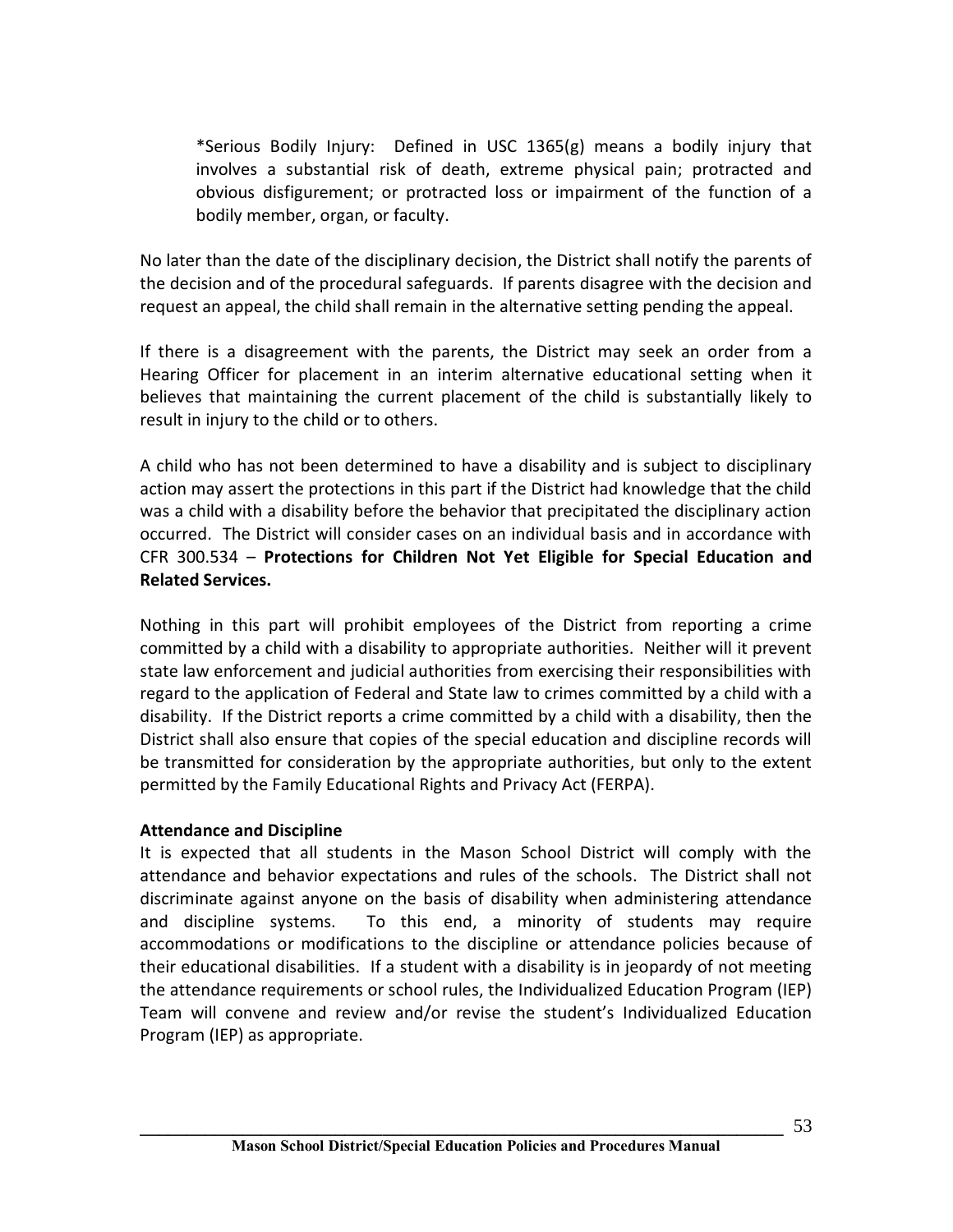The District has instituted procedures for manifestation determination meetings. Additionally, a functional behavior assessment shall be conducted and/or reviewed as required.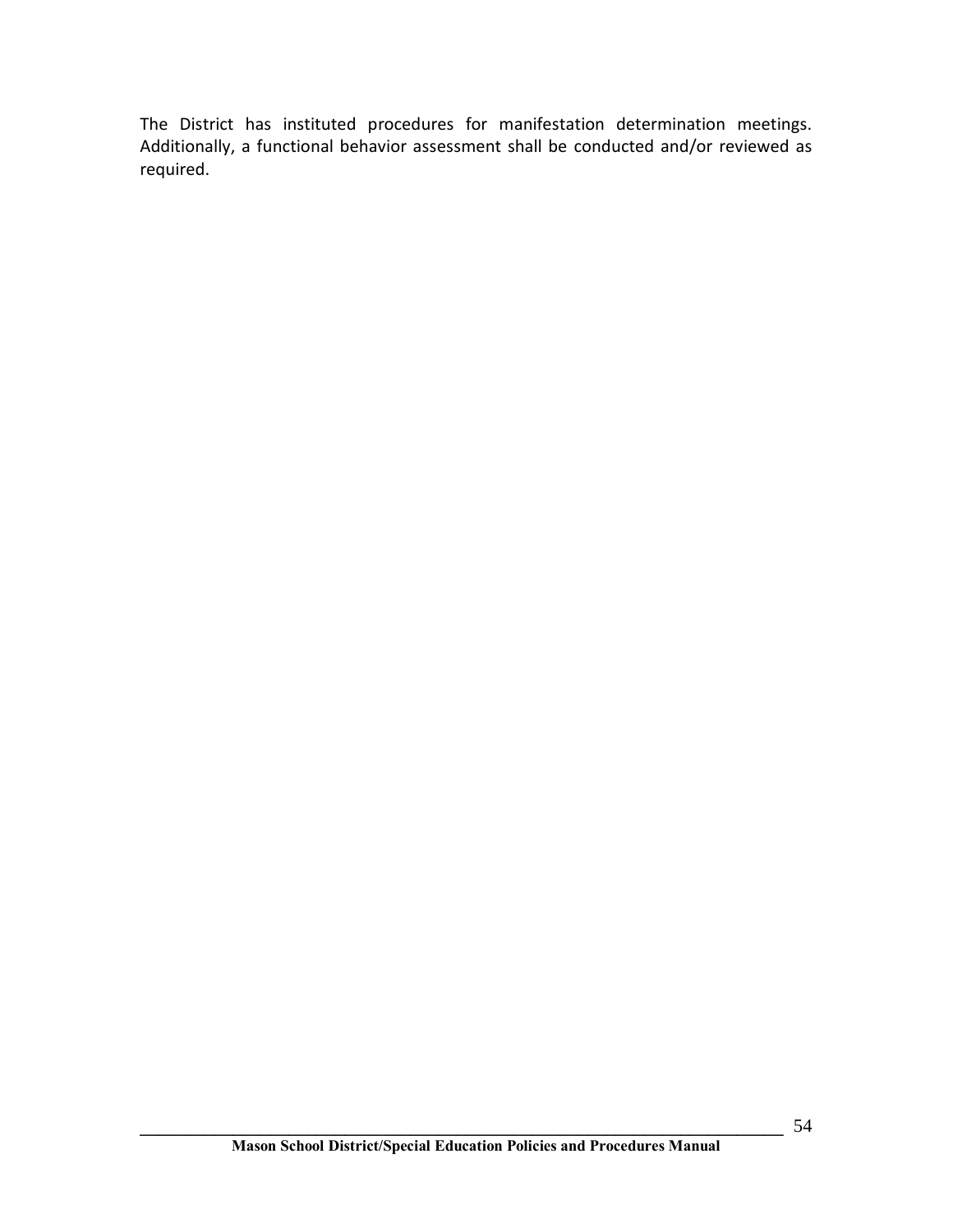# Appendix B

# **COMPLAINT/DISPUTE RESOLUTION**

# **Ed 1121 – Complaint Procedures**

Individuals or organizations may file a complaint to report alleged violations of state and federal special education requirements that may have been committed by the Mason School District regarding the education of children with disabilities. Individuals who live out of state may also file a complaint.

The NH Department of Education has a form available to file a complaint, which may be found on the Department's website (www.ed.state.nh.us). Use of this form is not required, but all complaints must:

- 1. Be in writing and signed, including contact information of the signer;
- 2. Include a statement that the school district has violated a state or federal requirement regarding the education of a child with a disability under Part B of the Act of 34 CFR 300; and
- 3. Contain the facts on which the statement is based; and
- 4. Allege a violation that occurred not more than one year prior to the date the complaint was received; and
- 5. The complaint must indicate how the complaining party would like to see this complaint resolved.
- 6. A copy of the complaint must be sent to the District.

Complaints shall be directed to: **Commissioner of Education Attn: Special Education Complaints Office 101 Pleasant Street Concord, NH 03301**

All complaints received by the Bureau of Special Education will be reviewed by the Complaints Office. If the issues are determined appropriate for the complaint procedures, an investigation of the alleged violation(s) will take place, in accordance with Ed 1127.02.

# **Ed 1122 - Dispute Resolution Procedures**

The Mason School District shall promote collaboration between teachers and parents. Communication between parents and teachers forms the basis for positive working relationships and may often prevent the need to use a more formal dispute process. When differences arise, parties will be encouraged to work to resolve them through informal problem-solving meetings whenever possible.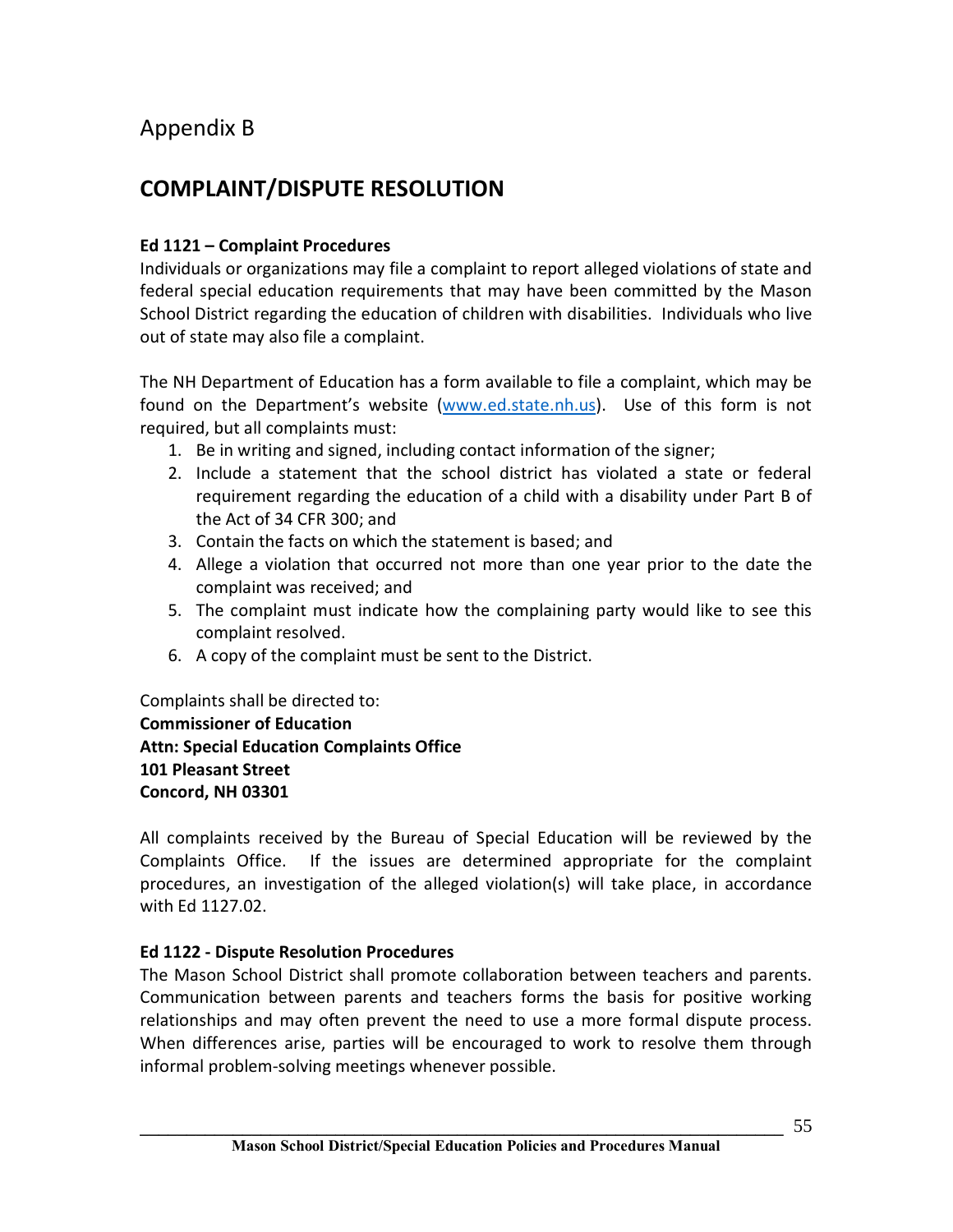Several options are available for the informal resolution of differences regarding the provision of special education and special education related services. These methods of alternative dispute resolution include the following:

# **Facilitated Special Education Team Meetings**

Facilitation of a special education team meeting is a free service offered by the NH Bureau of Special Education upon request by the District or parent. A trained facilitator is sent by the Bureau to attend and conduct a regular special education team meeting scheduled and arranged by the District. The facilitator has no "interest" in the content or the outcome of the meeting; he/she is there to conduct the meeting and keep it moving forward. Facilitators are volunteers from various fields who receive training through the Department of Education.

**PLEASE NOTE: The District will apply rules of confidentiality to any Facilitated IEP meeting. Any discussion held during that team meeting must be kept confidential and cannot be used in a due process hearing unless the parent and District agree otherwise. (RSA 186-C: 23)**

# **Mediation**

Mediation is a voluntary, confidential and informal dispute resolution process that is guided by a trained professional (mediator). The mediator helps the parents and the District engage in discussions of issues related to the child's free appropriate public education in order to reach a mutually acceptable solution to their dispute. Either party may request mediation by writing to the Commissioner of Education. The mediation conference is conducted within 30 calendar days after receipt of the written request. The mediator is appointed by the Department of Education and the process is provided at no expense to the parent.

If mediation results in an agreement between parents and the District, a mediation agreement containing the details of the resolution is written and signed by both parties. If no agreement is reached, either party may decide to request an impartial due process hearing to resolve the matter.

If both parties agree to participate in mediation, the District shall file a request with the NH Department of Education.

# **Neutral Conference**

A neutral conference is a voluntary, confidential process presided over by a trained professional (neutral) who listens to both sides of a dispute and makes a recommendation, which both sides may either adopt or refuse. The neutral's recommendation should guide both parties in determining whether to proceed with a due process hearing. The neutral's recommendation is non-binding unless both parties agree to it. If both parties agree to initiate a neutral conference, the District will file a request with the NH Department of Education.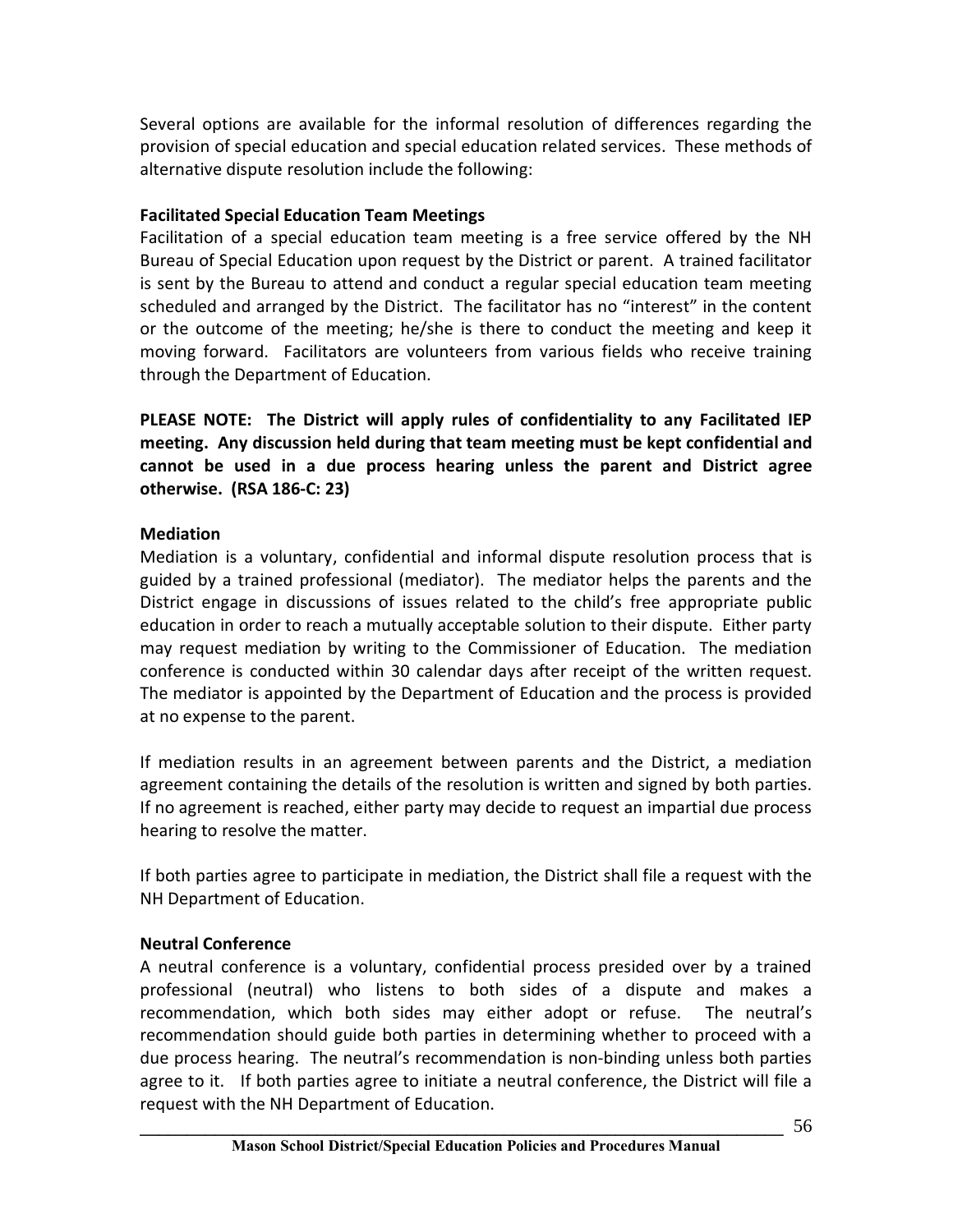#### **Impartial Due Process Hearing**

This is the most formal process with which to resolve a dispute between the District and the parent. If the parent and the District cannot agree on a special education issue relating to the identification, evaluation, or educational placement of a child with a disability, or the provision of a free and appropriate public education, either one has the option of requesting an impartial due process hearing. The one exception to this is with regard to disagreements relating to the initial provision of services. The hearing is conducted by a hearing officer appointed by the State Department of Education. A due process hearing can be requested by either the District or the parent on any matters relating to special education.

If either party requests a due process hearing, the District shall inform the parents of free or low-cost legal services. The District will offer mediation and if the parents request due process, the District will schedule a resolution session.

Requests for a due process hearing must be made in accordance with state statutes of limitations. The following is a brief list of the important time limits:

- · A parent must request a due process hearing within 2 years of the date on which the alleged violation was discovered or reasonably should have been discovered.
- · A parent must request a due process hearing within 90 days of a unilateral placement in order to recover the costs of the unilateral placement.
- · Any appeal of a Hearing Officer's final decision must be filed in either state superior court or federal court within 120 days from receipt of the final Hearing Officer's decision.
- · A parent must file any action to recover their attorneys' fees and reasonable court costs in state superior court or federal court within 120 days from the receipt of the final Hearing Officer's decision.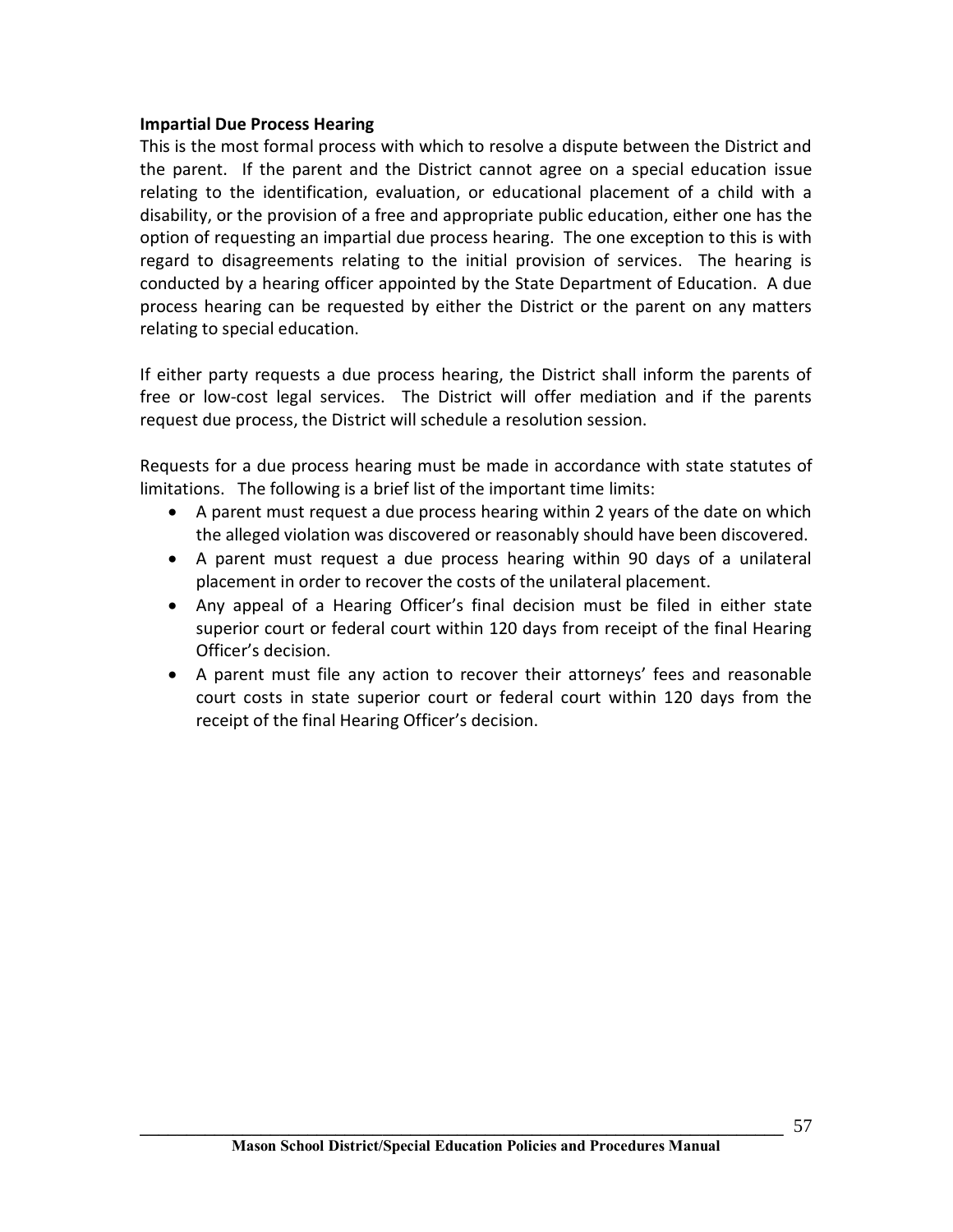Appendix C

# **Mason School District Brief Overview of the Special Education Process**

## **Information for Parents**

#### **Referral**

The IEP Team is required to meet within 15 business days of the date on which the referral was received to determine what will be done in response to this referral and to determine the best course of action regarding your child's educational program.

#### **Evaluation**

If the IEP Team determines that your child does not need to be evaluated, they will provide you with some ideas/suggestions/modifications pertaining to the reason for referral that may be helpful for your child in the classroom. If the team determines that your child will be evaluated, a meeting will be convened within 60 days of receipt of your written consent, to discuss the results of the evaluation and to determine the educational needs of the student, including possible eligibility for special education services.

#### **IEP**

If the IEP Team determines that your child is a child with a disability, a meeting to develop an Individualized Education Program will be conducted within 30 days. You will be notified of the date and time of the IEP meeting at least ten days in advance.

#### **Placement**

Once an IEP has been developed and approved, the IEP Team will meet to determine an appropriate placement within the least restrictive environment for your child. You will be notified of the placement meeting at least ten days in advance.

You may contact the Mason School District, Director of Student Support Services, 13 Darling Hill Rd., Mason, NH 03048, or 878-2962 ext. 17 with questions.

Parents of a child with a disability have certain protections under the procedural safeguards of Part B of the IDEA - Section 615 (d) (1) (a). A copy of these safeguards may be obtained by contacting:

Patricia O'Mara, Director of Student Support Services Mason School District (603) 878-2962 ext. 17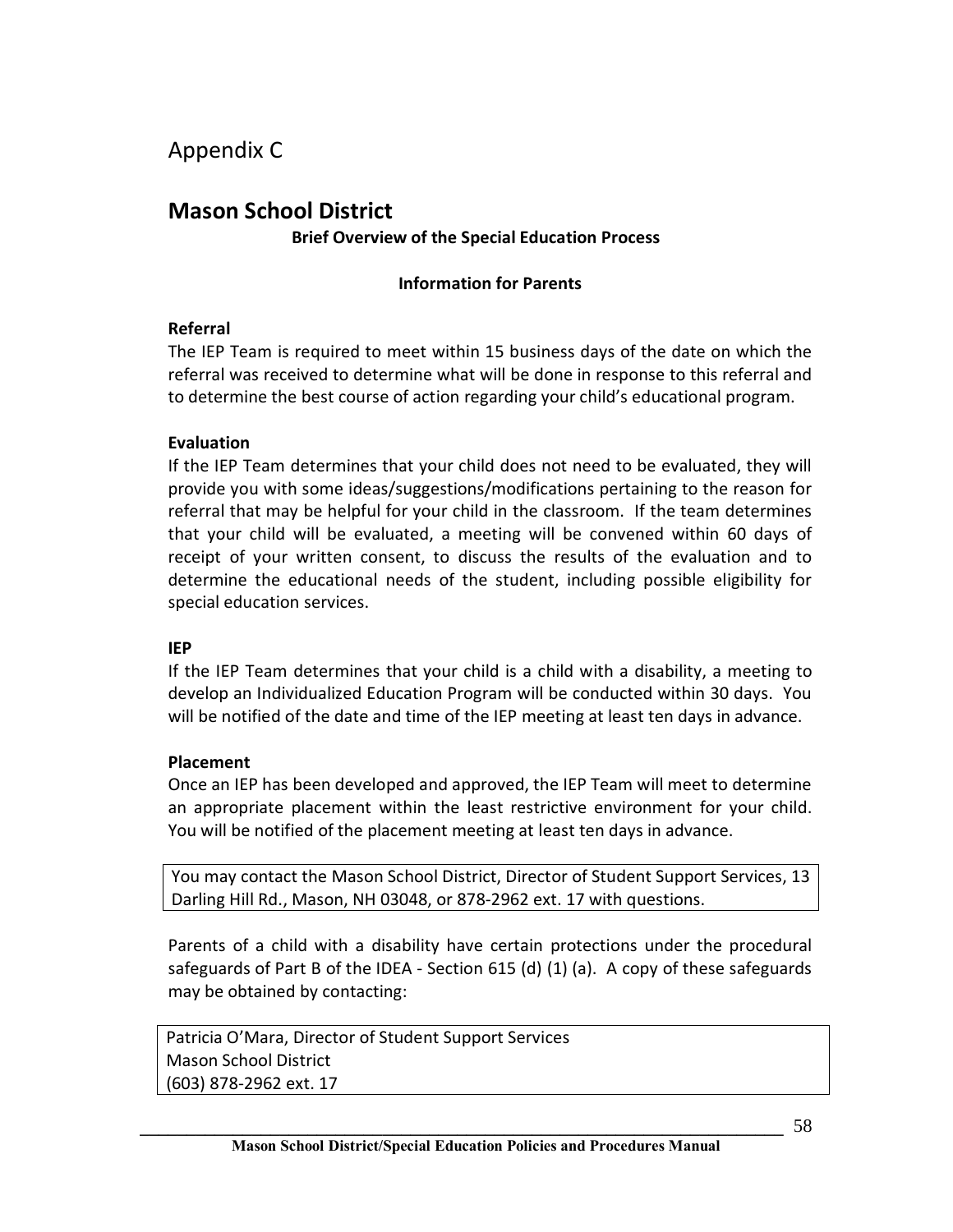**Additional agencies that can provide assistance in understanding the provisions of Part B of the IDEA:**

New Hampshire Department of Education 101 Pleasant Street Concord, NH 03301 (603) 271-3741

The Parent Information Center (PIC) 54 Old Suncook Rd. Concord, NH 03301 (603) 224-7005

Disabilities Rights Center in Concord 64 N. Main St. #2 Concord, NH 03301 (603) 228-0432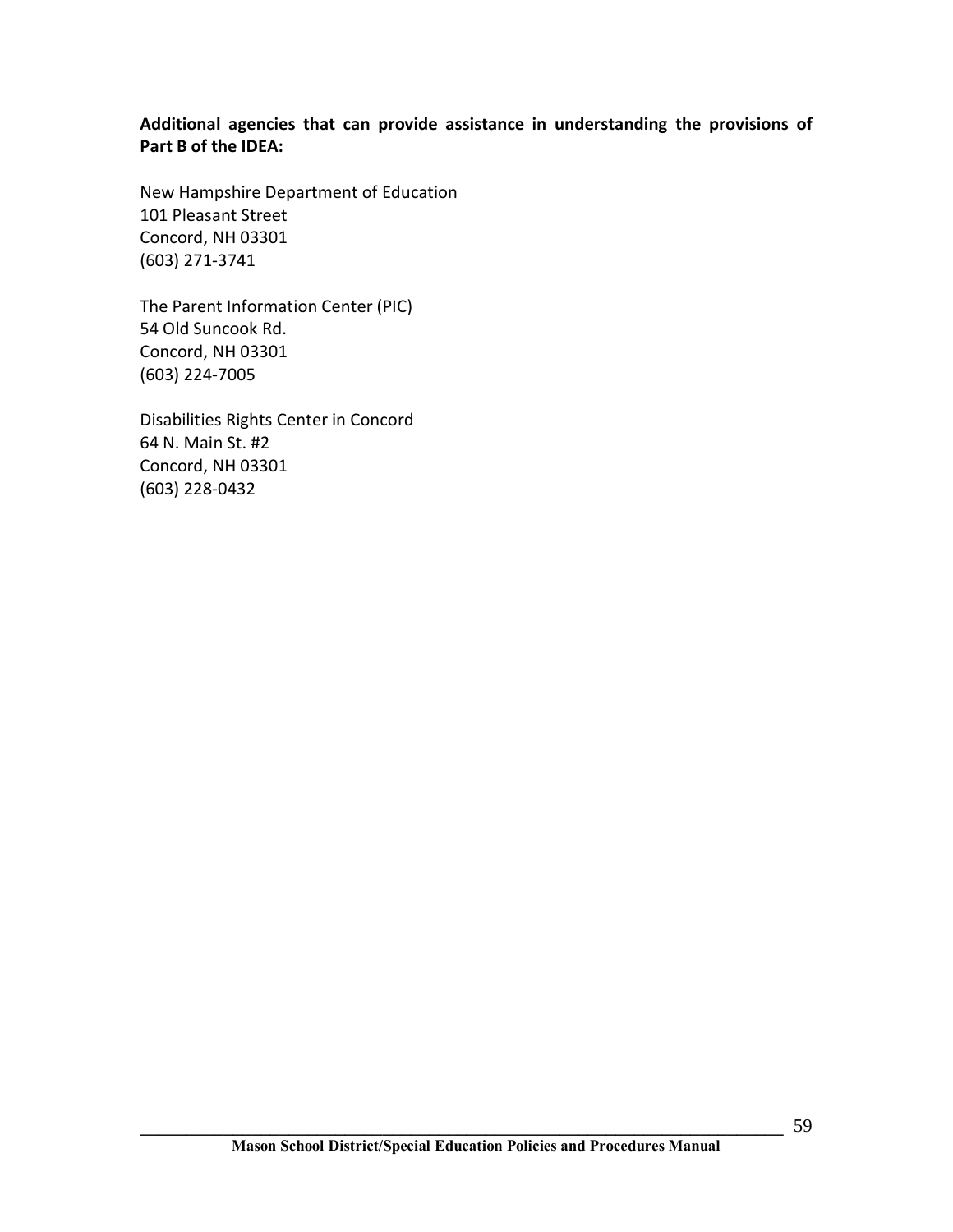# **Individualized Education Program**

The Mason School District establishes an individualized education program (IEP) team for each child referred to the local educational agency. All meetings involving the identification, evaluation, educational placement, and provision of a free appropriate public education involve the IEP Team.

# **PARTICIPANTS**

The IEP Team for each child consists of all of the following:

- · The parents of the child
- · Not less than one regular education teacher of the child if the child is, or may be, participating in a regular educational environment
- · Not less than one special education teacher, or when appropriate, not less than one special education provider of the child
- · A representative of the local educational agency:
	- o Who is qualified to provide or supervise the provision of special education,
	- o Who is knowledgeable about the general curriculum,
	- o Who is knowledgeable about the availability of and authorized to commit the resources of the local educational agency, and
	- $\circ$  Who may be another local educational agency member of the IEP Team if the criteria above are met;
- · An individual who can interpret the instructional implications of evaluation results, who may otherwise be a team participant
- · When determining the child's educational placement, individuals who are knowledgeable about the child and the placement options
- · At the discretion of the parent or local educational agency, other individuals who have knowledge or special expertise about the child, including related services personnel as appropriate (the determination of the individual's knowledge or special expertise is made by the party [parents or public local educational agency] who invited the individual to be a member of the individualized education program)
- · Whenever appropriate, the child
- · When transition is being discussed, other agencies who may be responsible for the provision or payment of transition services
- · When the purpose of the meeting will be consideration of transition service, the student

If an invited agency does not send a representative to the meeting, the local educational agency takes other steps to obtain the agency's participation in planning transition services. If the student does not attend the individualized education program meeting, the local educational agency takes other steps to ensure consideration of the student's preferences and interests.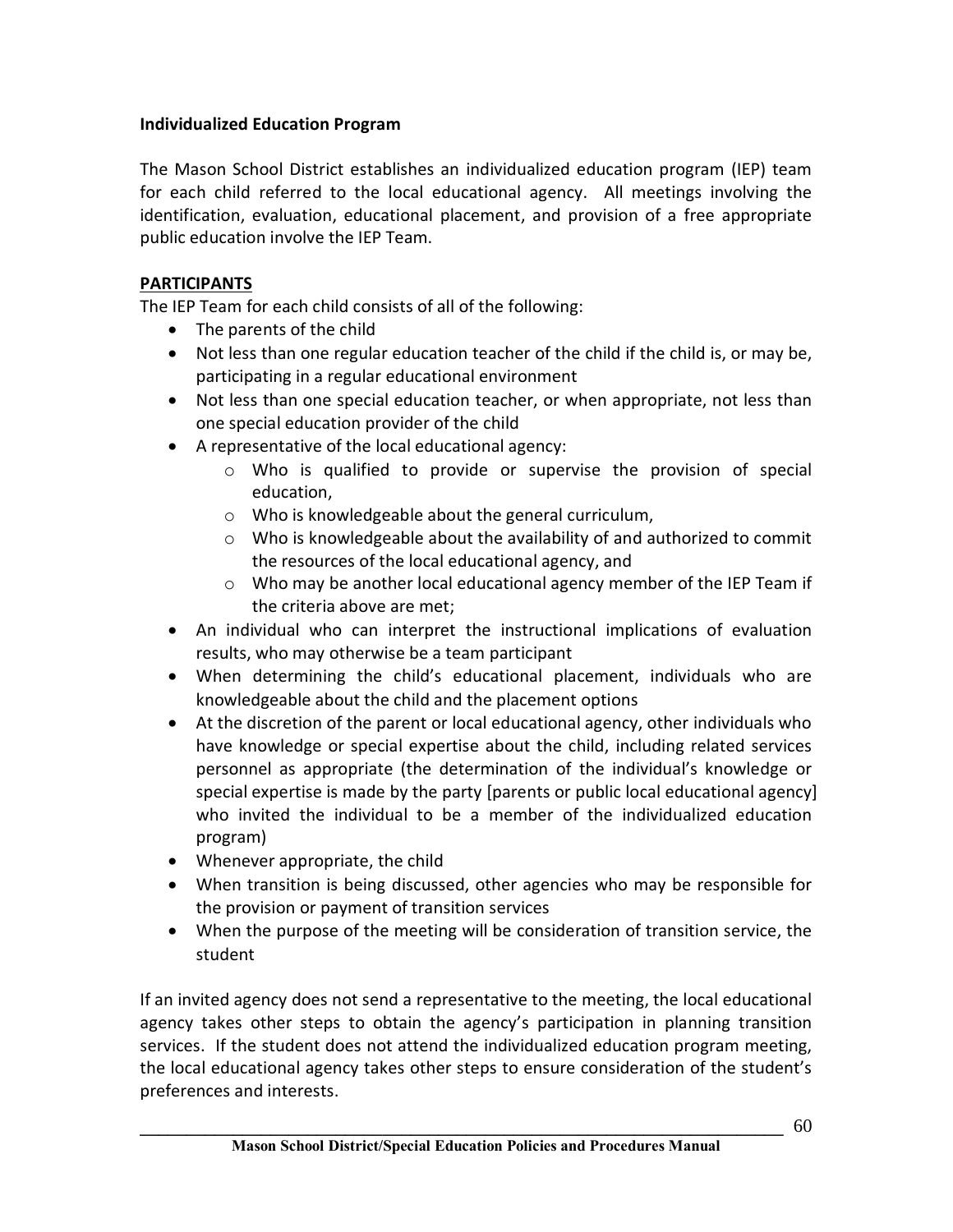# **PARENT PARTICIPATION IN INDIVIDUALIZED EDUCATION PROGRAM TEAM MEETINGS -THE IEP TEAM**

The Mason School District takes steps to ensure that one or both of the parents of a child with a disability are present at each individualized education program meeting or are afforded the opportunity to participate, including:

- · notifying parents of the meeting early enough to ensure that they will have an opportunity to attend and
- · scheduling the meeting at a mutually agreed on time and place.

The notice required in these procedures:

- indicates the purpose, time, and location of the meeting and who will be in attendance and
- · informs the parents of the provisions in these policies relating to the participation of other individuals on the individualized education program team who have knowledge or special expertise about the child.

For a student with a disability beginning at age 14, or younger, if appropriate, the notice also:

- · indicates that a purpose of the meeting will be the development of the required statement of the transition services needs of the student and
- indicates that the local educational agency will invite the student.

For a student with a disability beginning at age 16, or younger, if appropriate, the notice:

- indicates a purpose of the meeting is the consideration of needed transition services for the student;
- · indicates the local educational agency will invite the student; and
- · identifies any other agency that will be invited to send a representative as long as you have been notified and have given your permission for that representative to attend.

The regular education teacher must be involved in developing appropriate positive behavioral interventions and strategies, as well as assisting the team in determining the supports necessary for school personnel to implement the IEP. While only one regular education teacher is required to attend the IEP Team meeting, it is important for the case manager to consult with or gather additional information from the child's other teachers.

If neither parent can attend, the local educational agency uses other methods to ensure parent participation, including individual or conference telephone calls.

The local educational agency conducts meetings without a parent in attendance if the public agency is unable to convince the parents that they should attend. In this case,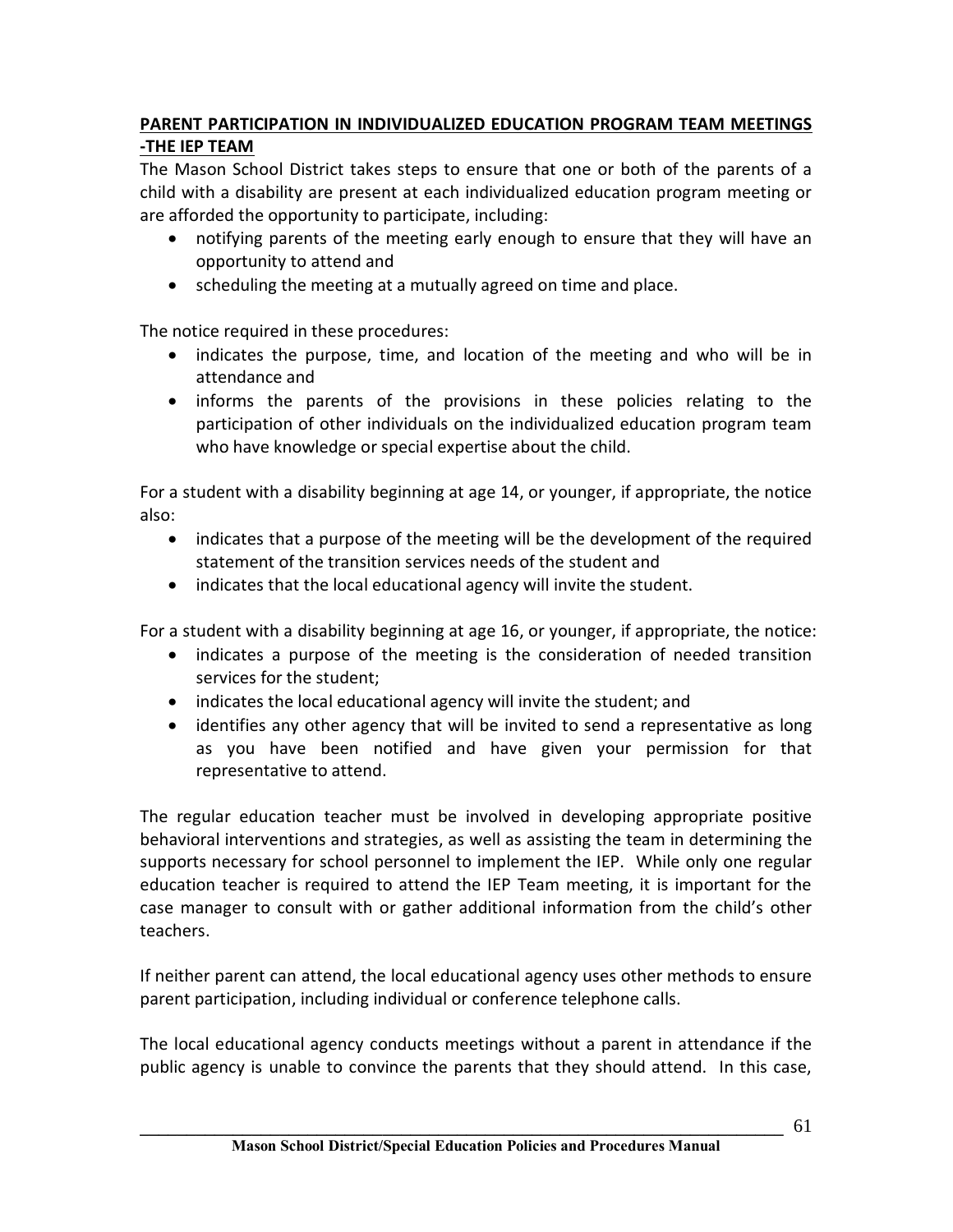the local educational agency has a record of its attempts to arrange a mutually agreed on time and place, such as:

- · detailed records of telephone calls made or attempted and the results of those calls;
- · copies of correspondence sent to the parents and any responses received; and
- · detailed records of visits made to the parent's home or place of employment and the results of those visits.

The local educational agency takes whatever action is necessary to ensure that the parent understands the proceedings at the individual education program meeting, including arranging for an interpreter for parents with deafness or whose native language is other than English. The local educational agency gives the parent a copy of the child's individualized education program at no cost to the parent.

# **§300.08 CHILD WITH A DISABILITY**

- (a) General
	- (1.) Child with a disability means a child evaluated in accordance with §§300.304 through 300.311 as having an intellectual disability, a hearing impairment (including deafness), a speech or language impairment, a visual impairment (including blindness), a serious emotional disturbance (referred to in this part as "emotional disturbance"), an orthopedic impairment, autism, traumatic brain injury, an other health impairment, a specific learning disability, deafblindness, or multiple disabilities, and who, by reason thereof, need special education and related services.
	- (2.)(i) Subject to paragraph (a)(2)(ii) of this section, if it is determined, through an appropriate evaluation under §§300.304 through 300.311, that a child has one of the disabilities identified in paragraph (a)(1) of this section, but only needs a related service and not special education, the child is not a child with a disability under this part.

(ii) If, consistent with §§300.39(a)(2), the related service required by the child is consider special education rather than a related service under State standards, the child would be determined to be a child with a disability under paragraph (a)(1) of this section.

- (b) Children aged three through nine experiencing developmental delays. A child with a disability for children aged three through nine (or any subset of that age range, including ages three through five), may, subject to the conditions described in §300.111(b), include a child –
	- (1) Who is experiencing developmental delays, as defined by the State and as measured by appropriate diagnostic instruments and procedures, in one or more of the following areas: physical development, cognitive development, communication development, social or emotional development, or adaptive development; and
	- (2) Who, by reason thereof, needs special education and related services.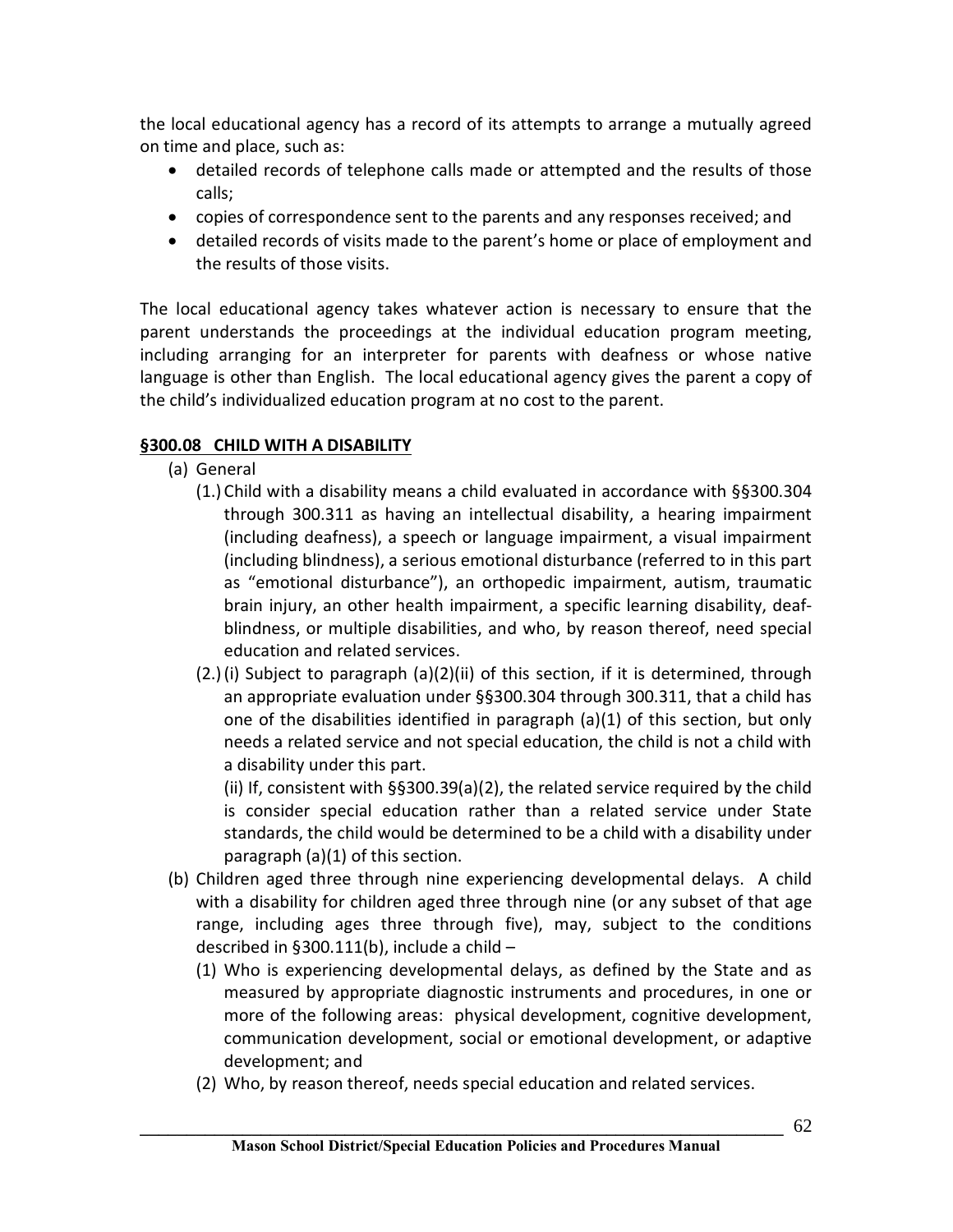- (c) Definitions of disability terms. The terms used in this definition of a child with a disability are defined as follows:
	- (1) (i) **Autism** means a developmental disability significantly affecting verbal and nonverbal communication and social interaction, generally evident before age three that adversely affects a child's educational performance. Other characteristics often associated with autism are engagement in repetitive activities and stereotyped movements, resistance to environmental change or change in daily routines, and unusual responses to sensory experiences.

(ii) Autism does not apply if a child's educational performance is adversely affected primarily because the child has an emotional disturbance, as defined in paragraph (c)(4) of this section.

(iii) A child who manifests the characteristics of autism after age three could be identified as having autism if the criteria in paragraph  $(c)(1)(i)$  of this section are satisfied.

- (2) **Deaf-Blindness** means concomitant hearing and visual impairments, the combination of which causes severe communication and other developmental and educational needs that they cannot be accommodated in special education programs solely for children with deafness or children with blindness.
- (3) **Deafness** means a hearing impairment that is so severe that the child is impaired in processing linguistic information through hearing, with or without amplification that adversely affects a child's educational performance.
- (4) (i) **Emotional Disturbance** means a condition exhibiting one or more of the following characteristics over a long period of time and to a marked degree that adversely affects a child's educational performance:
	- (A) An inability to learn that cannot be explained by intellectual, sensory, or health factors
	- (B) An inability to build or maintain satisfactory interpersonal relationships with peers and teachers
	- (C) Inappropriate types of behaviors or feelings under normal circumstances
	- (D) A general pervasive mood of unhappiness or depression
	- (E) A tendency to develop physical symptoms or fears associated with personal or school problems

 (ii) Emotional Disturbance includes schizophrenia. The term does not apply to children who are socially maladjusted, unless it is determined that they have an emotional disturbance under paragraph (C) (4) (i) of this section.

- (5) **Hearing Impairment** means an impairment in hearing, whether permanent or fluctuating, that adversely affects a child's educational performance but that is not included under the definition of deafness in this section.
- (6) **Intellectual Disability** means significantly sub-average general intellectual functioning, existing concurrently with deficits in adaptive behavior and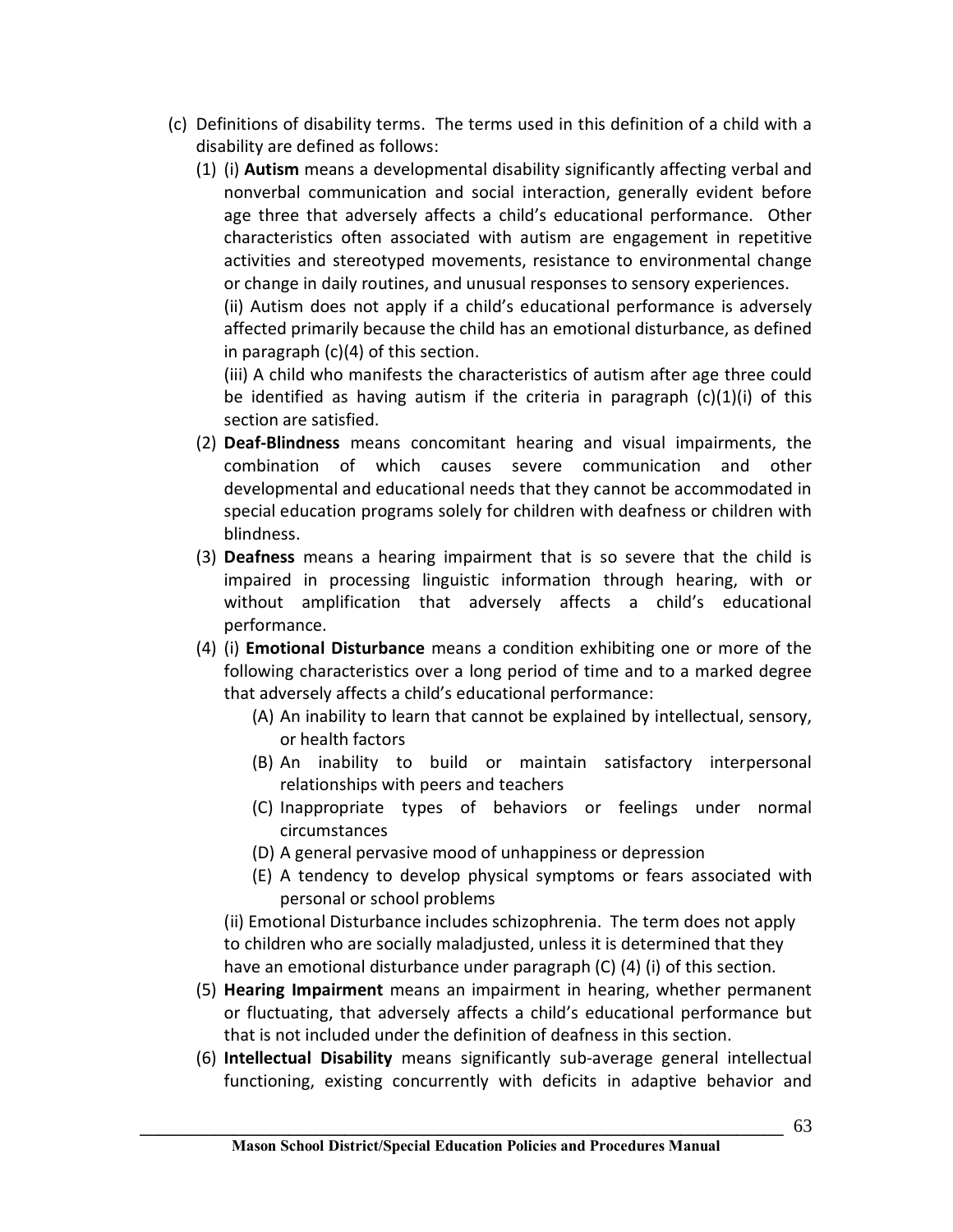manifested during the developmental period, that adversely affects a child's educational performance.

- (7) **Multiple Disabilities** means concomitant impairments (such as intellectual disability-blindness or intellectual disability-orthopedic impairment), the combination of which causes such severe educational needs that they cannot be accommodated in special education programs solely for one of the impairments. Multiple Disabilities does not include deaf-blindness
- (8) **Orthopedic Impairment** means a severe orthopedic impairment that adversely affects a child's educational performance. The term includes impairments caused by a congenital anomaly, impairments caused by disease (i.e.: poliomyelitis, bone tuberculosis), and impairments from other causes (i.e.: cerebral palsy, amputations, and fractures or burns that cause contractures).
- (9) **Other Health Impairment** means having limited strength, vitality, or alertness, including a heightened alertness to environmental stimuli, that results in limited alertness with respect to the educational environment, that: (i) Is due to chronic or acute health problems such as asthma, attention deficit hyperactivity disorder (predominantly inattentive type, predominantly hyperactive type or combined), diabetes, epilepsy, a heart condition, hemophilia, lead poisoning, leukemia, nephritis, rheumatic fever, sickle cell anemia, and Tourette's Syndrome; and

(ii) Adversely affects a child's educational performance.

## (10) **Specific Learning Disability**

(i) General: Specific Learning Disability means a disorder in one or more of of the basic psychological processes involved in understanding or in using language, spoken or written, that may manifest itself in the imperfect ability to listen, think, speak, read, write, spell, or to do mathematical calculations, including conditions such as perceptual disabilities, brain injury, minimal brain dysfunction, dyslexia, and developmental aphasia. (ii) Disorders not included: Specific Learning Disability does not include learning problems that are primarily the result of visual, hearing, or motor disabilities, of an intellectual disability, of emotional disturbance, or of environmental, cultural, or economic disadvantage.

 (11) **Speech or Language Impairment** means a communication disorder, such as stuttering, impaired articulation, a language impairment, or a voice impairment that adversely affects a child's educational performance.